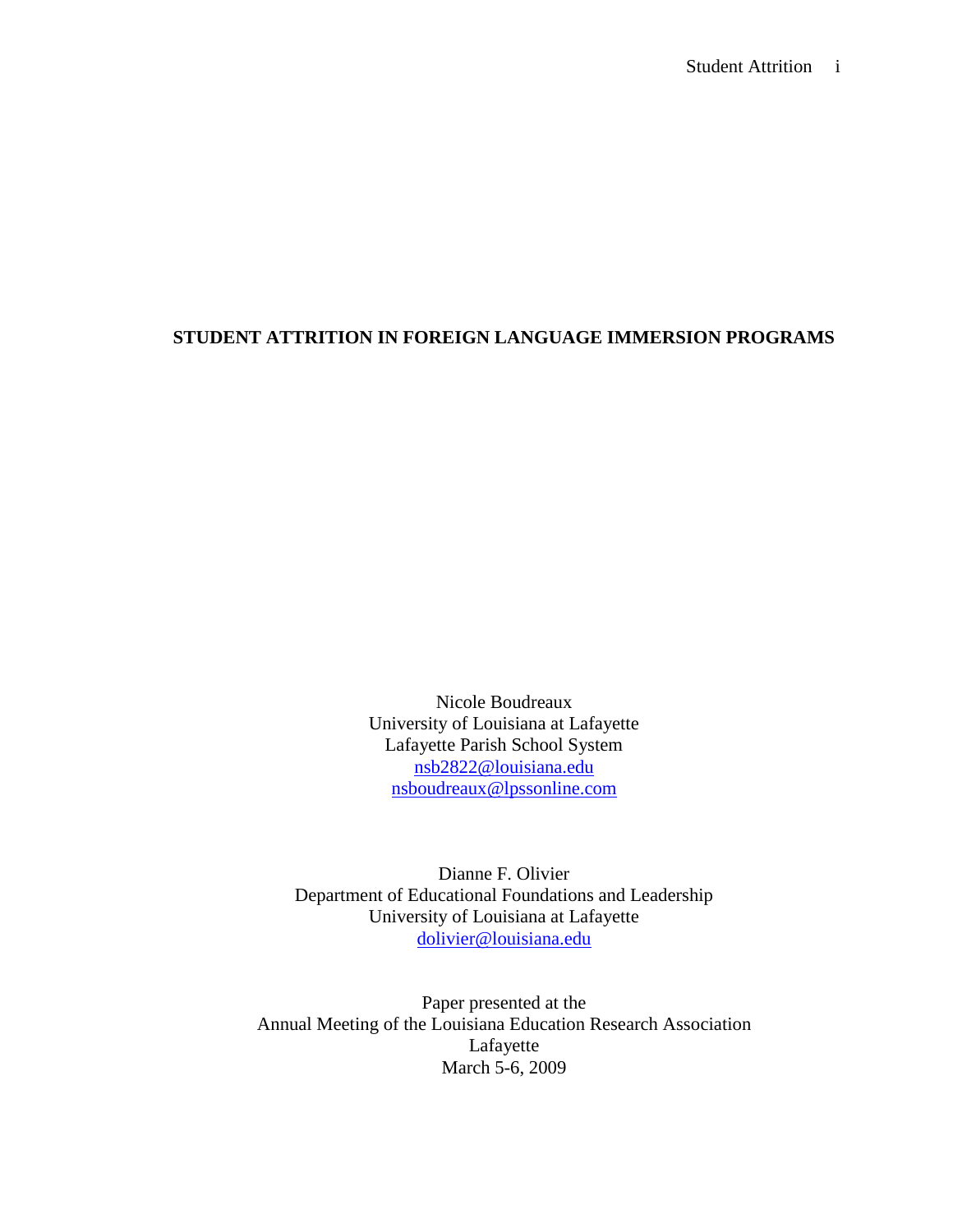#### Abstract

In the United States, foreign language immersion programs are K-8 voluntary programs wherein children are instructed in the core subjects in a language other than English. Even though these programs are quite popular, many parents, having purposefully chosen immersion for their child"s education, change their mind and transfer their child in a *regular* non-immersion program. What factors guide parents" decisions to enroll their child, keep him in, or withdraw him from a foreign language immersion program?

Because student attrition is detrimental both for the student (Wiss, 1989) and the institution he leaves (Louisiana Consortium of Immersion Schools, 2006), it is equally important for researchers and school administrators to explore the extent of the phenomenon, investigate the reasons for student withdrawal from foreign language immersion programs, and attempt to identify trends within these reasons.

Research from higher education (Tinto, 1073) offers an attrition/persistence model transferable to the immersion setting. Additionally, immersion research from abroad, especially Canada (Cadez, 2006), has yielded quantitative and qualitative findings, even though those cannot be directly transposed into the United States setting. Still, 36 years after the opening of the first U.S. foreign language immersion elementary school program, the issue of student attrition here is still unclear.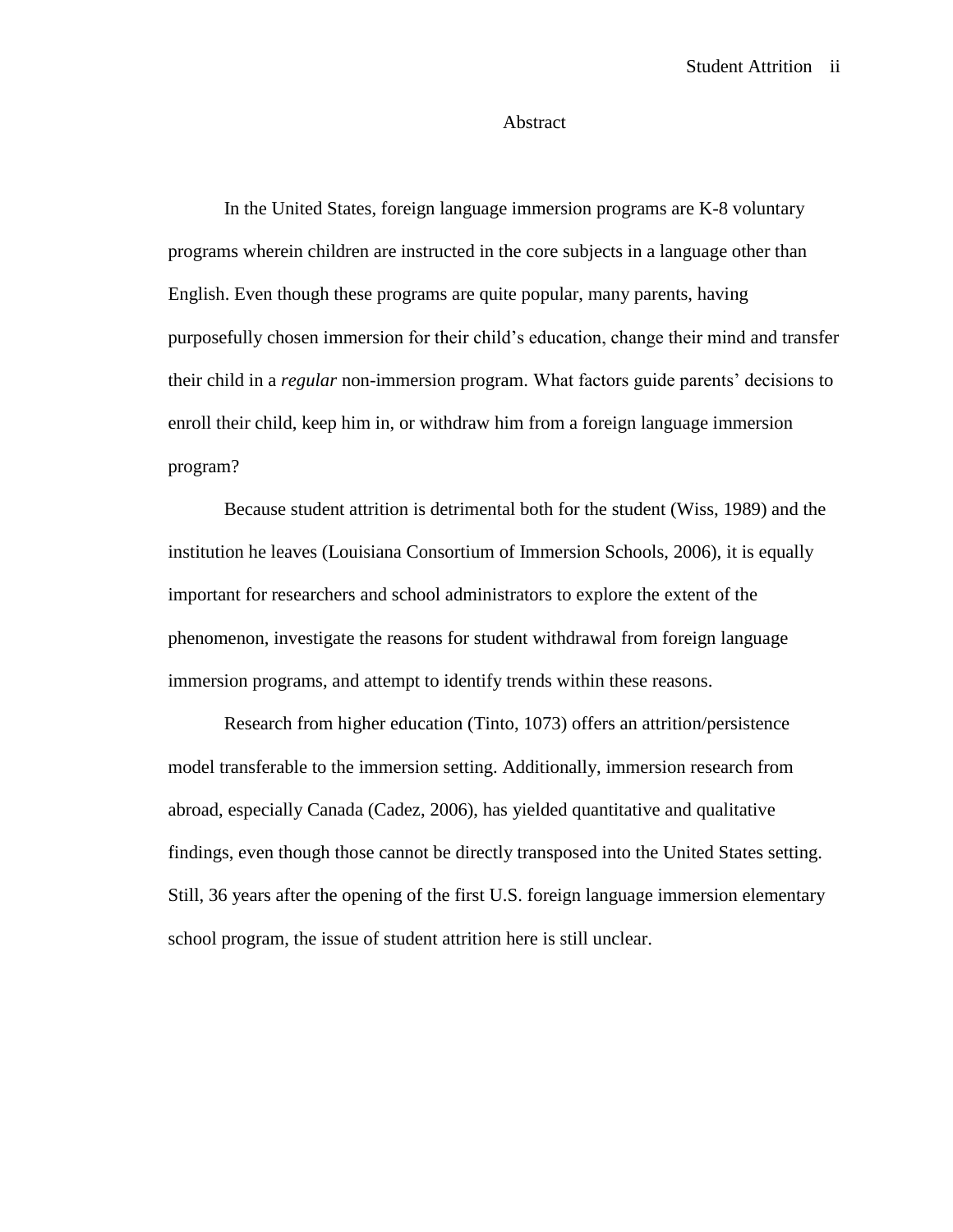Student Attrition in a Foreign Language Immersion Program

In the U.S., a foreign language immersion program is a K-8 voluntary program wherein children are instructed in the core subjects in a language other than English. Because foreign language immersion programs are voluntary, parents must choose to place their child in them at the time he/she enters kindergarten and, likewise, have the option to withdraw him/her before program completion. Considering that foreign language immersion programs are quite popular in the United States, making up 11% of magnet school programs (Rossell, 2005), and that they traditionally yield, on average, high levels of academic success (Cummins, 2000; Halsall, 1998), in addition to obvious foreign language acquisition (Genesee, 2007), it is intriguing, to say the least, that many parents, after having purposefully chosen this program for their child"s education, change their mind--sometimes in a period of a few months--and enroll their child in a *regular* non-immersion program.

What factors guide parents' decisions to enroll their child, keep him in, or withdraw him from a foreign language immersion program? Why do some parents decide to withdraw their child from a foreign language immersion program before its completion? Can any significant trends of such withdrawals be identified at different grade levels? In parallel, what elements of the program keep parents and students satisfied or even enthusiastic for nine years of schooling, from kindergarten to the end of 8<sup>th</sup> grade?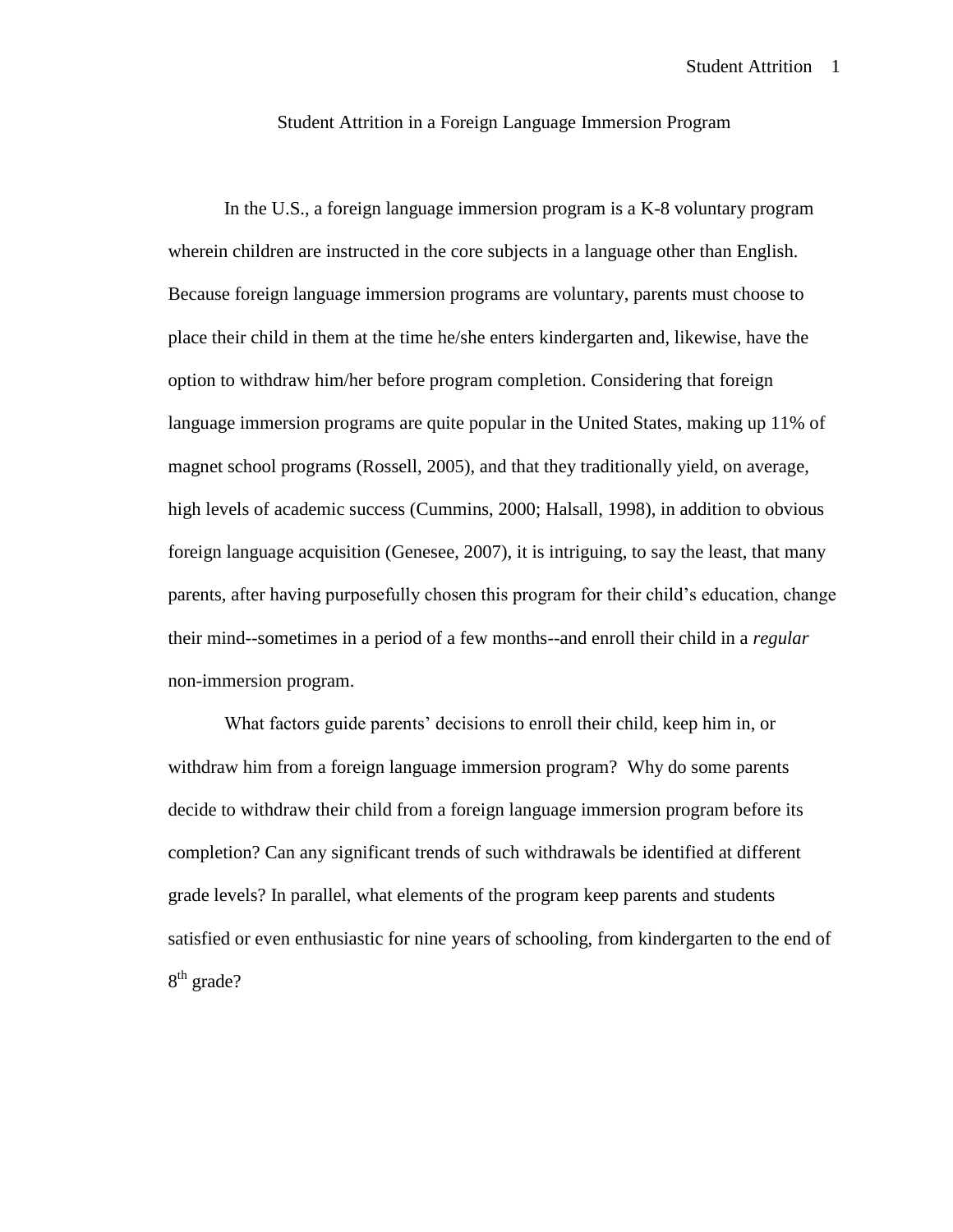In the last forty years, immersion programs have flourished throughout the world. Some opened as an answer to increased needs for second language fluency brought on by the globalization of the economy, or as an answer to heritage language speakers" demands in our diversified population; other still, opened as an answer to academic enrichment efforts or even, in the United States, as an answer to desegregation requirements through magnet programs (Met, 1987; Rossell, 2005).

On the practical side, it is important to remember that the traditional point of entry in foreign language immersion is at the kindergarten level. Once past first grade, it is very difficult to accept any new entries, as the students have already reached a high level of fluency at which a newcomer could not function. As a result, student attrition in immersion programs should be, and is, a concern. It reduces student numbers in upper grades, forces administrators to consolidate classes at those levels, and altogether weakens the program (Louisiana Consortium of Immersion Schools, 2006). This makes it crucial to identify the factors causing parents to withdraw their child at an early stage as well as those that keep parents and children in the program. Attempts to eliminate or reduce the first, and at the same time reinforce the latter should help reverse, or at least control the attrition trend.

Additionally, many U.S. foreign language immersion programs were and are still today created for desegregation purposes, and represent a significant percentage of desegregation magnet programs (Rossell, 2005). Foreign Language immersion programs, when implemented properly, are very efficient in regard of both foreign language acquisition and academic achievement (Cummins, 1983), earning the definition of "enriched education" (Cloud, Genesee,  $\&$  Hamayan, 2000, p.1). As a result, they are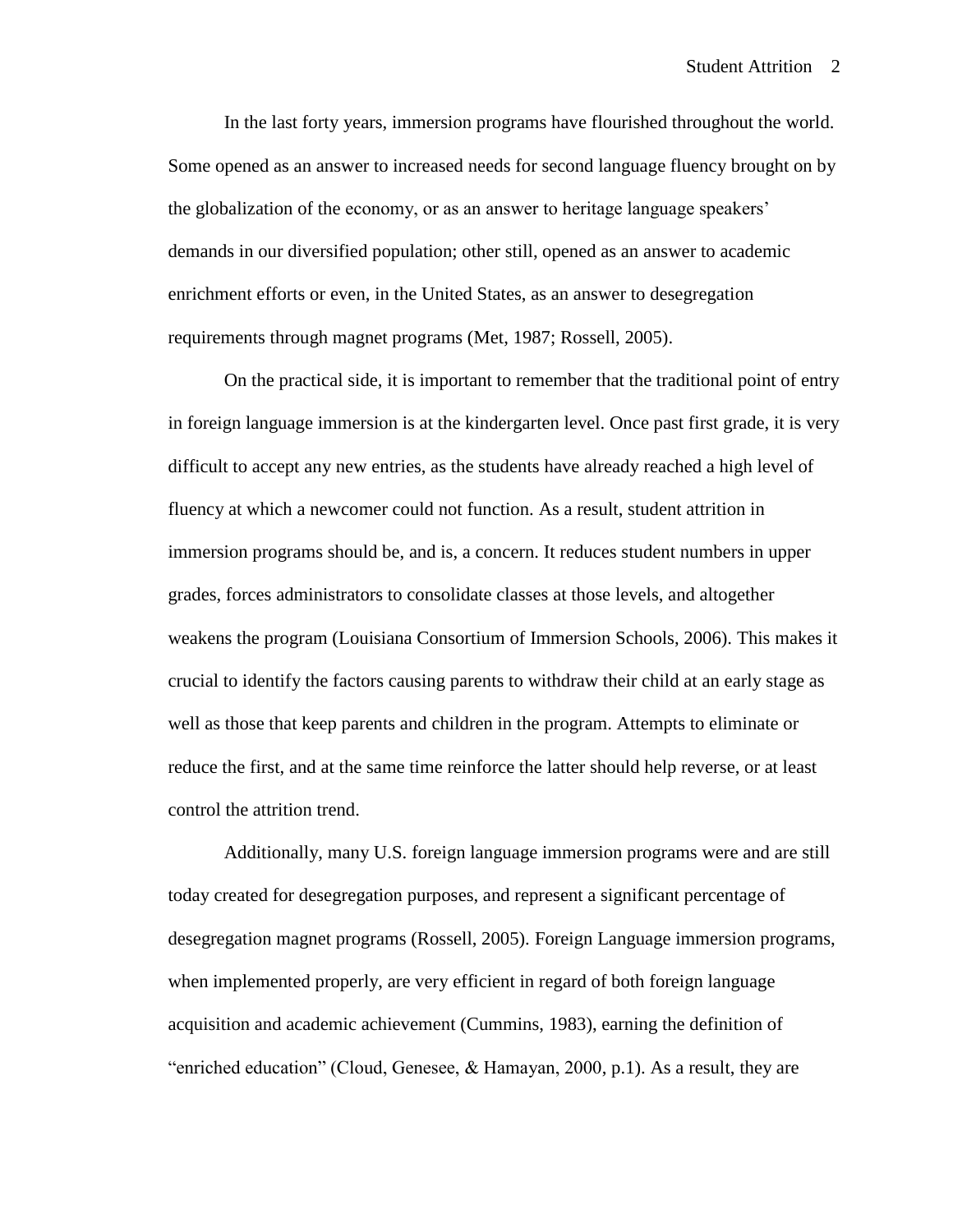highly popular, and in that regard, appear to be the perfect *carrot* to invite parents and their children to participate in voluntary desegregation. It is unclear when and where the first use of a foreign language immersion program for desegregation purposes took place. Christine Rossell found that among a 1989 sample of magnet schools, "11 percent offered foreign language immersion" (Rossell, 2005), which represents the second largest category of magnet schools nationwide. In 2007, the Center for Applied Linguistics estimated that 27 % of U.S. foreign language immersion programs existed in a magnet school or school of choice setting, but did not have data showing that their setting was specifically for desegregation purposes (Lanker & Rhodes, 2007). The specific issue of attrition in such setting should be of heightened importance, as student enrollment data is one important indicator of magnet programs" success in their desegregation efforts.

Attrition is also detrimental to students who are leaving – whether they realize it or not. Research supports a *threshold theory* which states that students need to reach a certain (high) threshold of fluency in their foreign language acquisition before positive transfers can happen between their two languages (Lee & Schallert, 1997). In leaving early, students discard their investment of time and efforts without giving themselves a chance to reach all the benefits that could be reached once they would have attained that threshold. The argument that such students can always pick up the language later on in life through traditional foreign language instruction is rendered almost invalid by the research-based rule that "acquirers who begin natural exposure to second language during childhood generally achieve higher level proficiency than those beginning as adults" (Munoz, 2006, p.2). Munoz"s study relates to Lenneberg"s Critical Period Hypothesis (CPH) based on the observation that people lose neural plasticity as they grow up beyond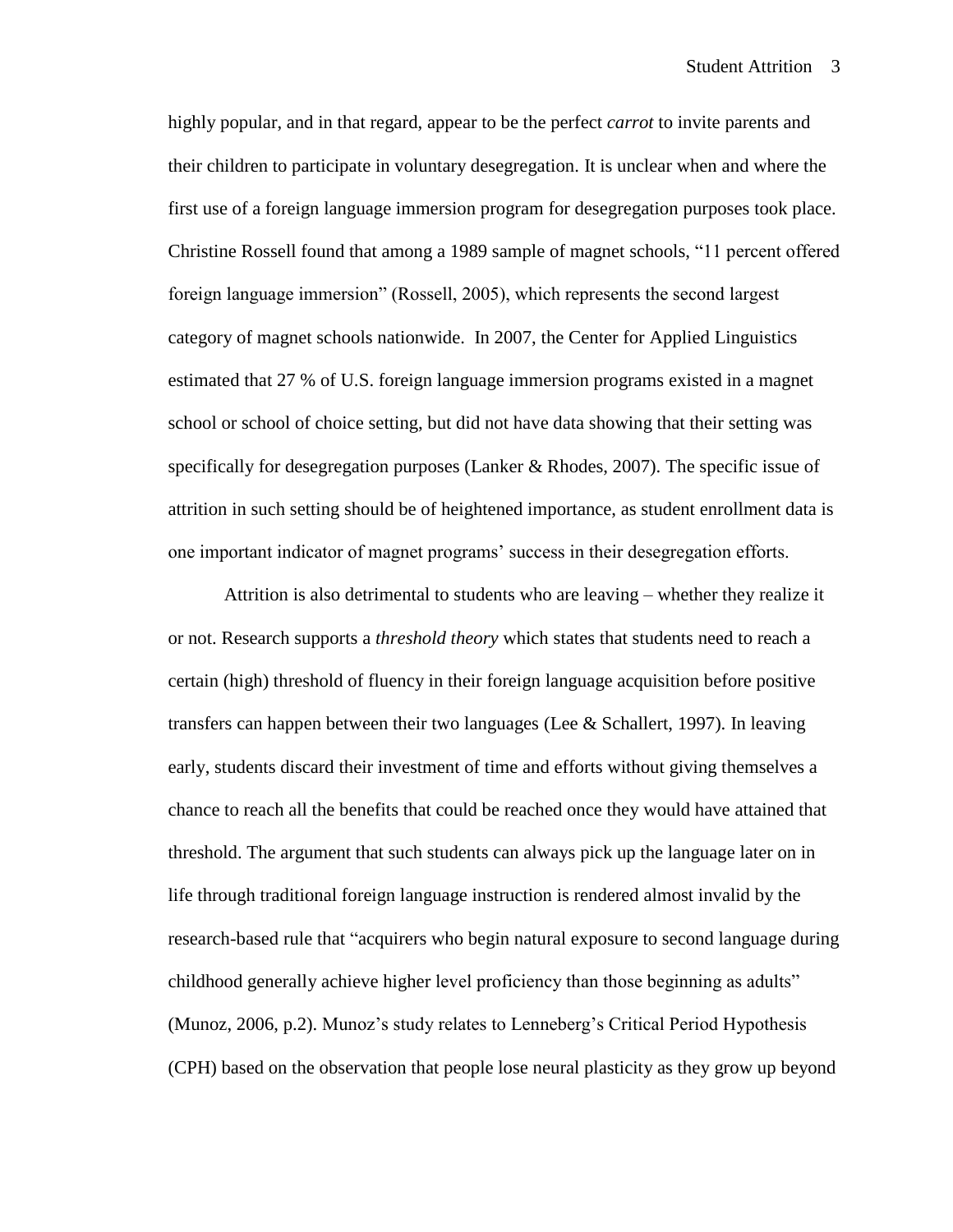a critical period for language learning (Lenneberg, 1967; Fullana, 2006). Early language immersion, while not taking advantage of the whole critical period – from birth to puberty, at least covers roughly half of this period, starting at age five and ending in eighth grade at age 13 or 14.

Specialists agree that it takes seven to eight years to master a second language to the level in which the student will retain high levels of fluency (Krashen, Long  $\&$ Scarcella, 1979). Interrupting the intense exposure to the language earlier, not only prevents the student from achieving mastery in the language, but eventually will cause him/her to forget most of the language. Additionally, student's movement from school to school or program to program has been identified as a major disturbance with a potentially negative impact on the student"s academic success (Kerbow, Azcoitia & Buell, 2003). Furthermore, switching out of immersion, especially if the decision is made based on achievement issues, might be perceived by the student as a failure. This potentially important negative emotional impact should be of great concerns for parents, teachers, and administrators: the student "would be marked as not succeeding, would be separated from friends, and would have to readjust to a new social-educational system" (Wiss, 1989, p.52).

In view of these facts, it is equally important for researchers and school administrators to explore the extent of the student attrition phenomenon, investigate the reasons for student withdrawal from foreign language immersion programs, and attempt to identify trends within these reasons. What factors guide parents" decisions to enroll their child, keep him in, or withdraw him from a foreign language immersion program?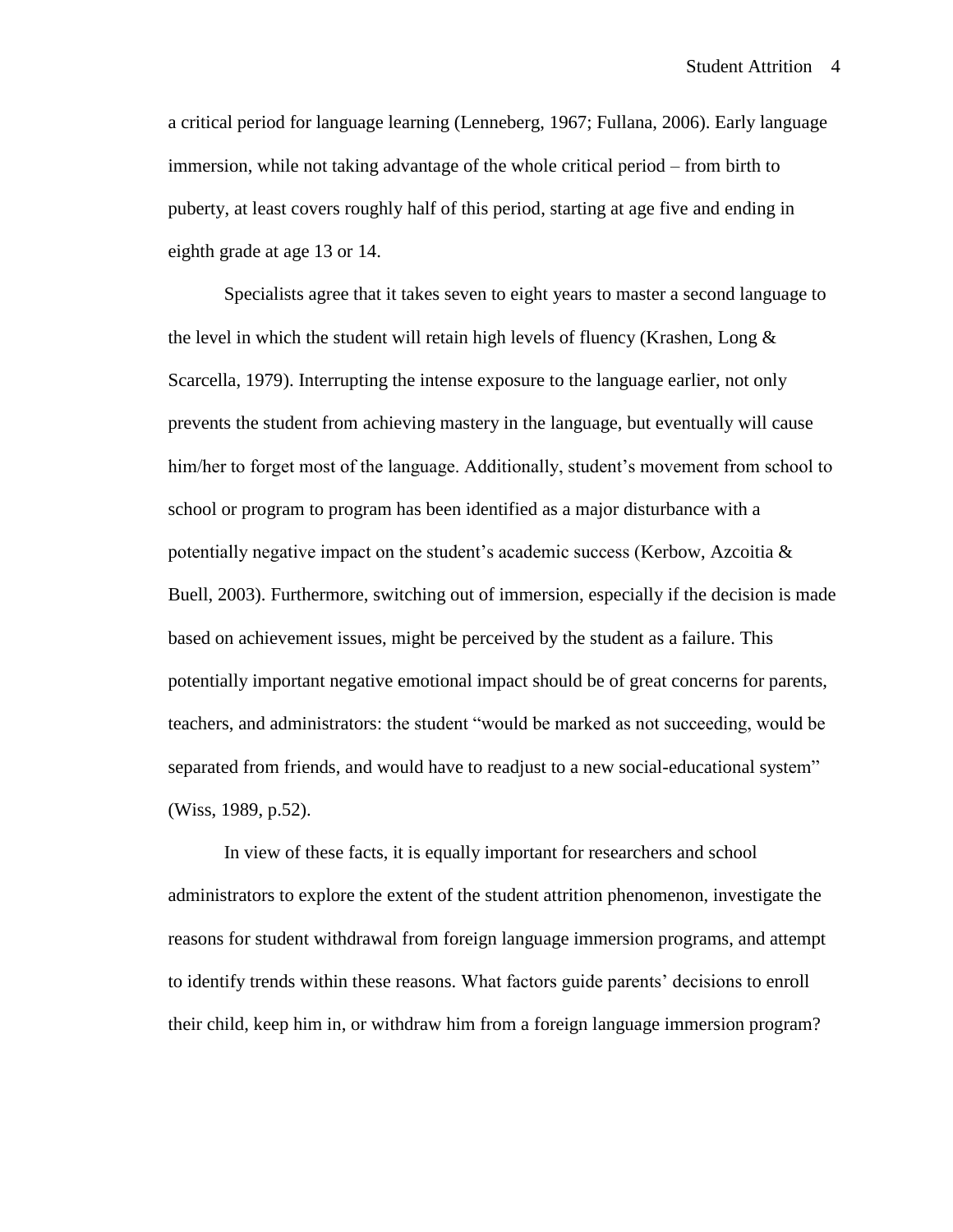# *Organization of the Review, Scope, and Library Research Plan*

Before concentrating on the issue of student attrition in the immersion setting, it is necessary to review the literature on student attrition in general in order to grasp all concepts associated with this phenomenon. This section of the literature review further includes subsections on studies regarding student attrition in identified settings such as the university level, the K-12 education system – including the issue of student mobility, and the magnet school setting. Because magnet schools have a very specific history and features that affect and can be affected by student attrition, studies about their history and features are explored as well.

The second part of this literature review concentrates on studies regarding student attrition in the foreign language immersion setting. The purpose of this section will be twofold: (1) to examine the literature pertaining to the immersion concept, its implementation and its methodology, as well as the large number of studies on student achievement in immersion; and (2) to analyze the literature on student attrition in immersion from Canada, from abroad, and from within the United States.

#### *Interest, Significance, and Rationale for the Critical Analysis*

Foreign language immersion programs in the United States are growing in popularity (Met, 2001). The Center for Applied Linguistics" national survey on the teaching of foreign languages indicates an 11% jump in the number of immersion programs between 1997 and 2007 (CAL, 2008). In addition, much research points to the success of these programs in regard to foreign language acquisition and academic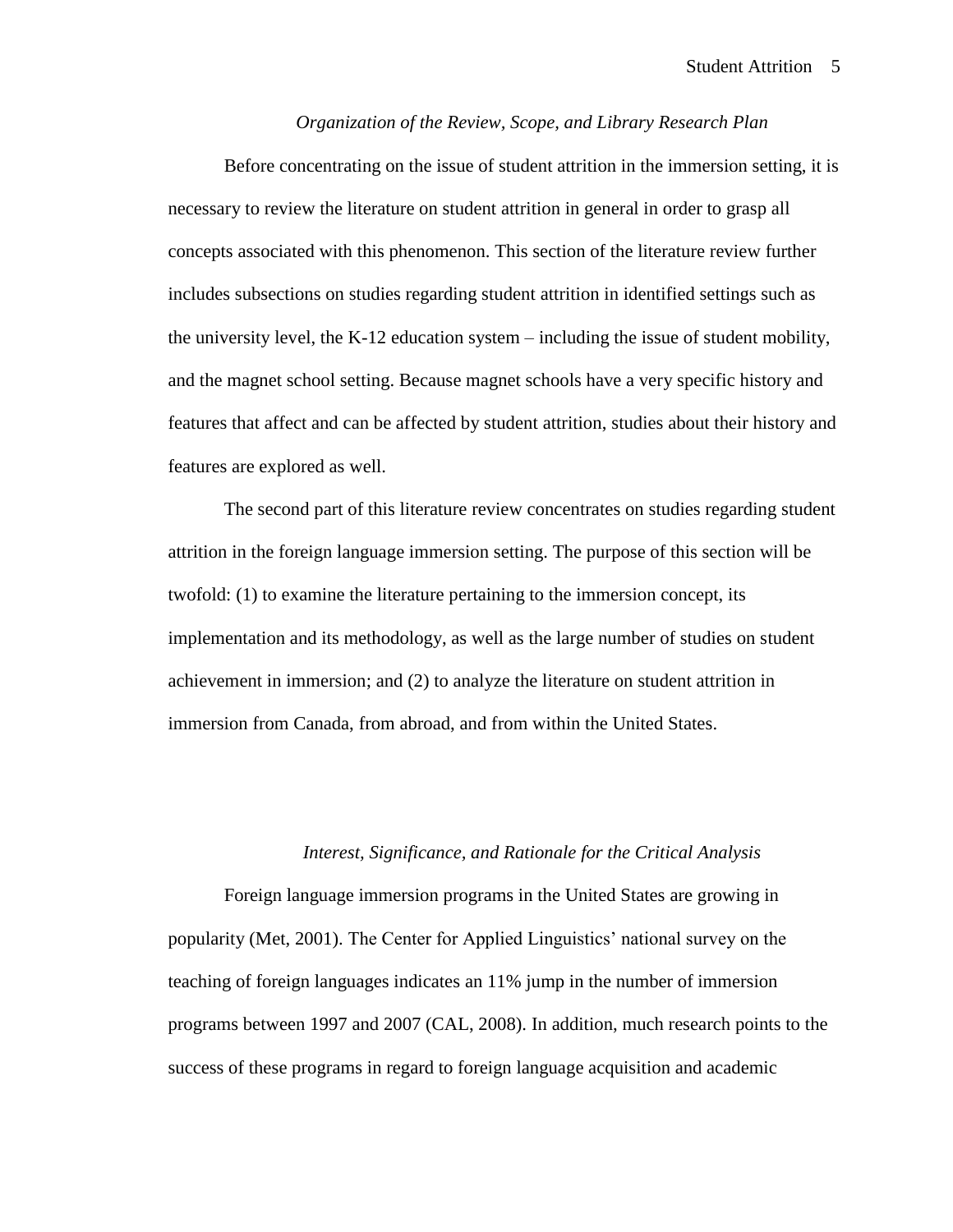achievement (. The issue of student attrition can weaken these programs and threaten both the institution in which they exist and the students they serve. As research on this specific subject is close to inexistent in the United States, it is imperative to search for information and assistance elsewhere in the literature, on student attrition in various school settings, and on immersion programs abroad.

# *Student Attrition in General*

Webster's on-line dictionary (Merriam-Webster, 2008) defines attrition as "a reduction in numbers usually as a result of resignation, retirement, or death", but the phenomenon of student attrition, its reasons, and consequences, varies much according to its setting. In addition, it has different implication whether the declining enrollment numbers are due to students exiting a course, a program, an institution, or a district prior to completing their planned education.

Before looking at each of these variances within the student attrition issue, one must look at the core of the problem, the exit phenomenon in general. Several researchers have attempted to apply the business concept of Harvard economist Albert Hirschman (Hirschman, 1980) to the educational system (Ogawa  $&$  Dutton, 1997). According to these researchers, Hirschman"s principle is based on the theoretical framework of the balance between exit and voice, where exit is defined as something that "occurs when client become dissatisfied with the quality of an organization"s product or service, and seek it elsewhere" (p. 334), but is also related to the idea of voice, which "occurs when dissatisfied clients register their complaints with the organization" (p.334). This framework also establishes that, "when alternatives become available, dissatisfied clients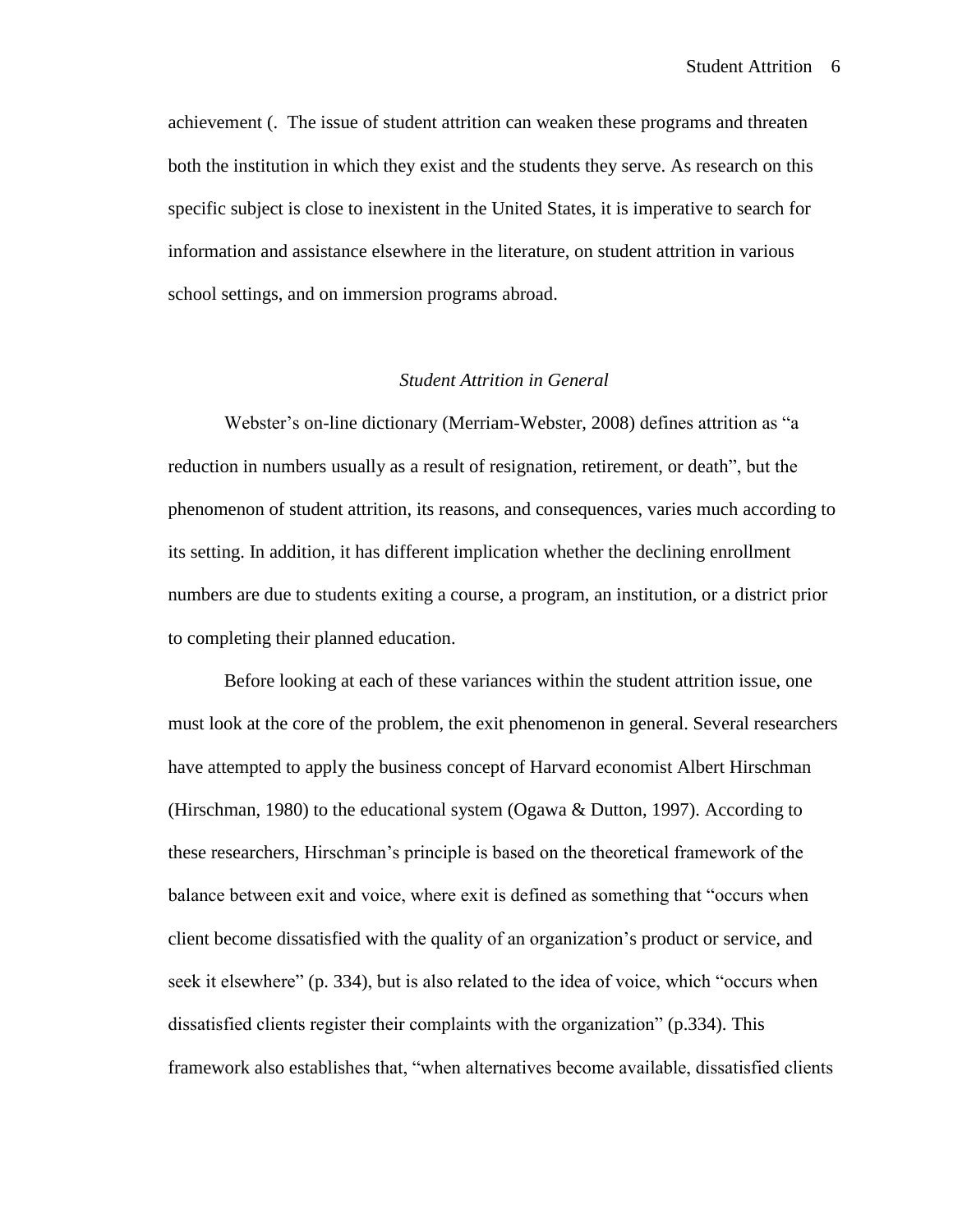are more likely to exit than to voice" (p.334). Some have applied Hirschman"s theory to parents' choice of charter schools (King & Taylor-King, 2002), others to the school voucher system (Matland, 1995), but Ogawa and Dutton expanded it to compare school choices within three settings: interdistrict transfers – attending school in another school district than one's district of residence; vouchers to private schools – exiting the public school system altogether; and intradistrict options - crossing school zones to attend another school or a specific magnet program. Their study considered parents' choice of education for their children, and the fact that, when dissatisfied by the traditional public education system, parents often chose to use their exit option rather than their voice. They transferred their children out into another district, a private school, or a program of choice within their district, according to the local opportunities, as well as their own means and educational beliefs. The concept of satisfaction is essential to Hirschman"s theory. In the school setting, it takes a larger sense to encompass not only plain dissatisfaction, not liking what is being offer, but also the sense that what is being offered is not serving one"s need. It might be too difficult, too expensive, or simply does not meet expectations, regardless of how realistic or not these expectations are. This concept surfaces in Cadez's study on immersion student attrition when he states that "something" about the French immersion experience [was] not sufficient or satisfying for all students" (Cadez, 2006, p 1).

#### *Student Attrition at the College Level*

Student attrition has been studied extensively at the college level, where students exiting their program or the university altogether represent a loss of income for the university, hence, the importance of studying and eventually alleviating the problem. The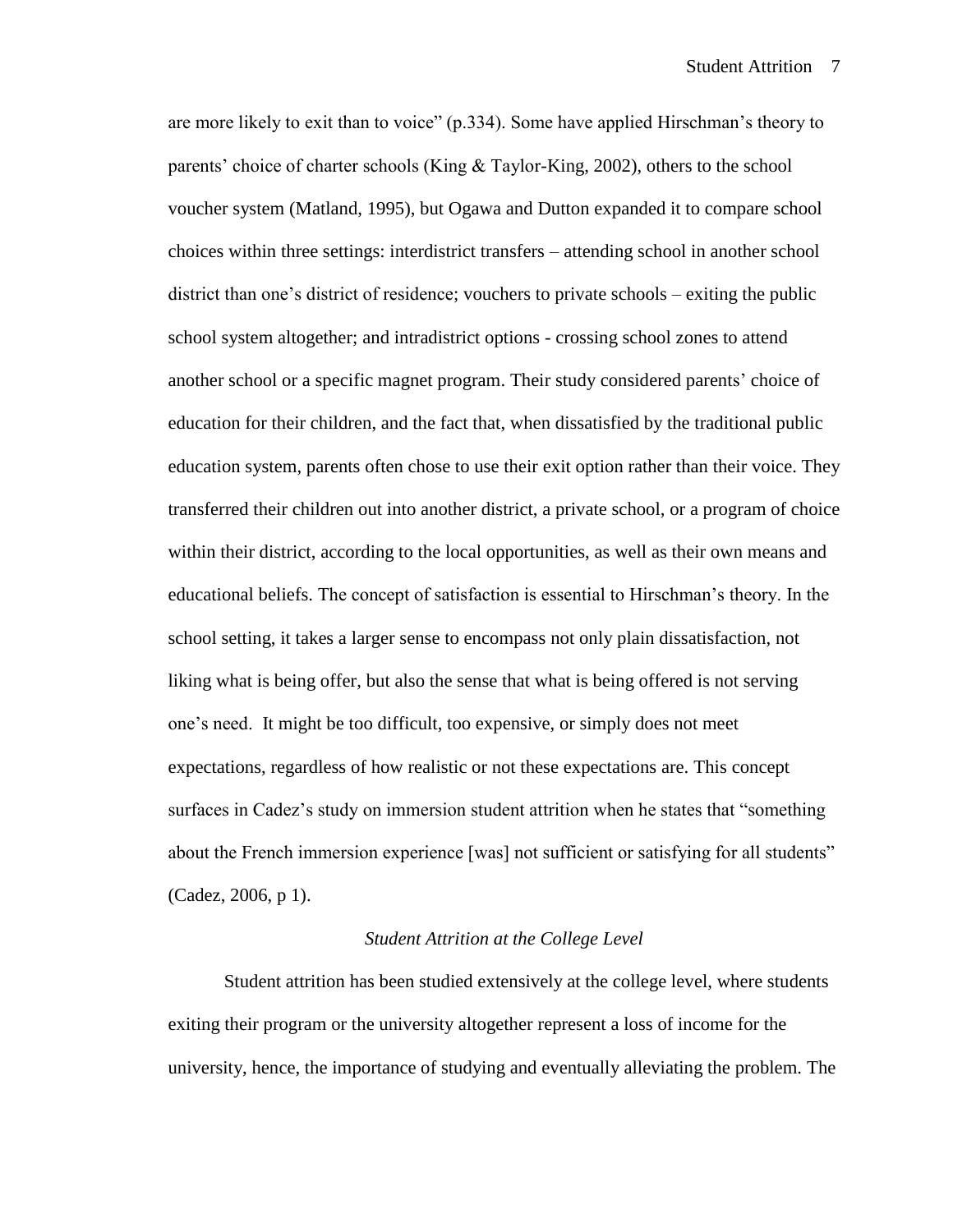literature links this issue mainly to academic and/or financial difficulties, but also to the contact between faculty and students, and to student background and history. Some research even identified specific predictors of student drop-out. The leading researcher in this field, Vincent Tinto, as early as 1975 published an interaction model of student attrition that "laid the theoretical foundation for research about student attrition" (Mannan, 2007, p 147). Comparing drop-out from the social system of college to suicide in the society at large, Tinto built upon Durkheim"s theory of suicide (Durkheim, 1961; Spady, 1970) to offer an attrition model linking six elements together, from the pre-entry attributes and aspirations of a student to his/her institutional experiences and integration, and finally goals and outcome, graduation, transfer, or drop out. This model was based on Tinto's collaboration with John Cullen (Tinto & Cullen, 1973) and relates the concept of student persistence, when students remain in their program until completion, to the concept of student attrition, when students exit their program prior to completion and/or graduation. Later on, Tinto (1982) summarized the research by stating that "there is very little one can do at the national level to substantially reduce dropout from higher education without also altering the character of that education" (p. 696), and more specifically that "dropout is as much a reflection of the merits (and weaknesses) of the educational system as is persistence" (p. 699). He argued that rather than trying to reduce attrition as a whole, institutions should instead identify types of students for whom specific policies must be developed. He advocated that successful retention programs are long-term projects, or "longitudinal in character" (p 699), and that their beneficial outcomes for the institution go way beyond the simple reduction of dropout rates. More than twenty years later, Tinto (2005) is still carrying the same message: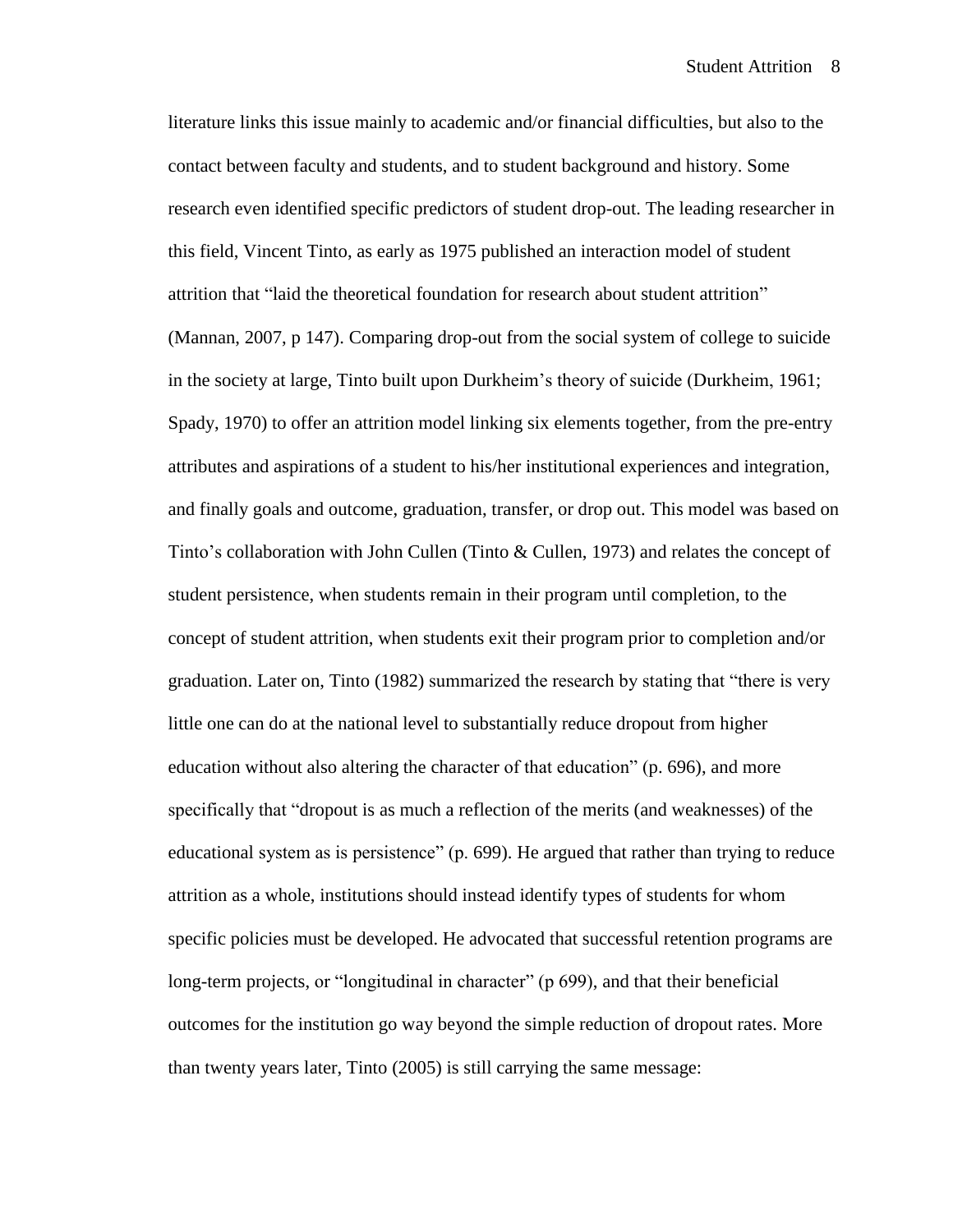Research on student retention is voluminous. It is easily one of the most widely studied topics in higher education over the past thirty years… Despite all the research that has been conducted to date, little work has been devoted to the development of a model of student persistence that would provide guidelines to institutions for creating policies, practices and programs to enhance student success (p. IX, 2005).

However, some recent research has challenged Tinto"s long-standing theoretical model of student attrition versus student persistence (Metz, 2002). The first critic of his model was that it relies mainly on traditional students, but cannot be generalized to nontraditional students, especially racial and ethnic minorities (Nora, 1990; Tierney, 1992). Other scholars called for additional research, claiming that Tinto"s studies did not involve students in two-year colleges or in graduate schools (Pascarella & Terenzini, 1991). Finally, Cabrera, Castaneda, Nora, and Hengler (1992) argued that Tinto"s model did not consider major external factors such as parent"s involvement and financial issues. While research on student persistence or attrition at the college level obviously concentrates on a very different population from the children involved in the issue of student attrition in K-8 immersion programs, this literature review l uncovers that similar efforts from administrators in both settings are needed to identify at risk students and answer their needs as a mean of keeping them in their program, and that Tinto"s theory of student persistence, or in case of elementary students, parent persistence, can be applied very much to the immersion setting.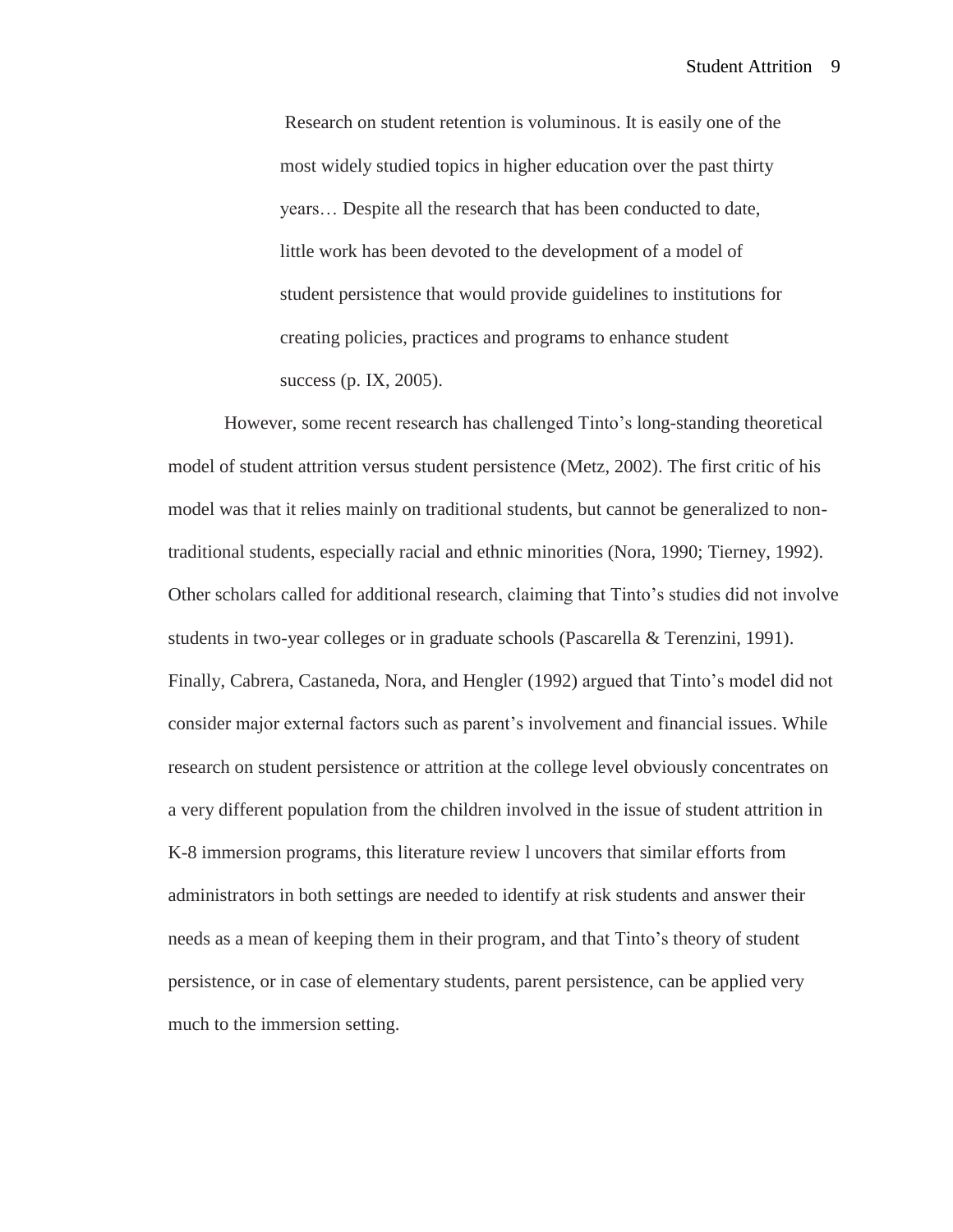## *Student Attrition in K-12 Education*

At the K-12 level, studies have concentrated on statistics of student drop-outs at the high school level, with increased attention being given to the special education population or to specific ethnic minorities (Driscoll, 1999; Rumberger& Palardy, 2005). Some have investigated the school settings and their impact of drop out rate (Franklin, Streeter, Kim & Tripodi, 2007), or possible interventions in general (Bost & Riccomini, 2006; Lehr & Lange, 2003; Martin, Tobin & Sugai, 2002; Picklo & Christenson, 2005). One might tend to see a large distinction between a student dropping out of school altogether, and a student dropping out of a program to transfer to another setting within the same school district, from immersion to regular all-English classes, for example. However, some researchers argue that changing school is actually a form of withdrawing from school, and that drop-out theories can apply to the transfer phenomenon (Rumberger & Larson, 1998). According to them, all drop-out research in the literature identifies the same factors at the basis of dropping out: school performance, academic behavior, social behavior, educational attitude and general attitude. Rumberger and Larson refer to Finn (1989) and his review of two specific models. The first model is the frustration-self-esteem model which hypothesizes that poor school performance leads to poor self-view, which in turn leads to oppositional behavior. Two outside factors worsen the situation: first, Finn blames deficient school practices, and then adds to this the negative effects of peer pressure. At the end of the road, the student either withdraws or is thrown out from school. Finn regrets that the research on this frustration-self-esteem model has not been able to identify specific school practices to prevent this chain of events, but could only suggest a few, including "separate schools for at-risk youngsters,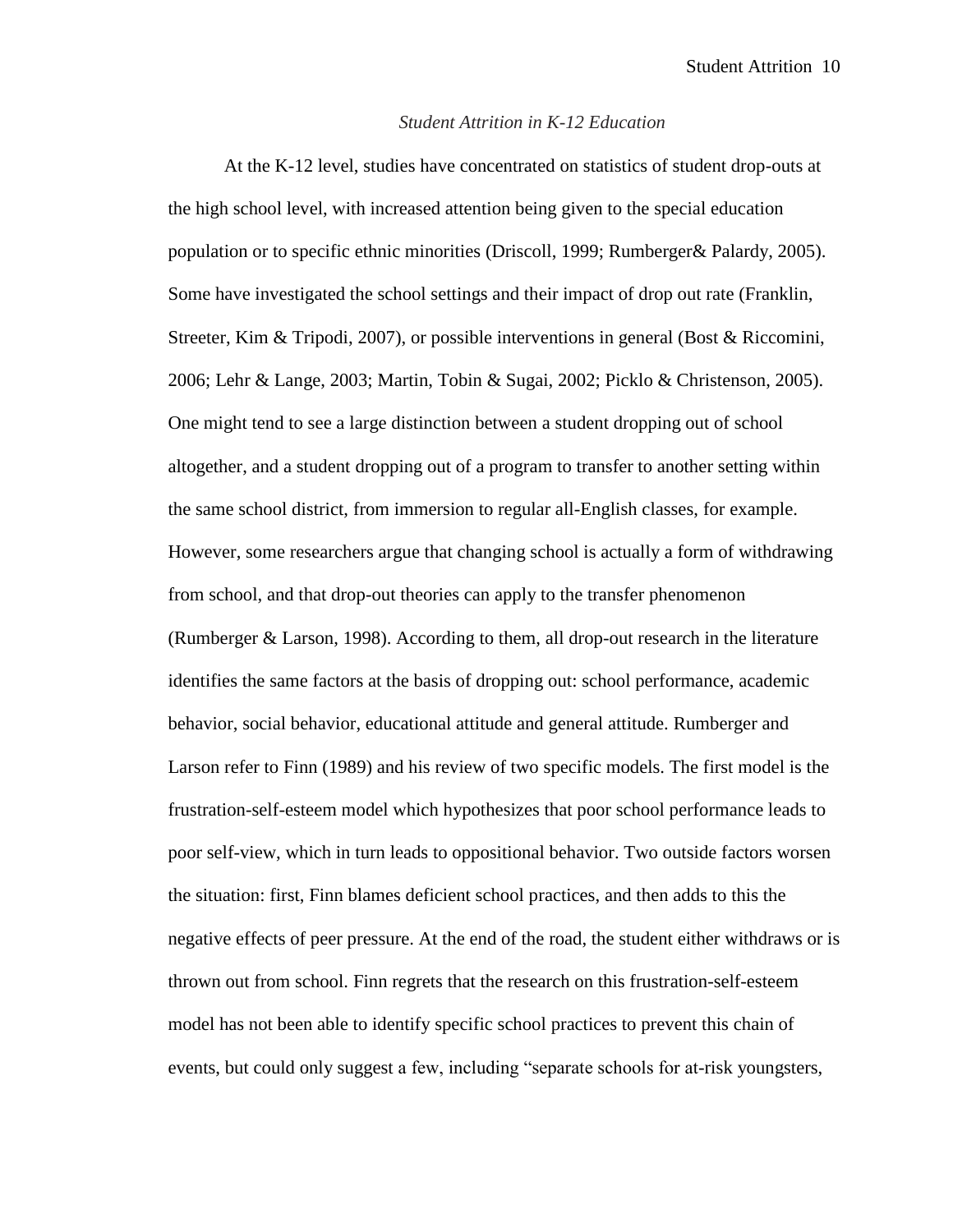revised disciplinary procedures, curricula tailored for the needs of these students, positive teacher attitudes, and teaching practices that involve students in the learning process" (p.122). Finn"s second model, the participation-identification model, insists on the importance of students establishing a bond or some form of attachment to school, which in turn causes them to "value success in school-relevant goals" (p.123). Failure to establish this bond, on the other hand, will lead to alienation and *normlessness* (p.124), both of whom the literature associates with dropping out.

The third theoretical perspective reviewed by Rumberger and Larson is the attrition/persistence model established by Tinto in higher education and reviewed earlier in this literature review. Rumberger and Larson relate it to the two models outlined in Finn's research that they merge together, insisting that both academic and social dimensions are strongly influenced by outside factors, especially "the informal, as well as the formal, structure of the institution" (p.6). In a related study, Rumberger (1987) insists that, rather than concentrating on a student"s characteristics such as his/her socioeconomic status or race, researchers should concentrate on the long term process that lead to student drop-out.

All of these models can be applied to the original purpose of this literature review and outline the important role schools play in either increasing or decreasing the attrition rate in general as well as in special settings such as foreign language immersion programs.

# *Student Attrition and Student Mobility*

Another issue in student attrition has revolved around mobility, which in itself can have drastic consequences on a school. Student mobility might be due to their family"s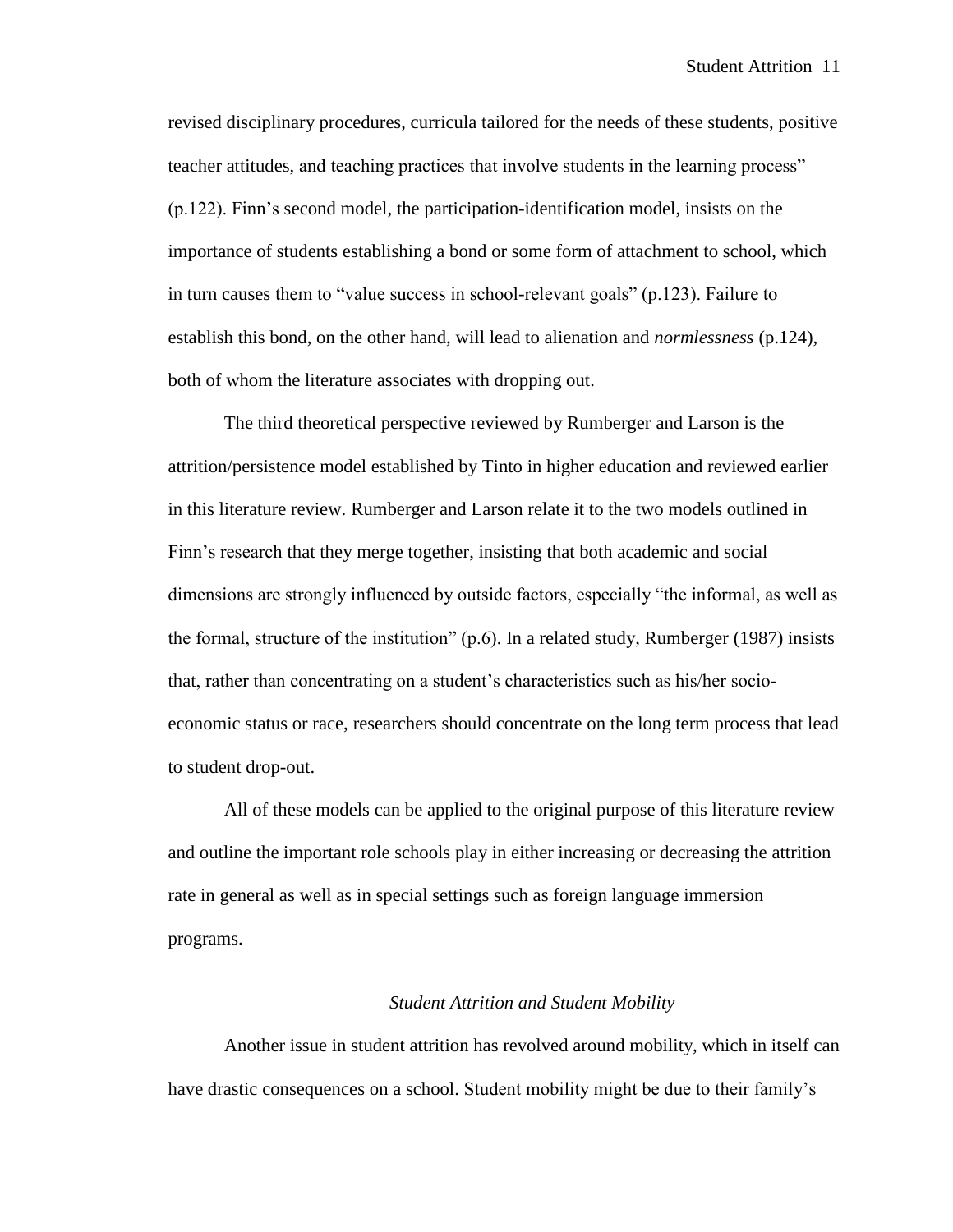geographic mobility. For instance, a California study had explored the schooling of migrant workers" children and the issues teachers must face to serve them efficiently ((Lash & Kirkpatrick, 1990). This study recommended that school districts offer professional teacher training to make them understand the mobility patterns of their schools, and use this information to plan and adjust their curriculum (p. 188). Elsewhere, David Kerbow and two other researchers, building on his previous research of almost ten years, acknowledge that some Chicago schools lose as many as two third of their student body after a three year period (Kerbow, Azcoitia & Buell**,** 2003), and that 58% of them move because of residential changes. They remind their readers how they uncovered that schools with a high level of student mobility slow down their curriculum and that, by fifth grade, their mathematic instruction is a whole grade level behind the level of a more stable school. Before offering recommendations for policies, Kerbow et al. insist that "the academic growth of highly mobile students is less than that of non-moving students who are similar in other characteristics" (page 161), and that "this[…] holds true regardless of the student"s background characteristics [as well as] across racial and ethnic differences" (p. 161). While geographic mobility does not seem to be a major issue in the immersion student attrition problem, this literature review might give immersion administrators an insight into what they could recommend for students who leave their program, in order to smooth out the transition.

However, student mobility also includes transfers from one program or school to another for different reasons. Lee and Burkam (1992) found that 40% of elementary student transfers in Chicago public schools were not due to a change of residence. It can be argued then, as previously in the discussion relating to student attrition in K-12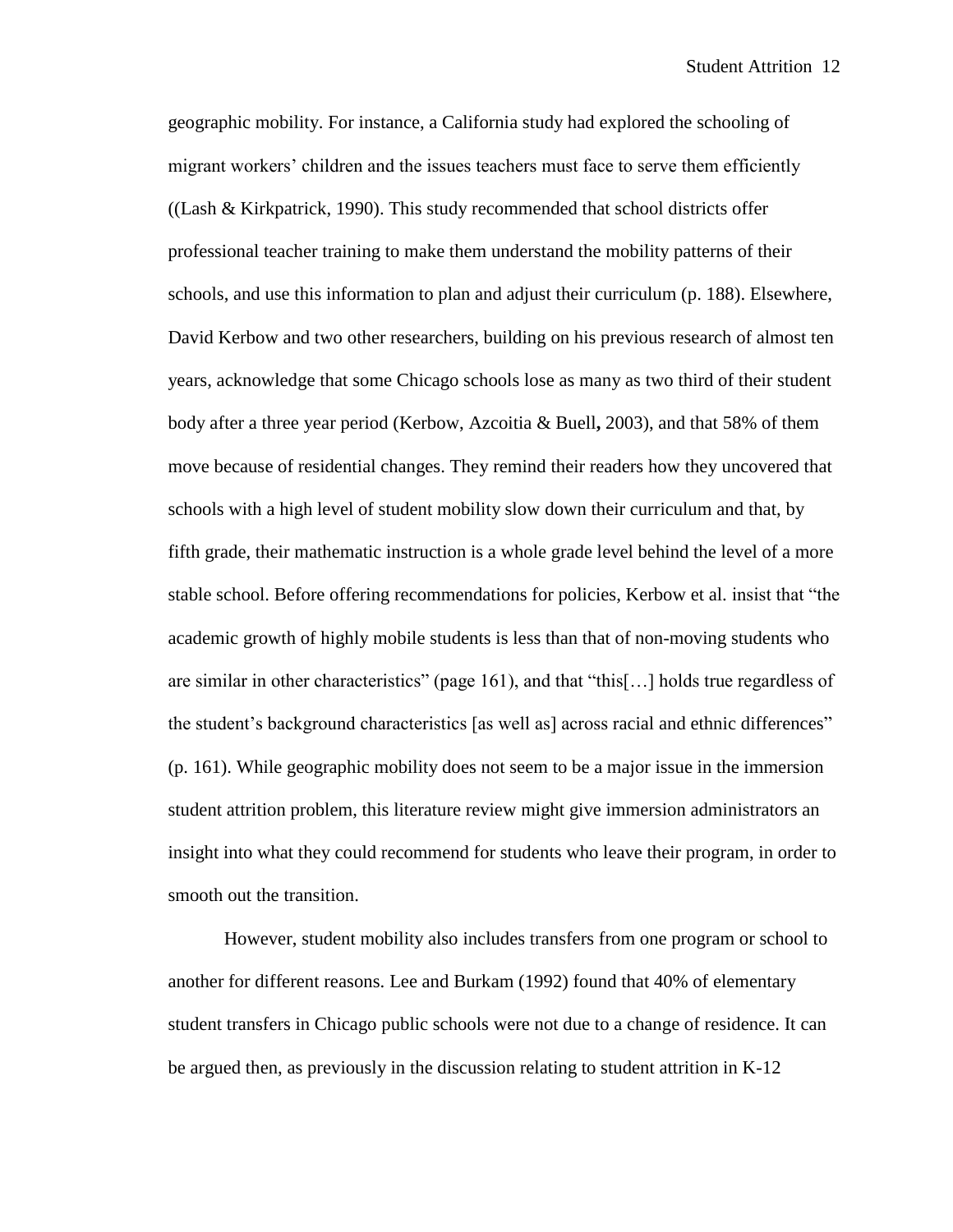education, that mobility in this case is a form of dropping-out, and that some elements of the research reviewed earlier should apply to the issue of student mobility.

# *Student Attrition in Magnet Programs*

## *Magnet Programs*

Research seems to have ignored the issue of student attrition in magnet programs or schools of choice created for desegregation purposes, when in fact, more than fifty years after the Supreme Court"s denunciation of the unconstitutionality of racial segregation in schools, some school districts across the United States are still struggling with the practical aspects of desegregation orders from the Federal Justice Department (Rossell, 2005). As of 2002, over four hundred school districts in the United States were still under court order from desegregation cases, and were yet to reach the unitary status demanded by the federal judge in charge of their case (Clegg, 2002). Many of these districts choose to turn to some system of magnet programs or schools of choice, and have done so for the past forty years.

According to Howard Fuller (2004), "until 1954 the " 'separate but equal' doctrine enshrined in the *Plessy v. Ferguson* decision defined the national norm". When this norm was found unconstitutional by the 1954 Supreme Court"s *Brown vs. Board of Education* decision, courts ordered districts around the country to desegregate their schools. In 1968, the *Green vs. New Kent County, Virginia* court ruling aimed at strengthening *Brown vs. Board of Education* decision by demanding from school districts to make an active effort toward desegregation rather than simply refraining from segregation (Willy & Alvez, 1996). Desegregation common practices during these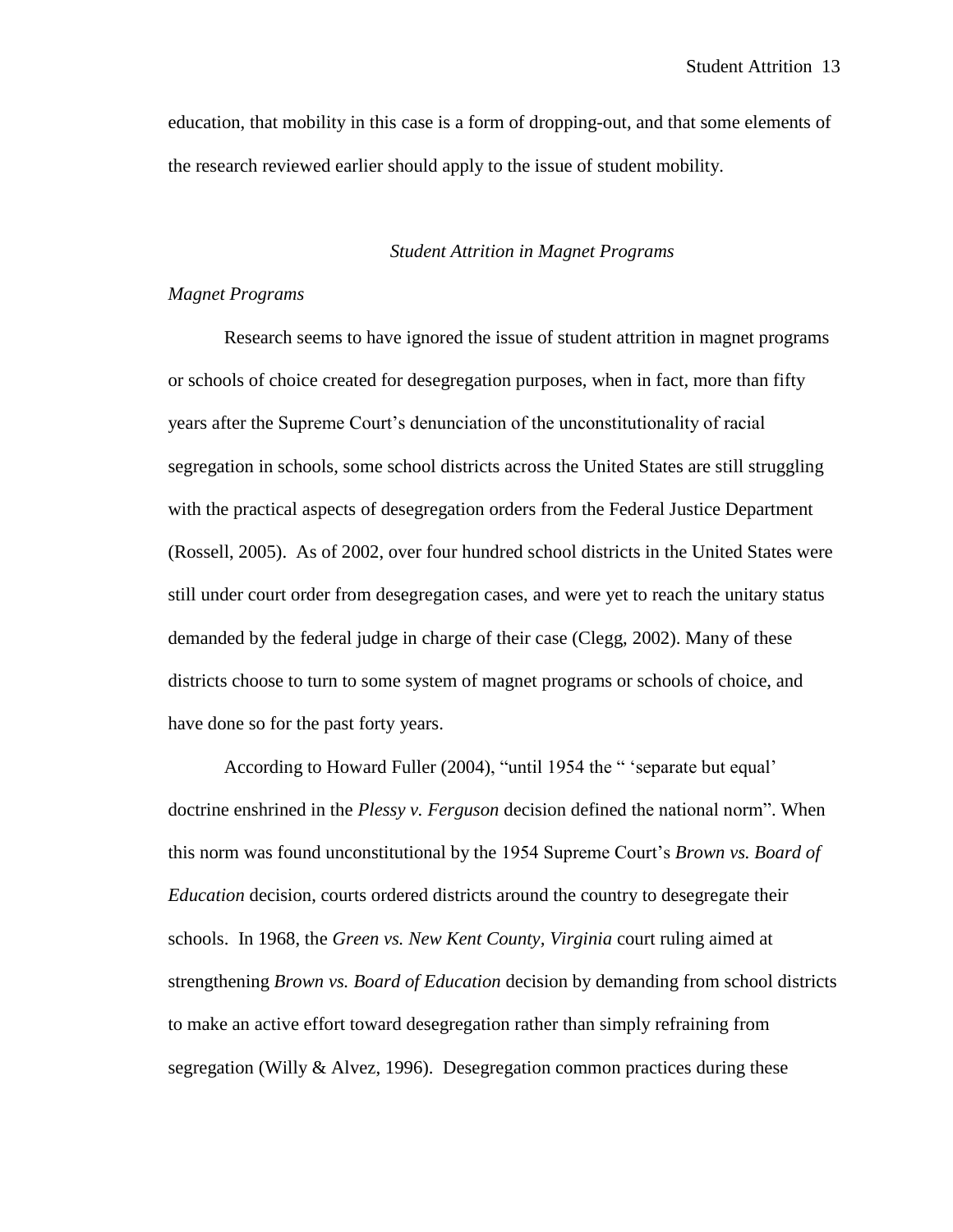decades included voluntary or mandatory busing, closing racially segregated schools (Fuller, 2004), or opening enrollment (Reber, 2003), but could not prevent the "White Flight", white students leaving the public system, which cancelled out most of the desegregation efforts. School boards across the country started looking at other means of desegregation. One school district, McCarver Elementary in Tacoma, Washington, stumbled upon the idea of a magnet school with a program attractive enough to bring white children into a black neighborhood for their schooling (Rossell, 2005).

 Today, the number of magnet schools keeps on growing. One could find about 1,000 such magnet schools in the United States in 1981; by 1991, there were over 2,400; and 3,100 by 2001 (Rossell, 2005). In this aspect, the magnet school idea was and still is a great success. Such schools traditionally aim at white parents by offering them an enticing and desirable educational program located in a less desirably perceived site, with the idea that the attraction of the program will override the negative feelings about the school site and its traditional population. According to Inger (1991), the original purpose of magnet schools was "to create schools so good that they would draw a racial cross section of students out of the segregated neighborhood boundaries, avoiding the political opposition engendered by mandatory busing" (p. 2). Some have compared magnet schools to *the carrot* as opposed to *the stick* of mandatory busing (Rossell, 1990, p. 1). As a model recognized for its success in raising student achievement scores and for its high popularity, foreign language immersion represents a perfect example of such carrot (Beal, 2006).

According to Dentler (1991), "A magnet school has four essential ingredients: a distinctive curriculum; a unique district purpose for voluntary desegregation; an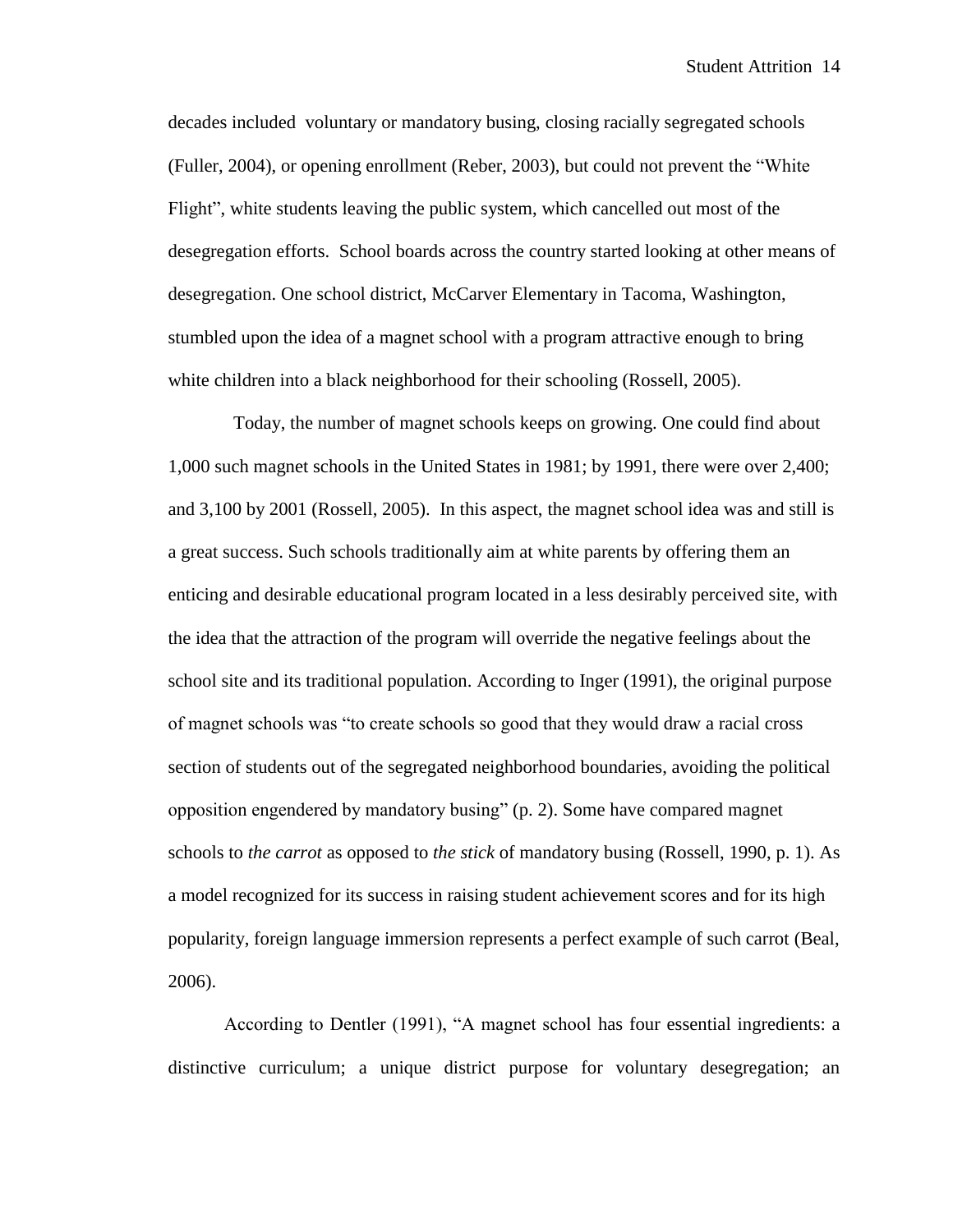opportunity for school choice; and access to students beyond a district attendance zone" (p. 6). What Dentler does not include in his definition, but that is clearly outlined by Steel and Levine (1994) is that is also supposed to strengthen the overall educational program or, as Bank and Spencer write it, is "part of a national reform effort to make schools more effective (1997, p. 4).

Much research regarding magnet programs use in attempts to desegregate schools studies the racial desegregation numbers over time, and shows different levels of success (Bank et al, 1997; Blank, Dentler, Baltzell & Chabotar, 1983**;** Bush, Burley & Causey-Bush, 2001**;** Christenson, Eaton, Garet, Miller, Hikawa & Dubois, 2003). While some studies find specific programs with results in desegregation that can be considered as significant (Steel and Levine, 1994), others find results less impressive; some research show no difference in desegregation achievement between a simple school attendance choice program and a magnet school program (Rossell, 2003), and some even find a negative effect on desegregation in a magnet school programs (Andre-Bechely, 2004).

On its Magnet Schools Assistance Grant Program website, the United States Department of Education (2007) explains that

> Magnet schools offer a wide range of distinctive education programs. Some emphasize academic subjects such as math, science, technology, language immersion, visual and performing arts, or humanities. Others use specific instructional approaches, such as Montessori methods, or approaches found in international baccalaureate programs or early college programs.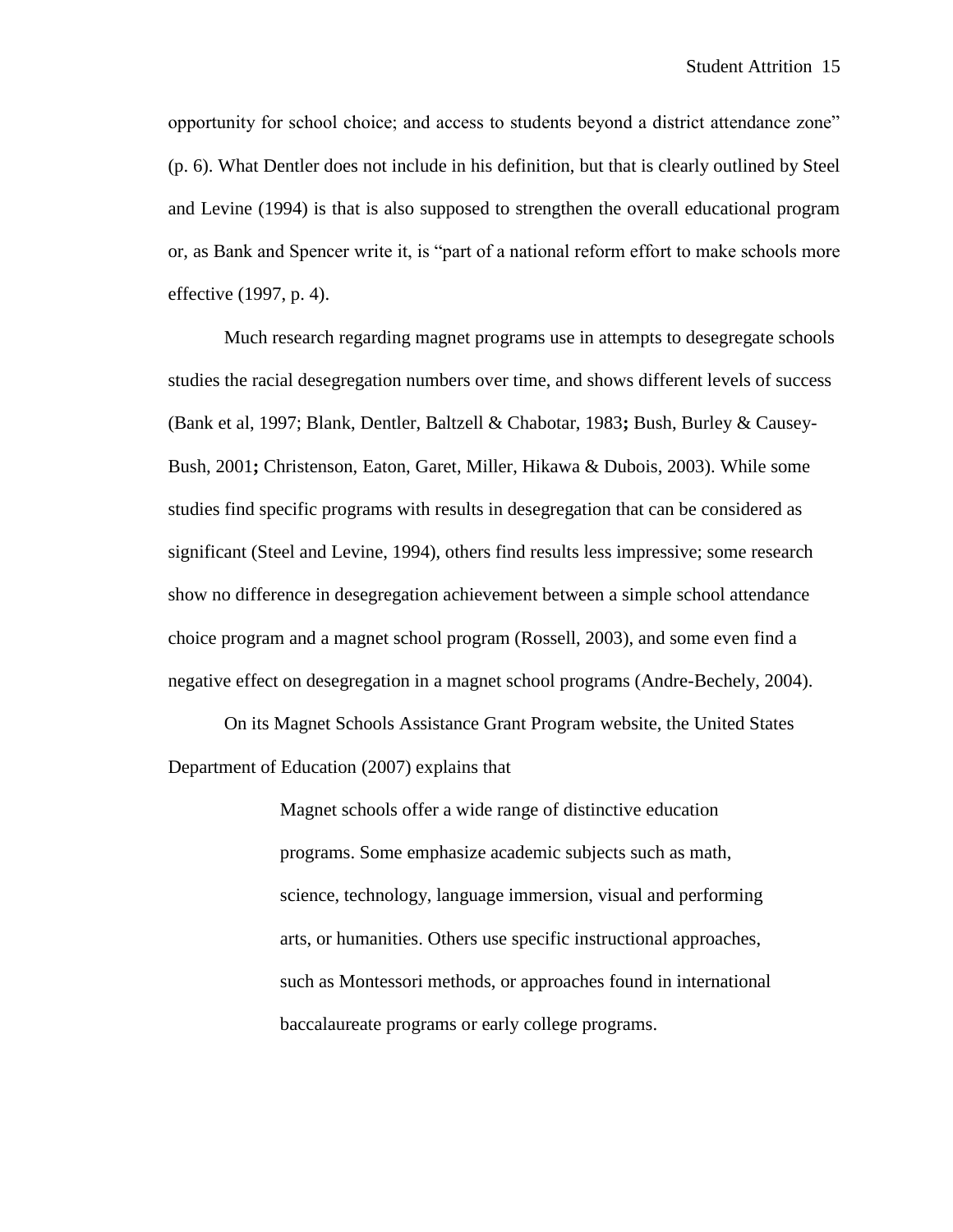The most specific list is given by Rossell (2005) where she relates a survey she undertook in 1989. Rossell states that in 1989

> 12 percent of the elementary and middle school magnet programs in [her] sample specialized in basic skills and/or individualized teaching; *11 percent offered foreign language immersion* [italic added]; 11 percent were science-, math-, or computer-oriented; 10 percent catered to the gifted and talented and 10 percent to the creative and performing arts; 8 percent were traditional, back-tobasics programs (demanding, for instance, dress codes and contracts with parents for supervision of homework); 7 percent were college preparatory; 7 percent were early childhood and Montessori (The remaining preferences, each under 7 percent, included multicultural/international, life skills/ careers, and ecology/environment) (p. 46).

# *Student Enrollment and Attrition*

Regardless of the magnet school theme, the specific issue of attrition in such setting should be of heightened importance, as student enrollment data is one important indicator of magnet programs' success in their desegregation efforts. Still, even though student population stability is an indicator of success of a program of choice, no study was found regarding student attrition in such setting, and formal evaluations of programs of choice did not consider the issue. An evaluation of the U.S Department of Education"s Magnet School Assistance Program for grantees of 1998 completed for the U.S.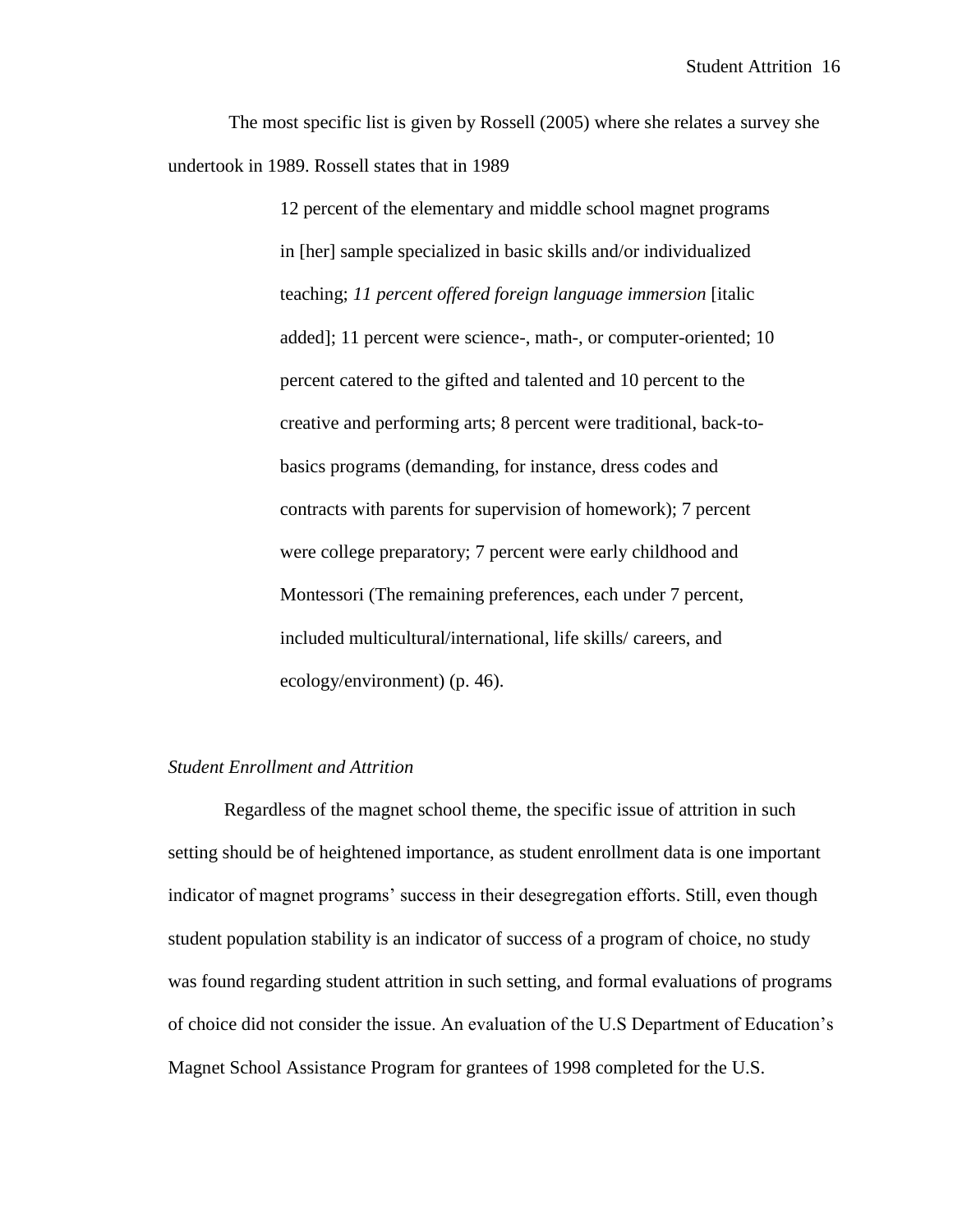Department of Education, measures in details the Minority Group Isolation rates (MGI) and their reduction or lack thereof during the grant program years, but does not mention any inquiry into student attrition issues at the school sites in general or within ethnic group in particular (Christenson, et al, 2003). Similarly, the second-year report to the United States Department of Education on the enrollment and participation of students in the magnet program in Charlotte-Mecklenburg schools detailed statistics on enrollment per race and per program, without offering any type of comparison of numbers to those in the first year of the implementation of the magnet school program. The only comparison to be found is that nineteen new schools were added to the magnet program, which does not give any indication pertaining to the persistence or withdrawal of students enrolled in the program (Charlotte-Mecklenburg Public Schools, 1993). Institutional reports seem to indicate that attrition does occur in magnet programs, but in many cases, is hidden by the enrollment of late entry students into the program. For instance, in a southern Louisiana school district, statistics of the lottery for entrance into a highly popular Arts and Technology elementary magnet school show year after year a full enrollment at the kindergarten level, with many applicants on a waiting list. However, they also indicate that a lottery takes place every year at each subsequent grade level as well, allowing late entries into the program (Lafayette Schools of Choice, 2008). Obviously, these late entries are rendered possible by the withdrawal of original kindergarten students. Still, the phenomenon is not acknowledged, let alone studied.

However, when student attrition cannot be ignored, i.e., when exiting students cannot be replaced, such as in the immersion setting, some studies offer possibilities for comparison of attrition rates or reasons for attrition. For instance, Johnson (2007) stated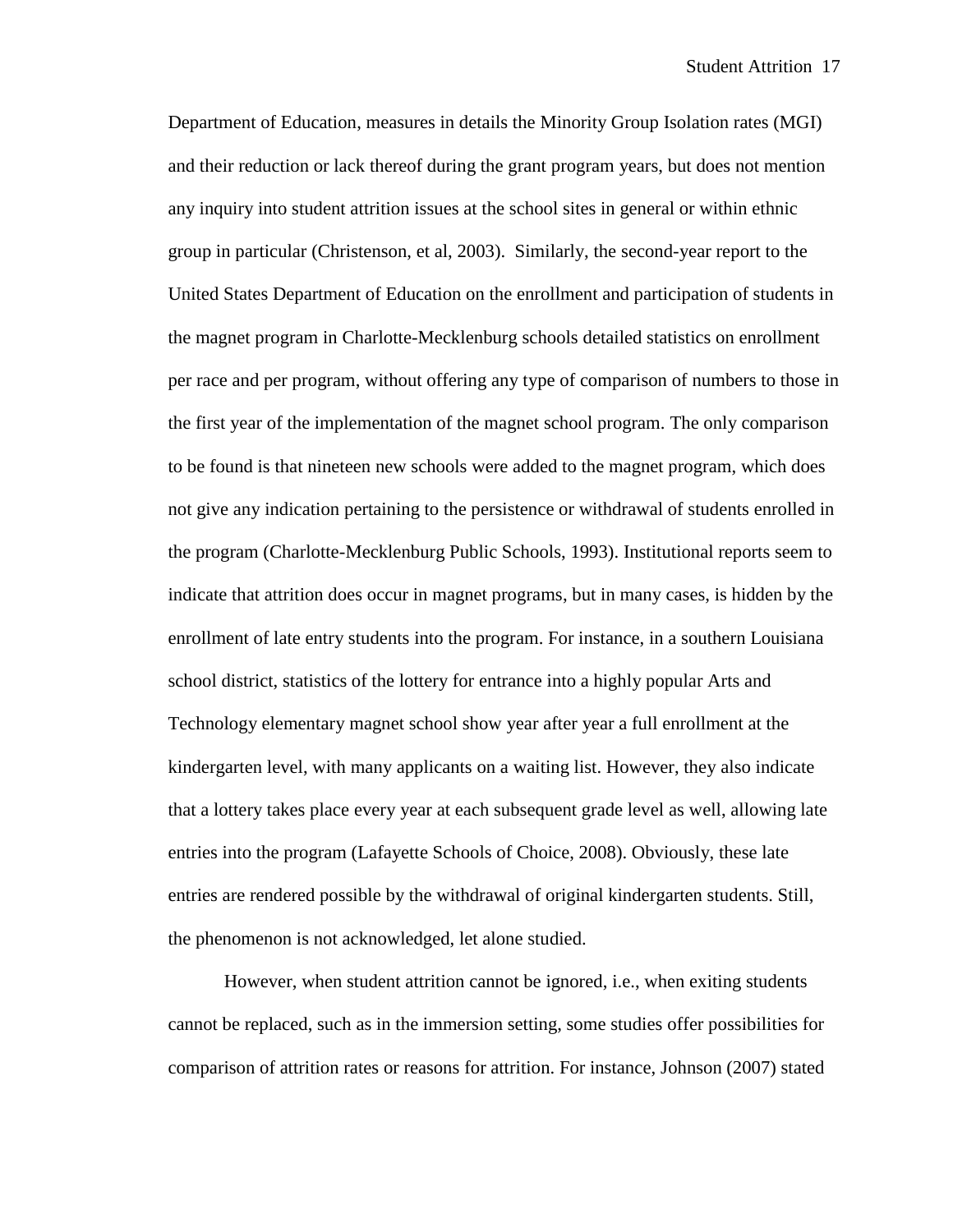the purpose of her doctoral dissertation as "to identify causal factors of student attrition" (p.4) in an alternative school in rural Georgia This research indicated that the program had a 49% attrition rate in the 2003-2004 school year, a 53% rate in 2004-2005, and a 35% attrition rate during the 2005-2006 school year. It acknowledged that the school had been "ineffective in its mission to provide students with an alternate route to graduation" (p.3). Its recommendations included review of the progress of identified at-risk students every 6 to 9 weeks, the hiring of a transition specialist to act as liaison between school and home, and specific actions to alleviate the perception of many students that the school lacked in caring adults.

High levels of attrition were also revealed in a study about an urban elementary instrumental music program. Although this quantitative study could not identify significant contributors to the phenomenon through its multiple regression process, the author identified the drop out rate at 23%, and commented that "the percentage of drop outs was neither unusually large when compared to the previous years" figures nor, in all probability, atypical of a large urban system" (McCarthy, 1980, p.67). This literature review will show that this fact-of-life attitude toward student attrition is also found among administrators of immersion students.

#### *Student Attrition in Foreign Language Immersion*

# *Foreign Language Immersion Program Concept*

In order to fully comprehend the issue at stake in the foreign language immersion setting, it is necessary to revisit the foreign immersion concept and its history. This might give a better grasp of the apparent contradiction between a widely documented public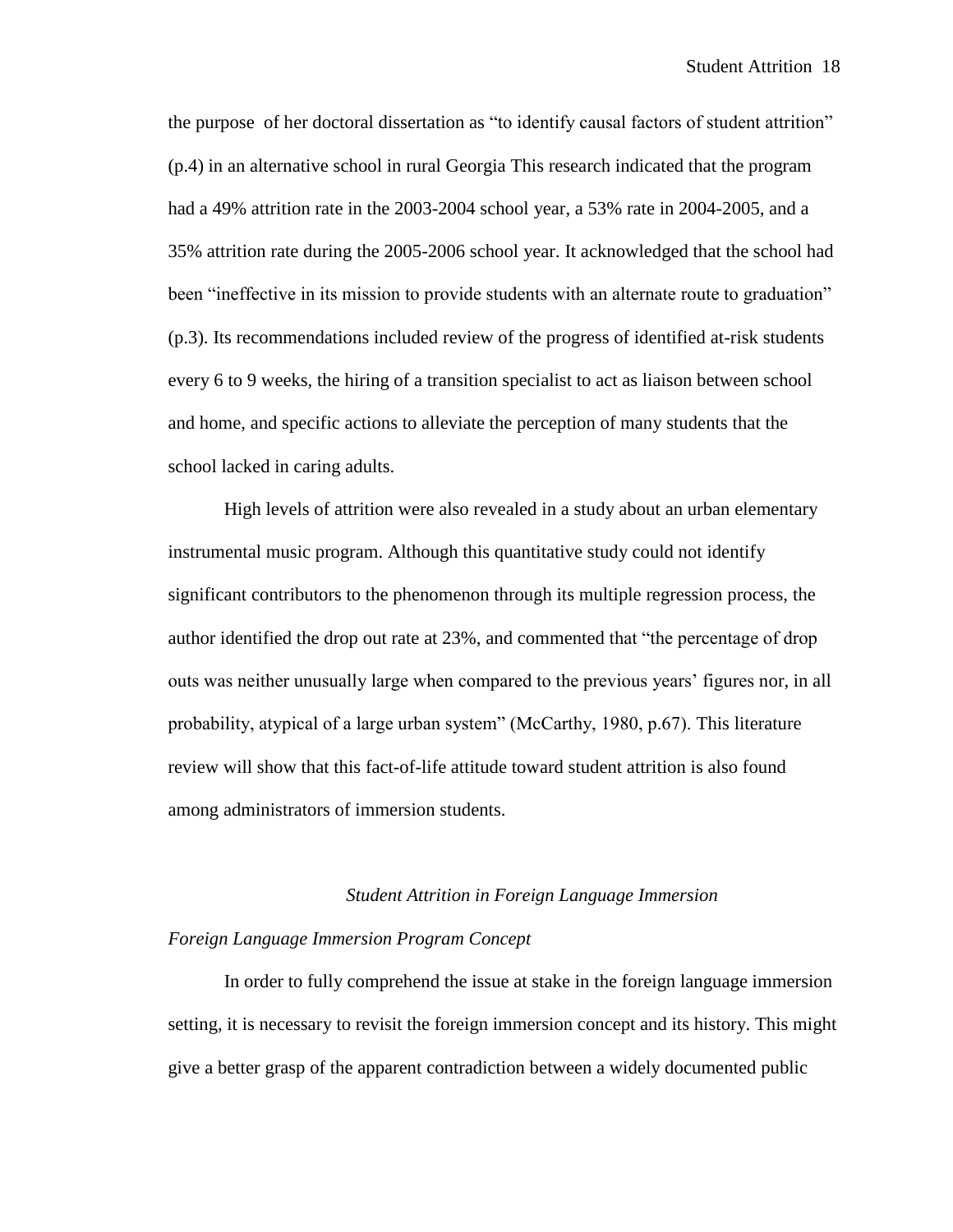attraction for foreign language immersion (Cummins, 2000; Met, 1987) and a high level of student attrition within the program.

Some Canadian authors identified some prior programs similar to what we call today language immersion as early as the 1950"s (Cadez, 2006). However, most studies agree that modern foreign language immersion programs in school setting started in the small community of St Lambert in Quebec, Canada in 1965. Twelve Anglophone parents wanted to give their English-only speaking children a chance to compete economically with their bilingual peers by learning French to the high level of fluency necessary to communicate with the francophone community in their province. Dissatisfied with the results of the traditional French as a second language program in their Protestant English school system, and unable to enter their children in the overcrowded Catholic French school system, they drafted and organized other parents to demand that the first three years of their children"s schooling take place entirely and exclusively in French (Lambert & Tucker, 1972) From there the program spread to the rest of Canada as a way to support its official pledge to bilingualism, then to the rest of the world, including the United States, where the first foreign language immersion program opened in California in 1971 (Fortune & Livant, 2007).

Because of its uniqueness, the foreign language immersion model from Canada was the topic of much research for the past 40 years, bringing Krashen (1984) to observe that "No program has been as thoroughly studied and documented" (p. 61).

In 1997, Swain and Johnson studied foreign language immersion programs worldwide and came up with eight core features that constitute the characteristics of such programs. They are as follows: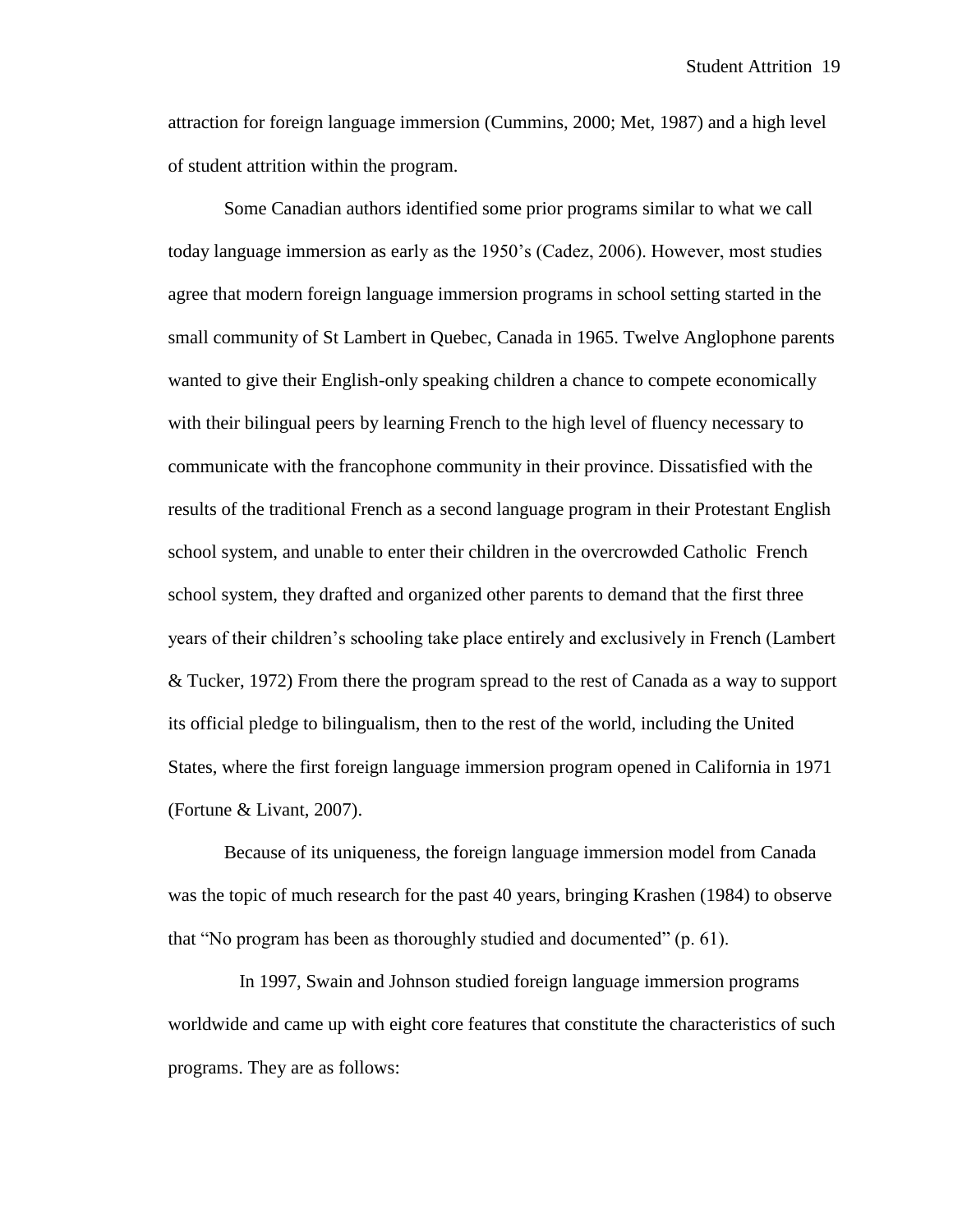- the target language must be the medium of instruction;
- the immersion curriculum is the same as, or at least parallels the local "regular" curriculum;
- support is present for the first language of the student;
- the aim of the program is additive bilingualism;
- student exposure to the target language is usually confined to the classroom;
- the students enter the program with similar (and limited) level of fluency in the target language;
- the teachers are bilingual, or the program includes two teachers, each fluent in one of the languages;
- and the classroom culture is the local majority culture. (p.6-8)

Swain and Johnson (1997) established that "each of [these criteria] must be present to some degree in order for a program to be considered an immersion program" (p. 8). They further identify ten variable features found in immersion programs such as the different levels at which the program starts, often referred to as early or late immersion, the extent of the instructional daily hours conducted in the target language, from partial to total immersion models, the articulation of the program, or the resources, commitment, or attitudes of the school, the system and the community.

While this study gives a clear overview of what immersion program practices entail, there is still a major element missing from this framework. This element was actually identified ten years earlier by two of the most respected researchers in language acquisition. One is Fred Genesee, Professor of Psychology at McGill University, who has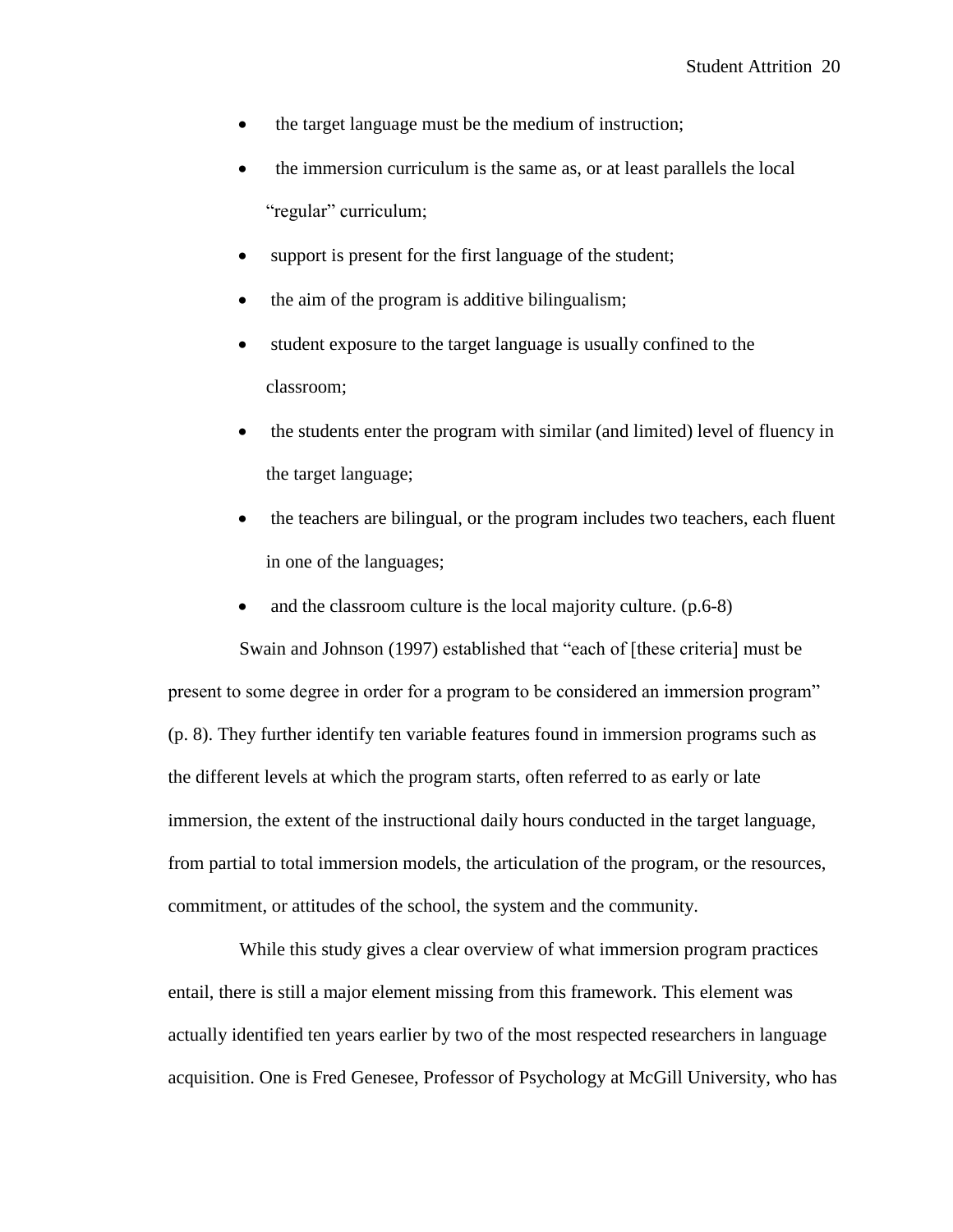studied the immersion phenomenon in Canada and in the United States for over three decades now. The second is Miriam Met, who went from coordinating foreign languages in Montgomery County, VA, one of the pioneers school districts of immersion instruction, to being the Deputy Director of one of the six United States National Foreign Language Centers at the University of Maryland. Along with Snow (1987), in an article grown out of a seminar on content-based instruction held at the Center for Applied Linguistics (CAL), Genesee and Met insisted that the conceptual framework of immersion is "the systematic approach to the identification and instruction of language aims within content teaching" (p. 216). In other words, immersion teachers must plan their instruction on two levels simultaneously: planning for skills and knowledge acquisition in the content (mathematic, social studies, sciences, for example), and at the same time, planning for fluency and skills in the target language.

The principle of foreign language immersion is simple: instead of being taught as an independent subject, the foreign language is the medium of instruction for most if not all instructional content, creating an authentic need for the students to master it in order to succeed academically, or, as Johnstone (2002) writes, "Immersion pupils do not simply learn the language. They find they have to learn to use the language in order to learn something very important to them that lies outside the language, e.g. mathematics, home economics" (p. 1). A century ago, John Dewey (1916) was already advocating the importance of what he calls the student"s *interest*. Criticizing the education methods used in his time, and quoting a humorist's words ""It makes no difference what you teach a boy so long as he doesn't like it." (ch.10), Dewey illustrated his counter educational theory by using the model of a toddler learning how to walk. As he pointed out, no one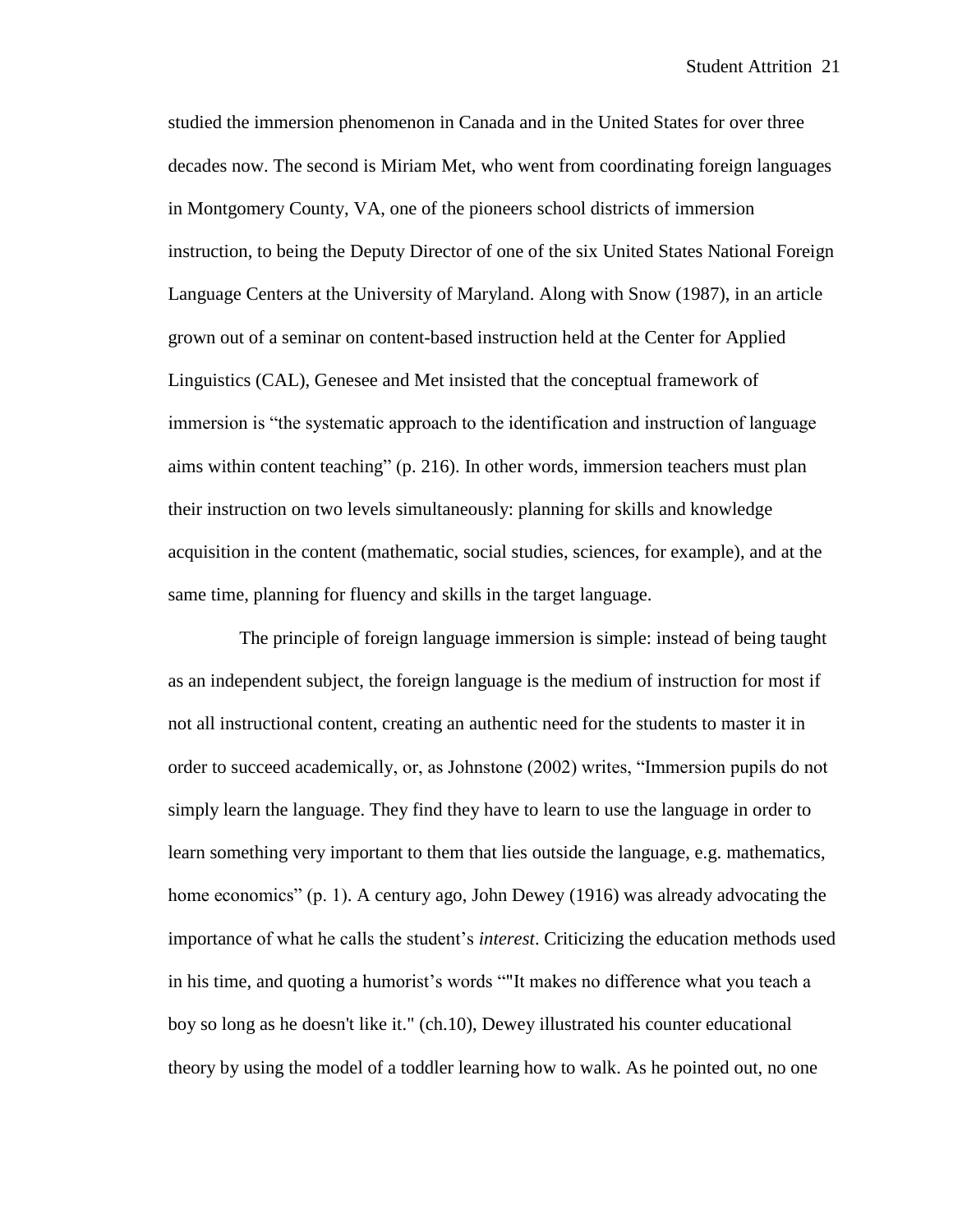has ordered the child to learn to do it, nor has s/he "set out, consciously, to learn walking. One sets out to give his impulses for communication and for fuller intercourse with others a show "(Dewey, 1916, ch. 10). Similarly, the immersion pedagogues do not order their students to learn the target language, but by making it the only communication tool in the classroom, motivate them to make necessary efforts to master it. This requires from teachers and administrators a strong and unwavering commitment to the immersion principle. Fred Genesee explained it in these words on October 2, 1999 at the University of Minnesota:

> As an immersion teacher in an immersion program, you have to be absolutely convinced that what you"re doing is not harmful for [your] students from an academic and native language point of view because if you have any qualms... it's going to impact on your delivery of the program and that hesitation will … be more worrisome than the program per se. (Miller, 1999, p. 5)

The principle sets the guidelines for the methodology. In the same way, the goals set the guidelines for curriculum and content. The goals of foreign language immersion programs are threefold: *linguistic*, producing functionally bilingual young adults; *academic*, insuring that immersion students achieve in school as well as their nonimmersion peers; and *multicultural*, promoting among students a positive shift in attitude toward other cultures and their own culture and encouraging interculturalism (Louisiana Consortium of Immersion Schools, 2006). The third goal has not been studied as intensively as the first two, although some researchers documented encouraging social attitude changes among immersion students (Haj-Broussard, 2002). As for the first two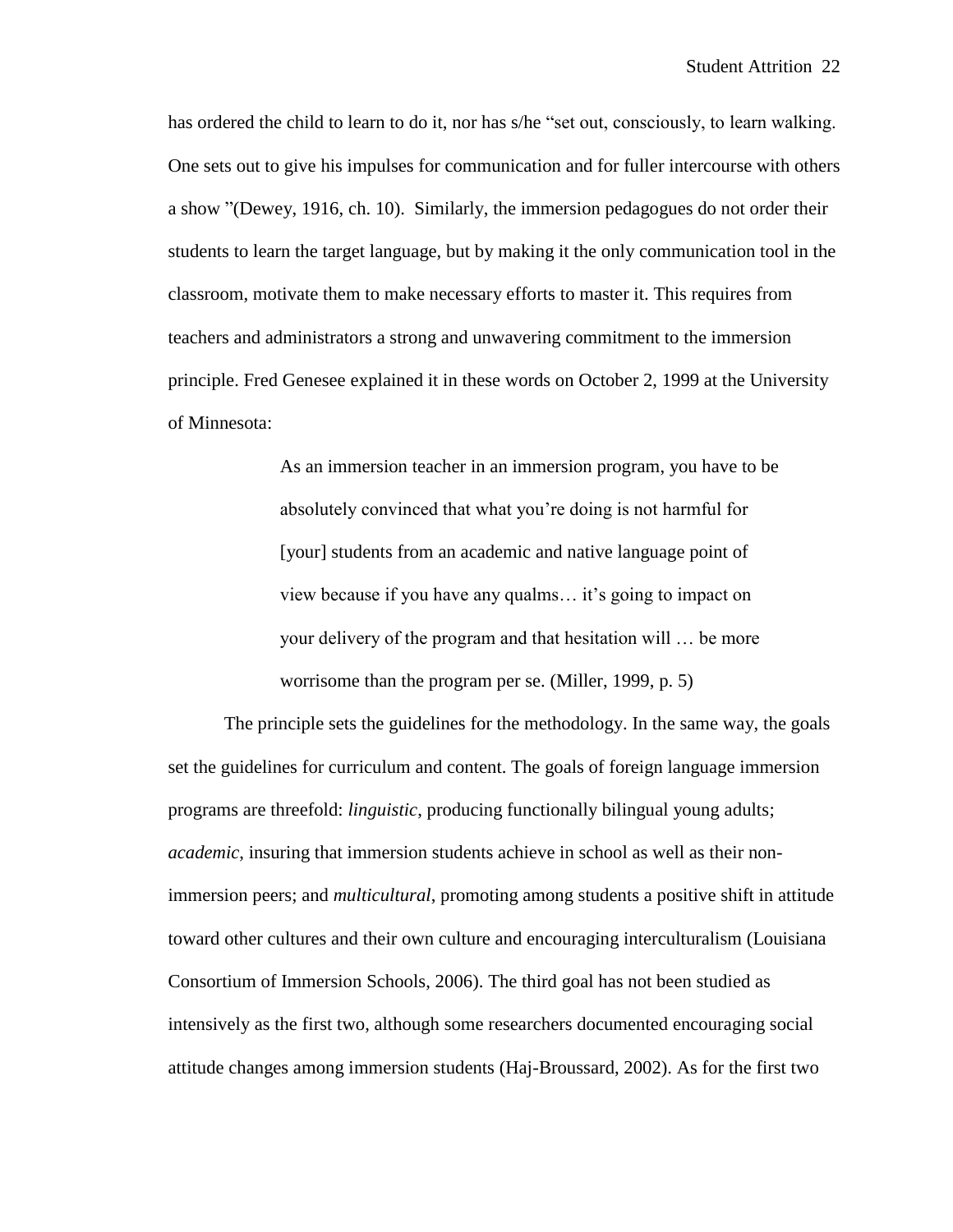goals, research shows that, when implemented properly, foreign language immersion programs are very efficient in both foreign language acquisition and academic achievement (Cummins, 2000; Genesee, 2007; Halsall, 1998).

## *Foreign Language Immersion Program Implementation*

Also studied were issues regarding programmatic choices and program implementation. Through simple search, one can find several immersion administrator"s guides, from the very practical guide published by the Province of Manitoba in Canada (Alberta Learning, 2002), to short check lists (Boudreaux, 2007; Met,1987), to entire books dedicated to successful implementation of immersion programs (Cloud, Genesee, & Hamayan, 2000). They cover such subjects as advocacy, funding, teacher recruitment, community involvement, or student attrition, and answer a real need linked to the global increase in the number of foreign language immersion programs. In the United States specifically, the popularity of foreign language immersion programs has grown steadily from the opening of the first immersion program in 1971 to 2000. Since then, the number of programs has reached a plateau. However, the Center for Applied Linguistics still counts over 300 programs spread throughout 30 states, offering 18 languages, from Spanish or French to less commonly taught languages such as Hawaiian, or Mandarin, as well as some Native American languages (Lenker & Rhodes, 2007). In spite of CAL"s best attempt at searching out and including all immersion programs in the country (Lenker &Rhodes, 2007), the numbers might actually be larger, as CAL"s immersion directories are based on self-reported data. Not only is the number of programs increasing, but the number of students enrolled in these programs seems to be on the rise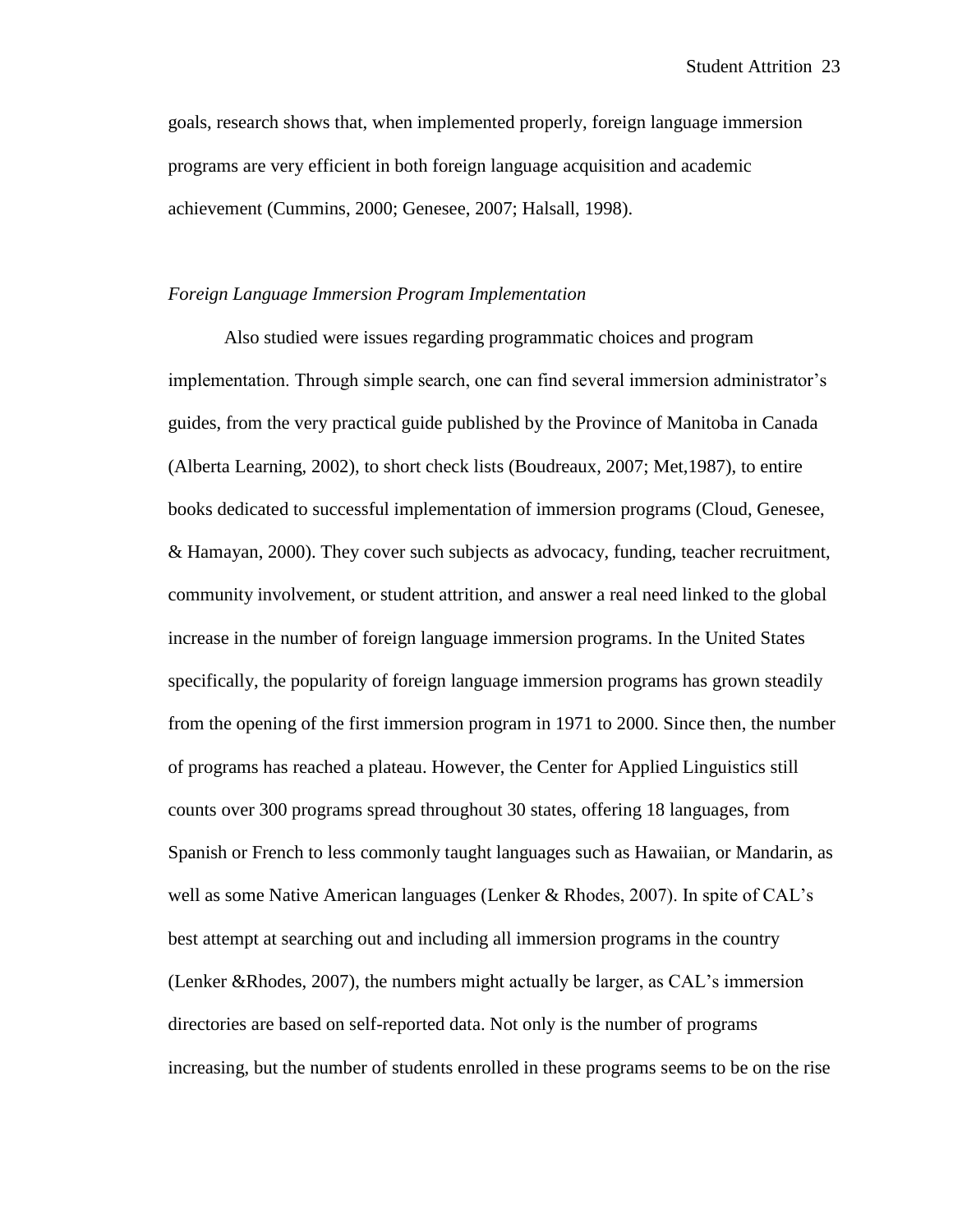as well. For example, Louisiana, cited in 2007 as the state with the most programs, counted over 3,000 foreign language immersion students in the 2006-07 school-year, an increase over its pre-Katrina numbers, even though its New Orleans-based immersion programs were decimated by the hurricane. Today, most administrators have to turn to some system of lottery to deal with the large number of student applications at kindergarten level (Louisiana Consortium of Immersion Schools, 2007).

# *Foreign Language Immersion Program Methodology*

Researchers studied in depth the methodology of immersion, in an attempt to first, investigate issues and problems that matter most to practitioners and scholars alike, and second, try to identify successful elements to make them easily reproduced in similar settings. Among those, Tardif & d'Anglejan (1981), then Lyster (2001), have done extensive research on error correction. Tardif and d"Anglejan concentrated on errors that actually interfered with oral communication (1981). Lyster, based on many hours of classroom observation, created a list of commonly used techniques for error correction, from explicit correction, recasts, and prompts on learner uptake to repair, then established a scale of effectiveness among these techniques. Lyster continued his work with Mori (Lyster & Mori, 2006) concentrating on the two most efficient techniques, prompt and recast. Arnett and Fortune (2004) catalogued many avenues of student remediation and, going beyond simple research, today offer highly-requested seminars on the subject. Cummins (2000) has spent decades of his life studying second language development in general, both in additive bilingual situations, when a second language is added to the child"s mother tongue, and subtractive bilingual situations, or *submersion*, when the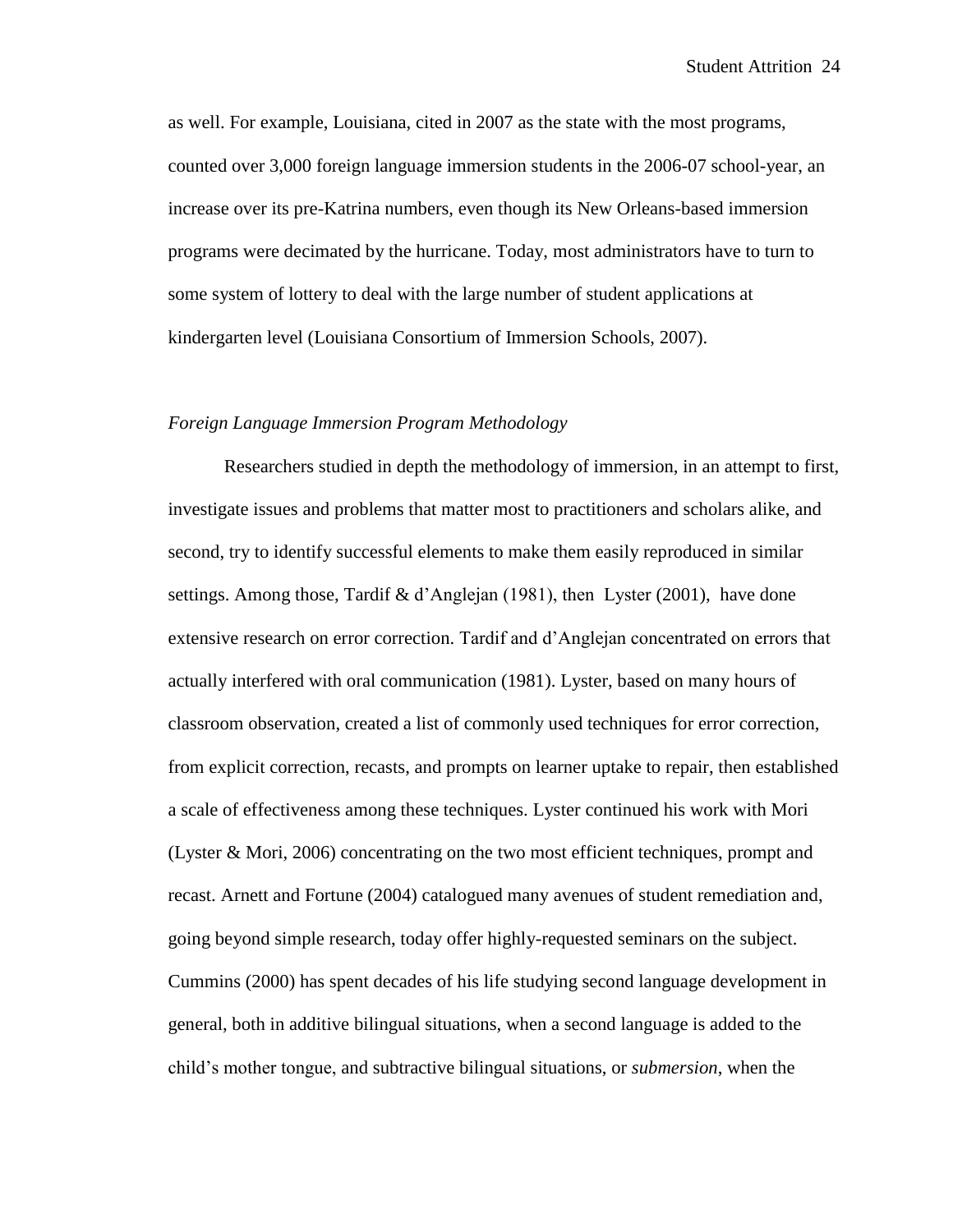second language eventually takes the place of the child"s mother tongue, as seen in immigrant families, recommending the former as sound instructional practices, and warning against the latter and its negative effects both on the cognitive and the emotional well-being of the child.

# *Student Achievement in Foreign Language Immersion Programs*

This paper will address the large number of immersion students exiting due to a perceived or real lack of satisfactory academic achievement in English, in the target language, or in both, thus the literature relating to student achievement in the foreign language immersion setting will be reviewed.

Research has shown very positive results concerning foreign language immersion as it relates to student academic achievement. These programs are often earning the definition of "enriched education" (Cloud, Genesee, & Hamayan, 2000, p. 1), because they promote bilingualism and biculturalism along with the other objectives of a regular school program. Immersion is also recognized as the foreign language acquisition method that yields the highest levels of fluency among their students (Genesee, 2007), and at the same time, its positive impact on student academic achievement has been well documented (Campbell, Gray, Rhodes & Snow, 1985; Halsall, 1998). Most research show that, not only do foreign language immersion students perform as well as their nonimmersion peers on standardized tests, but often, outscore them (Caldas & Boudreaux, 1999; Met, 2001). In addition, bilingual students are more likely to be successful readers (Lindholm-Leary, 2000), have higher levels of metacognitive and metalinguistic development (Genesee & Cloud, 1998; Hakuta, 1986), and show greater cognitive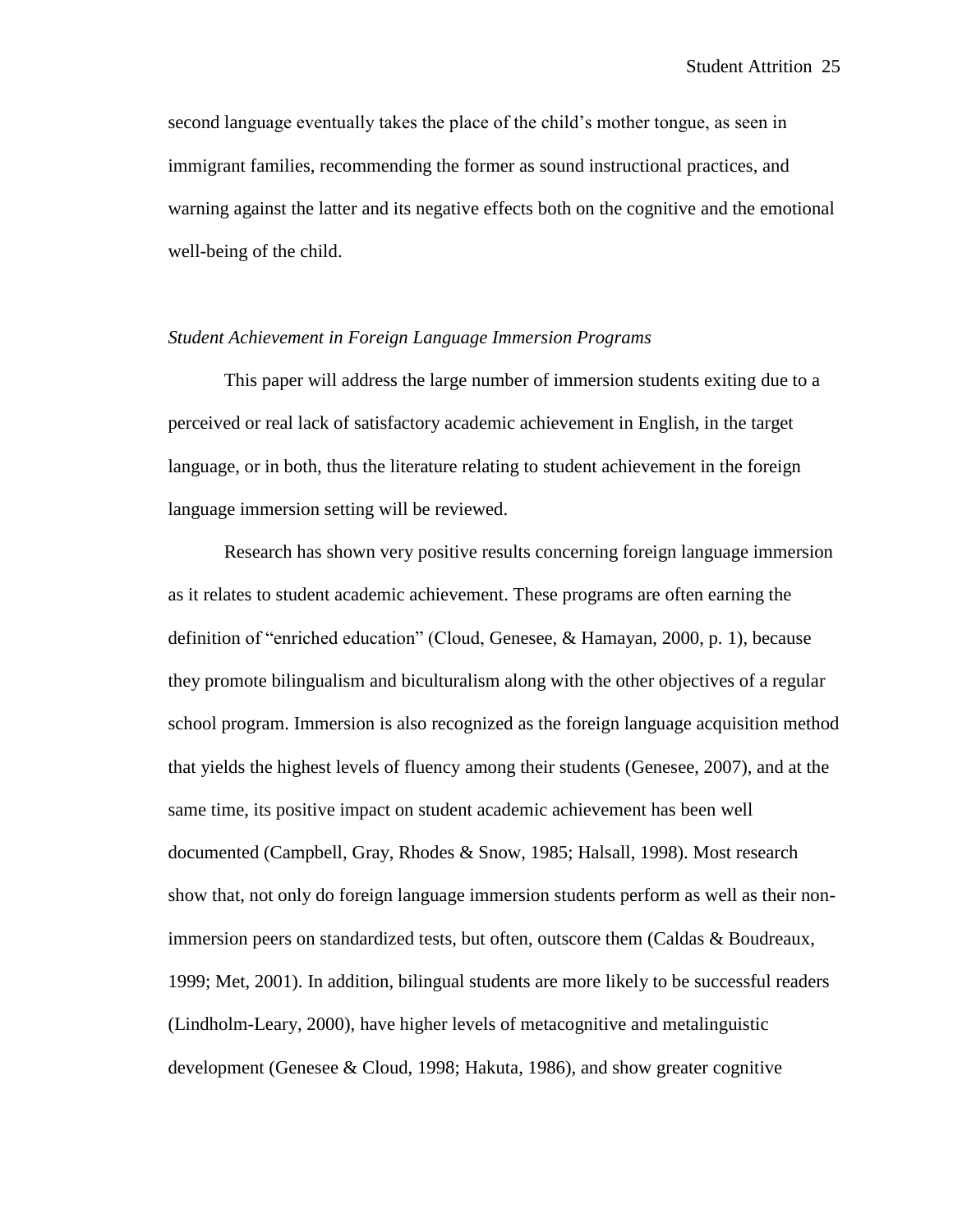flexibility, problem solving, and divergent thinking (Cloud, Genesee, & Hamayan, 2000; Horgan & Hayes, 1994; Petitto & Koverman, 2003).

After much research showing the positive effects of foreign language immersion, not only on students" language acquisition and academic achievement, but even on important brain functions, scholars eventually put to rest the worries that parents instinctively had that their children would not perform as well as they could if instruction was in a language other than the one in which they were fluent. Researchers narrowed their focus to studying the impact of foreign language immersion programs on different subgroups, especially students at risk (Caldas & Boudreaux, 1999)., students with learning disabilities (Bruck, 1978; Genesee, 2007), and students with below average levels of academic ability (Genesee, 1987). Most research has shown that these students performed as well in immersion as their non-immersion peers in any sub groups. For example, Genesee (1978) found that immersion students with a low socio-economic status were on average performing as well as, or better than, their non-immersion counterparts in more affluent neighborhoods, as evidenced by scores on standardized tests. A 1999 study of Louisiana French immersion students seems to indicate that immersion might help in closing the racial achievement gap. While research shows that traditionally, African-American students perform lower than their white peers on standardized tests (Caldas and Bankston, 1997), this study finds some groups of African-American immersion students outscoring non immersion white students (Caldas & Boudreaux, 1999). The same results were found in a subsequent Louisiana-based study by Haj-Broussard in 2003.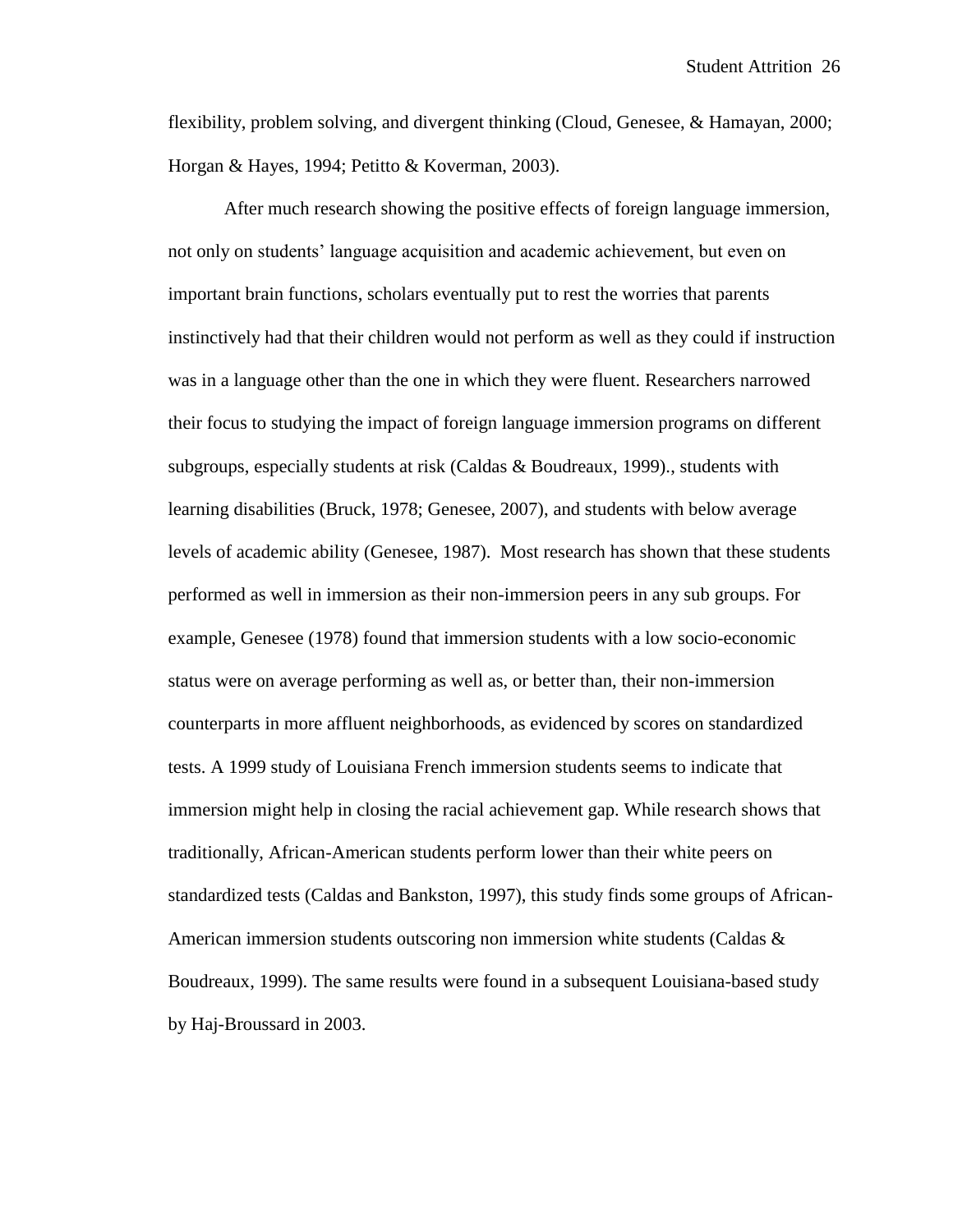At-risk students also include students whose risk factor is not based on their socio-economic status but on their learning abilities. Genesee, Paradis & Crago, (2004), examined language development disorders within the bilingual context, often in immersion. While the authors call for early identification and treatment, at no time do they suggest that immersion is not the appropriate setting for students with such disorders. However, toward the end of the volume, these researchers discuss the case study of a little American girl in Spanish immersion and insist that her speech-language pathology intervention should happen in both her first and her second language. Acknowledging that "bilingual intervention is a rarity", they admit that "the lack of it in Samantha's case might make continued education in Spanish less desirable" (p.203).

Only a few studies have yielded contradictory results. Trites (1978, 1986) has advocated that students should be tested prior to entering an early immersion program. A few years later, Wiss (1989) agreed that unsuitable immersion candidates should be identified but disagreed with Trites" methodology. In addition, instead of recommending automatic exclusion from immersion for this group of students as Trites did, Wiss advocated early diagnosis of difficulties and individual plans to handle these difficulties on a case by case basis. Because Trites" findings are based on a study aiming at lessening student attrition and its effects on immersion programs, Trites' study is reviewed later in details in the discussion pertaining to immersion student attrition. Apart from the view of Trites and Wiss, the literature seems to generally agree that all students can succeed in an immersion setting regardless of their ability level (Bruck, 1978; Cummins, 1983).

In conclusion, out of this large amount of research, one is hard pressed to find any outright negative findings. This compelled Maria Bonan to write in 2000: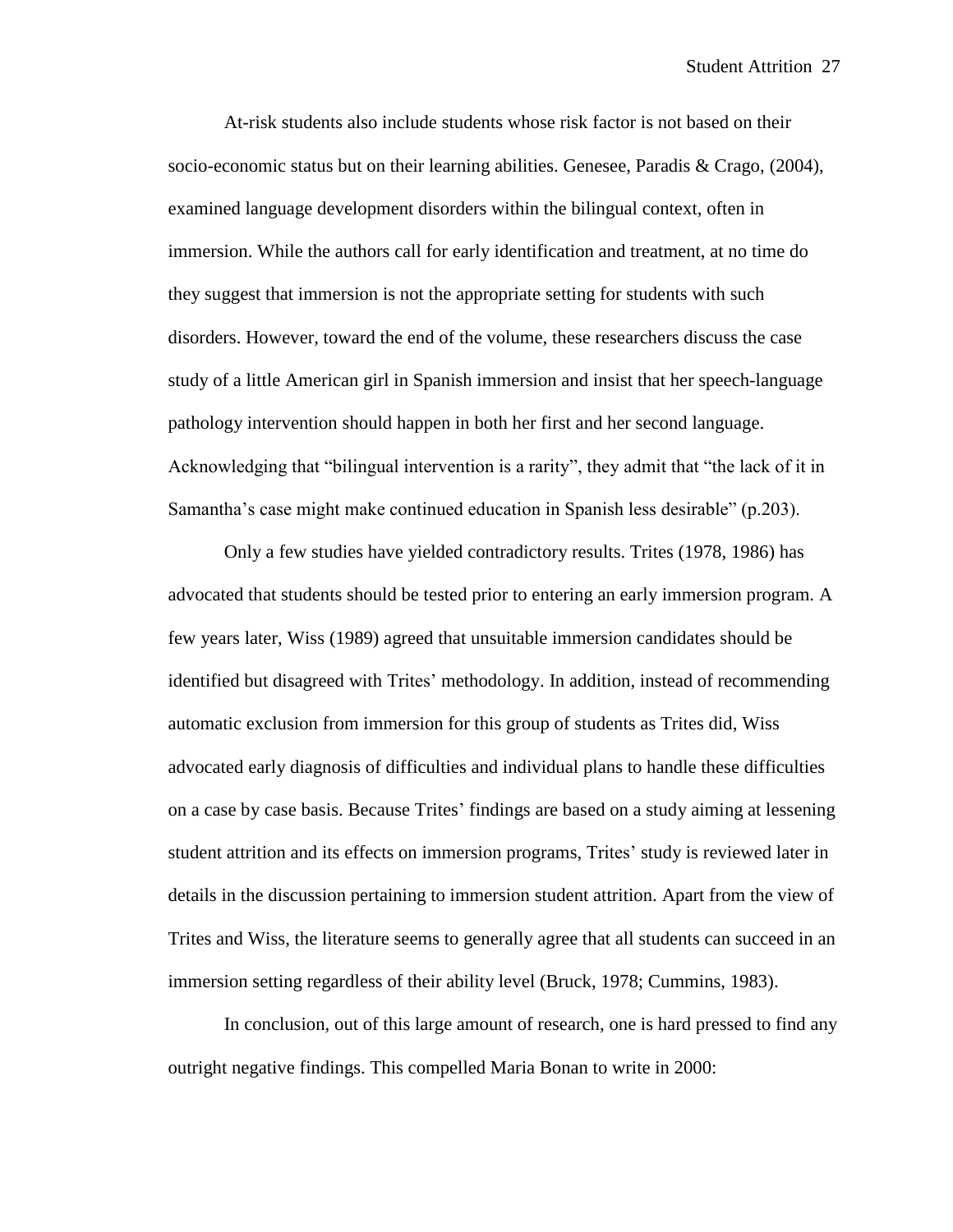Early studies focused on the product of immersion programs and how well students performed in comparison to students not enrolled in immersion programs. As immersion is now an established educational alternative, the success of these programs has given rise to new issues. (p. 74)

# *Student attrition in Foreign Language Immersion Programs*

# *Student attrition In Canada*

Given the successes of foreign language programs, at least in terms of enrollment, it is surprising that attrition would even be a serious issue. However, concern about student attrition appeared early in the history of the Canadian French immersion programs, and the phenomenon has preoccupied Canadian researchers for decades (Halpern, MacNab, Kirby & Tuong, 1976; Adiv, 1979; Bruck, 1985).

As Cadez (2006) summarizes, "something about the French immersion experience [was] not sufficient or satisfying for all students" (p. 1). Quite a few studies concentrated on student attrition at the secondary level, after the  $8<sup>th</sup>$  grade level, mentioning that a worrisome number of students chose not to continue their studies in the French immersion setting at high school level (Adiv, 1979), and that most of them switched to a regular English program at the beginning of grade 9. Lewis and Shapson (1989), identified three profiles of students leaving immersion at this level: 44% of them did so because they were dissatisfied with the quality of the instruction they were receiving; 33% of them were having difficulties in their immersion courses and felt they would earn better grades in English instructed classes; finally, 24% of them left to go into another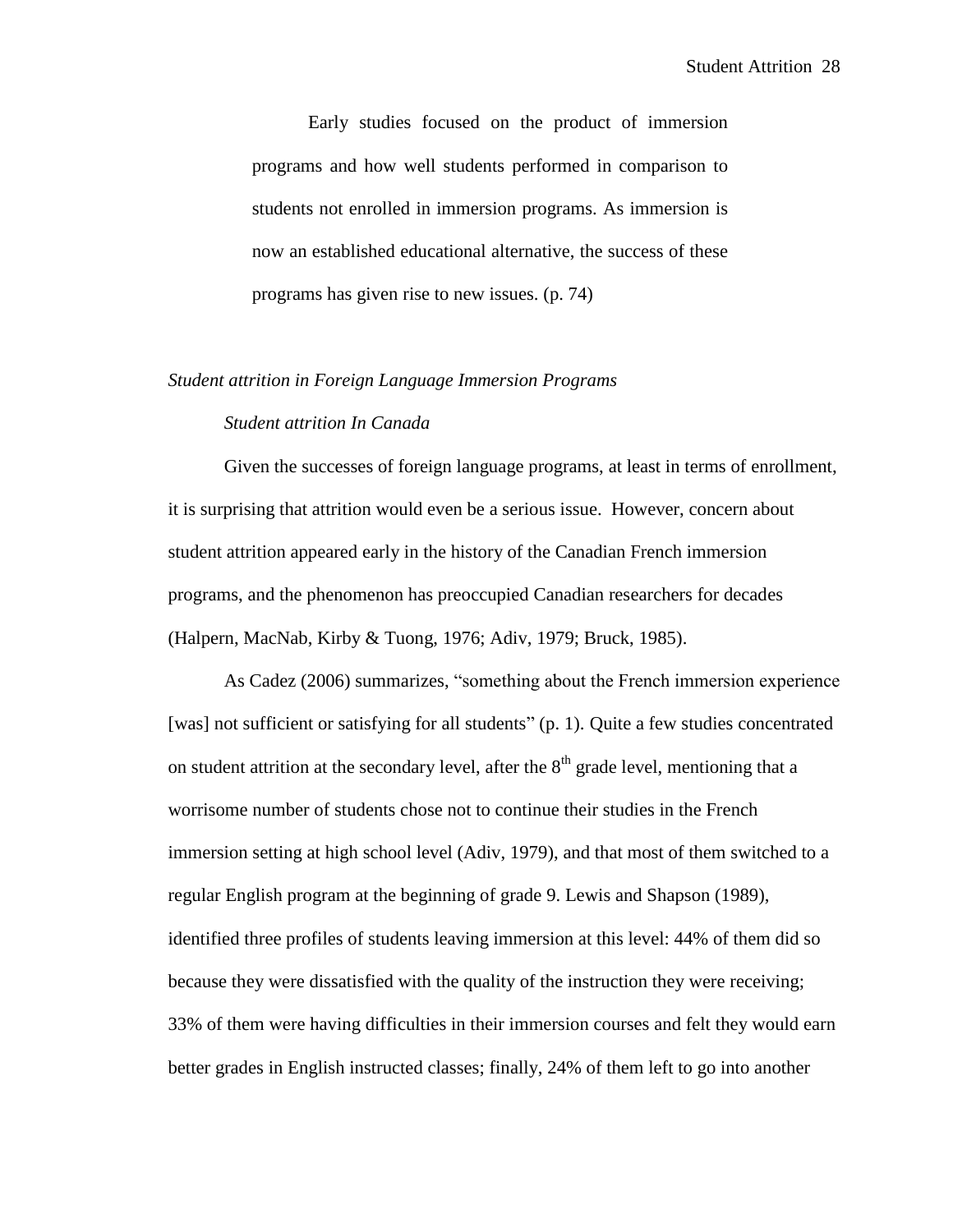special program, especially the International Baccalaureate program. Regardless of reasons, a comprehensive study covering the immersion setting from kindergarten to the end of high school found that in the Ottawa school district, 8% of the original students remained in the program by grade 12, indicating a 92% attrition ratio (Ottawa-Carleton, 2000).

Those interested in attrition at the elementary school level tended to agree that the attrition norm indicated that 40 to 50% of the students entering French immersion in early grades (traditionally, Kindergarten level) had left the program by the end of  $5<sup>th</sup>$  grade (Obadia & Theriault, 1995). The very first two studies on the subject, one by Genesee in 1978, and one by Adiv in 1979, agreed that on average, more boys than girls exited immersion before completing the program (Adiv, 1979), a fact that becomes more interesting when knowing that Genesee"s study concentrated on elementary years and Adiv"s on high school years. However, this theme was not pursued further by any of the subsequent research.

Once quantitative information regarding attrition rate and gender difference was accepted, researchers concentrated on qualitative studies in attempts to further understand the phenomenon. Two major studies summarize the literature produced on this topic during this time, one by Obadia and Theriault (1995), and one by Cadez (2006). According to both studies, recurrent issues were identified through two decades of research, from Adiv"s study in 1979, to the Ottawa Carleton District study in 2000. Most often cited were academic difficulties and lack of options in French, followed by lack of support, quality of instruction, teacher/parental influence, or simply "too difficult" (Cadez, p. 38).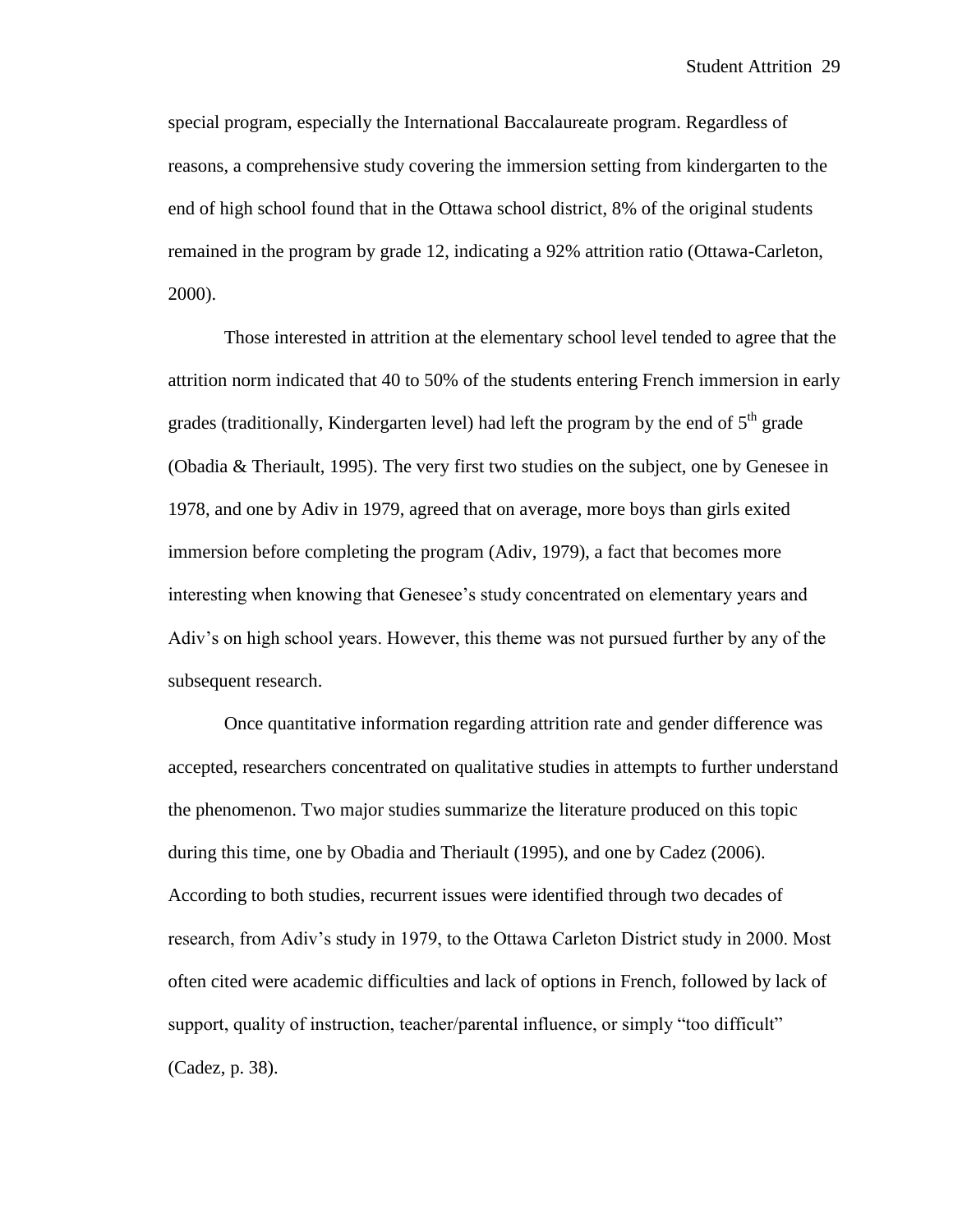Obadia and Theriault (1995) listed the major reasons cited for transferring out of program. They explored several key issues with the educational personnel of several British Columbia French Immersion schools, focusing on their perceptions of the problem, and what research-based strategies, if any, were developed to lessen the attrition problem. They found that opinions and perceptions varied according to the position of various personnel. While principals, coordinators, and teachers, all agreed that the most crucial for students leaving the program were academic difficulties, limited choice of subjects, and peer pressure, quite consistent with previous studies, there was no consensus regarding which grade level saw the most attrition, and hard data was not used to confirm or negate each group"s perception. Interestingly enough, the perception of the amount of effort given to trying to retain students in the program varied according to the position of the interviewee. The majority of teachers felt that not enough was done to change parents" minds, and 26 % of them even stated that no action at all was taken. In opposition, 69% of the coordinators and 45% of the principals reported that some action had been taken to lower student attrition rate. However, Obadia and Theriault added that "[v]ery few studies proposed solutions to lower the drop-out rate in FIP" (p. 15). In response to this statement, they ended their article with a summary of recommendations personnel made in the questionnaire regarding possible intervention strategies to reduce French immersion program attrition, and subdivided in categories such as communication, exchange with secondary-level schools, teachers and staffing, facilities and funding, learning difficulties assistance, or even transportation.

Other research identified some key grade levels at which most attrition happened, labeling them as "transition grades" (Campbell, 1992; *Canadian Parents for French*, ).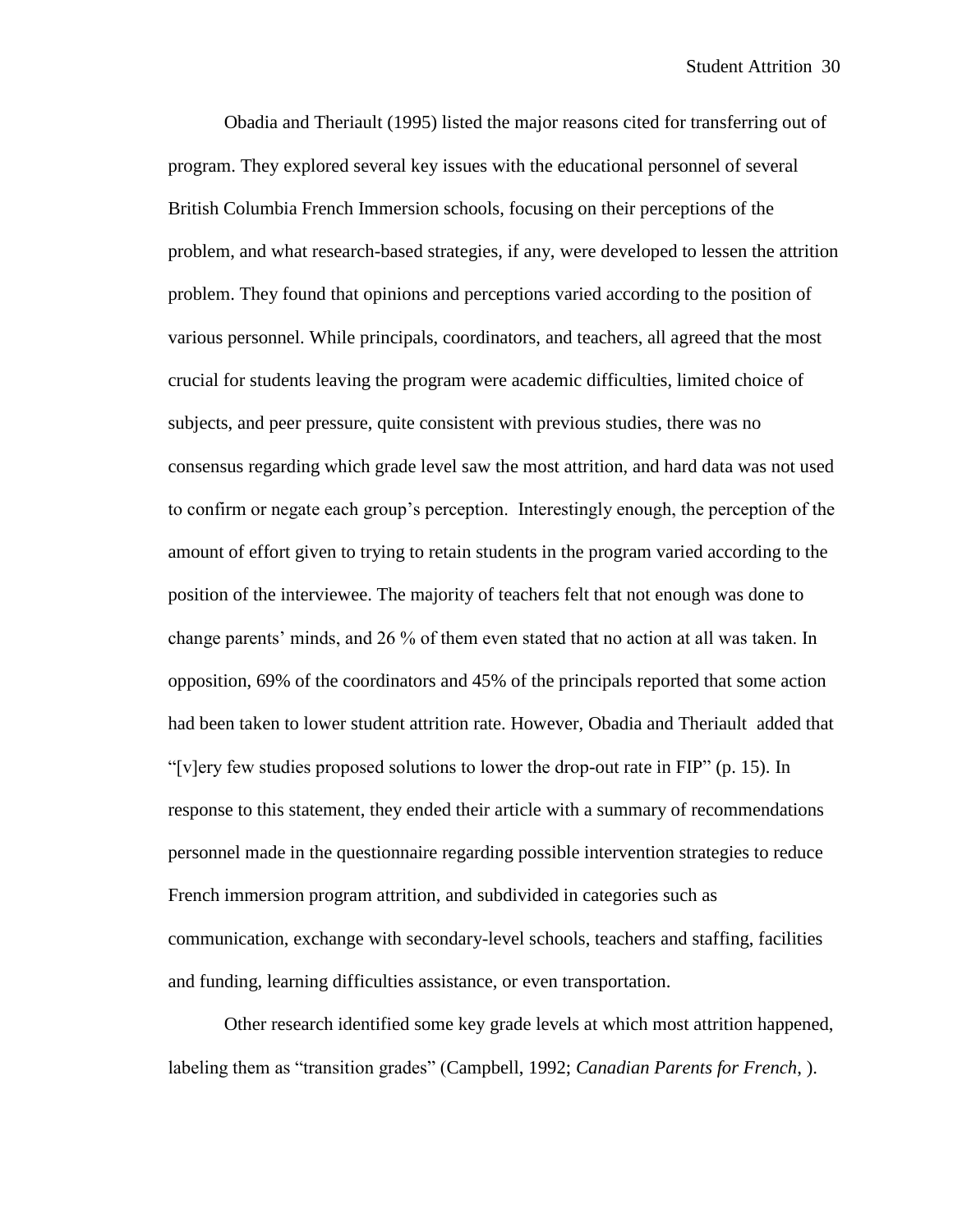For example, if a school district is organized around primary schools (K-5), middle schools (6-8) then high schools, all on different campuses,  $5<sup>th</sup>$  and  $8<sup>th</sup>$  grades will be considered *transition grades*, at the end of which many withdrawals will take place, as students chose not to attend the next school.

At the same time, several unpublished thesis (Keep, 1993; Stern 1991) added to the wealth of information regarding student attrition in Canadian French immersion programs. For instance, Keep concentrated on the academic achievement of students who had left the program compared to those who completed it successfully, finding that among the former, the majority was male, and the vast majority had transferred because of academic difficulties. Stern mainly studied statistics and literature to confirm the Canadian immersion student attrition ratio

Part of the research, once student attrition ration has been established, has concentrated on not only finding the reasons for student exits as described earlier, but further more, on establishing whether or not these exits were justified or preventable.

With academic difficulties having been identified as a major reason for exits, Bruck (1978) conducted two different studies, a qualitative case study of nine children who had exited the program because of academic difficulties, and a case study of language-delayed immersion kindergarten students. She insisted that language disability alone is usually sufficient cause for school difficulty, whether the child is in an immersion program or not. Each time, she concluded that switching out of immersion did not generally resolve academic difficulties and that struggling students who remained in immersion progressed as well as those who had left the program. She insisted instead on offering remediation services to such students and advocating among teachers that a child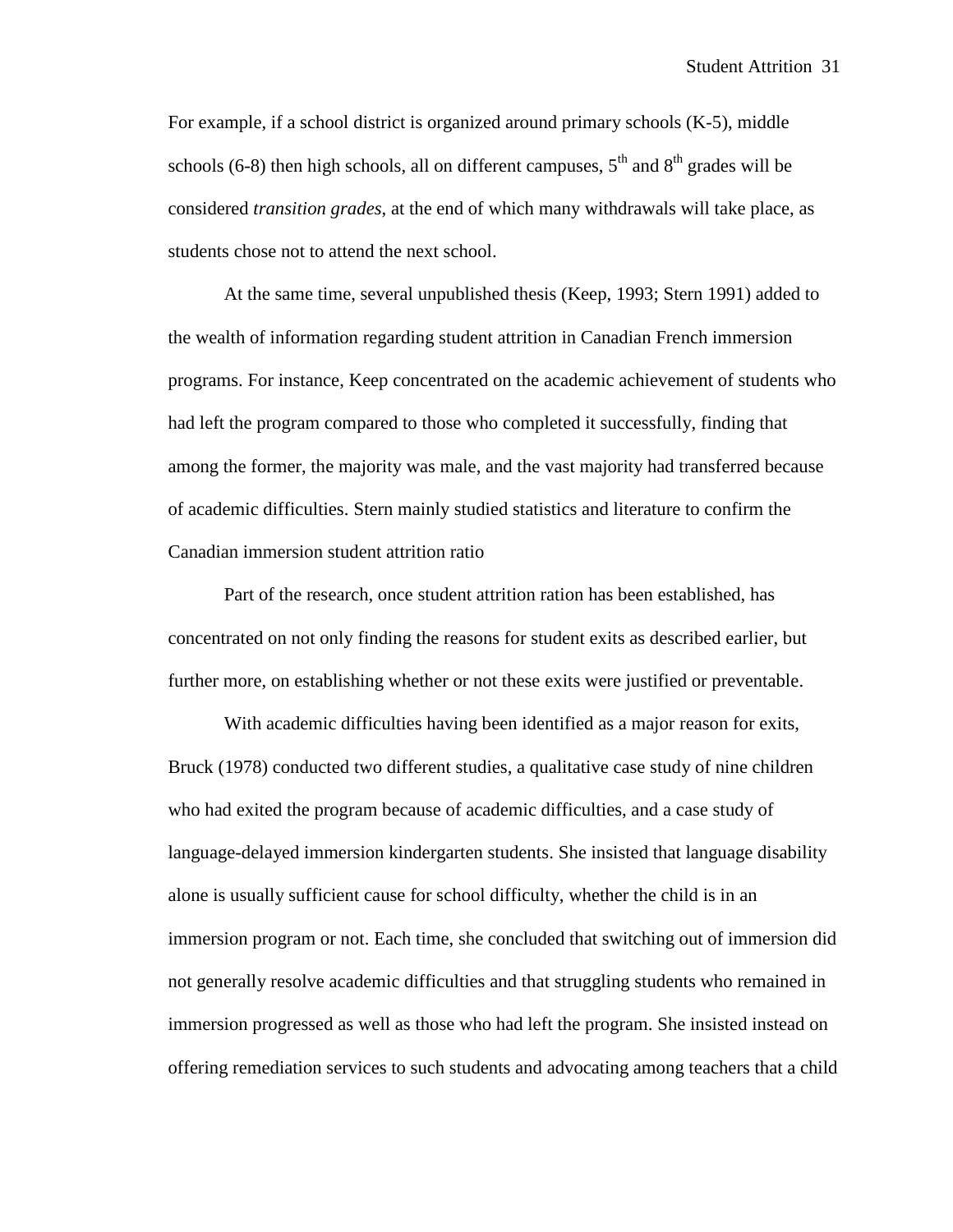with problems "has a place *in* rather than out of these classes" (p.72). Bruck later completed a similar study on 74 struggling immersion students in grades 2, 3, and 4 (1985). Again, her findings indicated that struggling students who stayed in immersion experienced no greater academic difficulties than those who exited the program. She insisted on the importance of attitude and motivation rather than academic achievement, and concluded that academic difficulties "may be a precursor of transfer but they are not sufficient condition" (p.59). This comment should encourage practitioners to be attentive to academic difficulties, in order to identify them early, provide adequate remediation, and especially advise parents that such difficulties are not necessarily a condemnation to withdraw from the immersion program. In 1988, Hayden built upon Bruck's finding and conducted a study of 28 out of 34 students who withdrew from immersion programs in grades 1 through 6 in two Canadian school districts during one school year to explore parents, teachers, and students" perceptions about their withdrawal. She again identified difficulties in language arts as a key factor, especially literacy acquisition, but also some disturbing opinions among teachers. For instance, 50% of the teachers stated that transfer took place upon their suggestion, and argued that they thought that the children would be better off in English. Hayden"s recommendations included teacher training, parent support, and the development of material specifically designed for the unique immersion setting. Demers (1994), who studied specifically students with learning difficulties, identified cross-linguistic interferences as indicators of the problem. Demers concluded that often, students transferring out of the program because of learning difficulties encountered the same difficulties once they were placed in a regular all-English classroom. He added that those who remained in the immersion program were "able to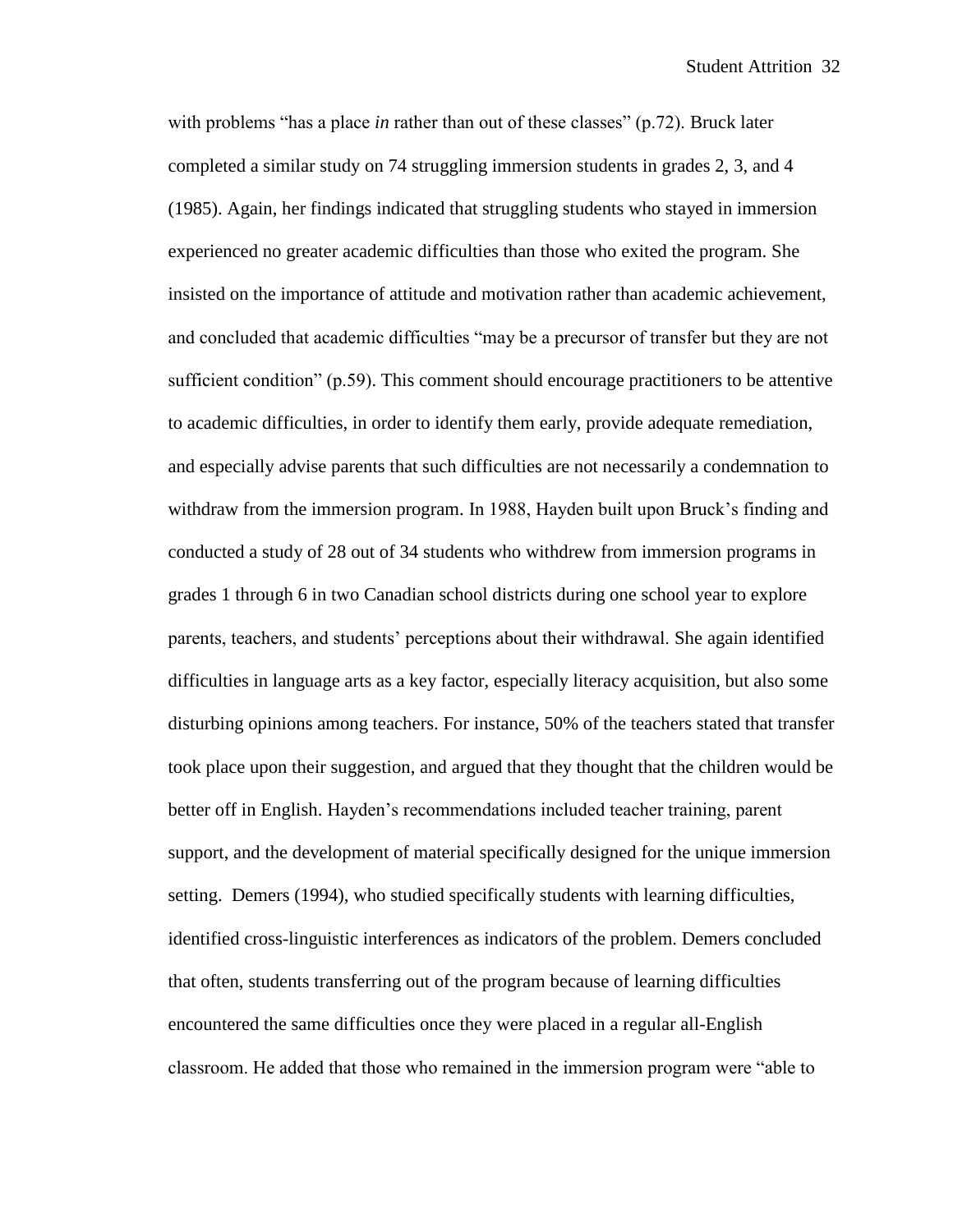deal with their difficulties […] while still enjoying the bonus of functional bilingualism" (Demers, 1994, p.5). Further more, those who remained in French immersion through out the middle school years in spite of their academic difficulties, left for high school "with an extensive collection of coping skills and strategies. But more importantly, they left with a good self image, and a sense of accomplishment" (p.13)

Trites (1978), on the other hand, suggested the necessity of a pre-test administered to candidates ready to enter the program at the kindergarten level in order to identify and actually refuse entry to potential learning-disabled students. He claimed that his research shows that "there are certain children who have a specific maturational lag affecting their ability to progress satisfactorily in a primary French Immersion program" (p. 888). In 1986, he concluded a seven-year study of 200 early immersion students – with only 80 of them remaining at the end of  $5<sup>th</sup>$  grade, and 20% of those recognized as having exited because of learning difficulties. He argued that some students benefited from withdrawing from immersion and being placed in an all-English class. In his research, he tested four-year old students with an early identification battery of tests with, he claimed, 85% accuracy as to whether they would drop out for learning difficulties or remain in the program, and even higher accuracy with the five-year old kindergarten testing. His argument is that these drop-out students, in follow up studies, reached regular levels of achievement by age nine or ten. Hence his theory that they suffered a temporary lag that prevented from being successful in immersion. He admitted that some of the students identified with learning difficulties, while struggling, still remained in immersion. However, he did not provide any information on the level they reached by the age of nine or ten, when, according to his theory, the temporary lag should have ended, nor did he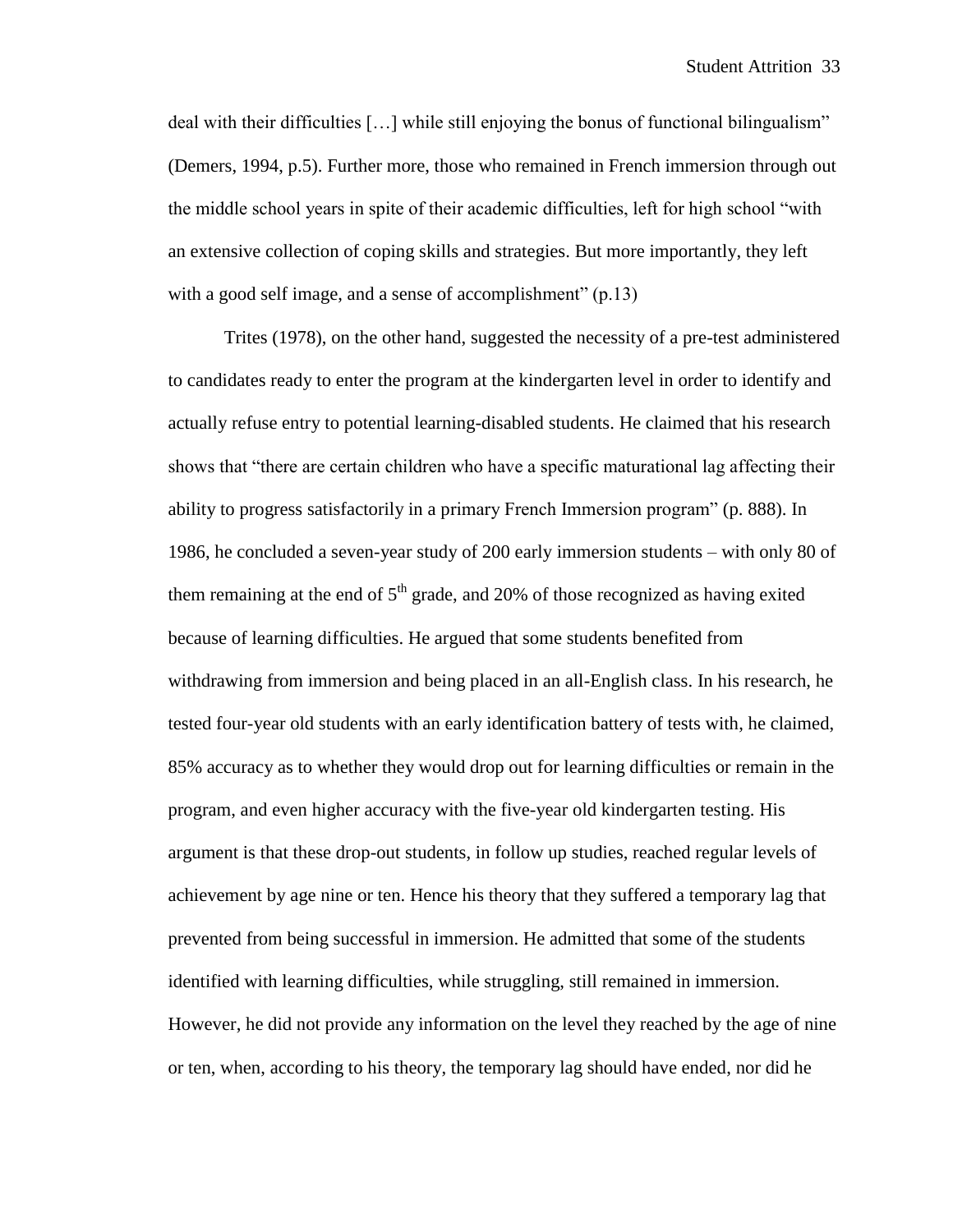compare them to similar students who did exit the program. Such findings could have been compared to results from Bruck (1978) and Demers (1994) that were studied earlier in this section.

Another interesting point in Trites' study is the fact that, in parallel to his test batteries administration, he asked teachers for predictions of success for each student involved. He admitted that "teacher predictions obtained at the end of four-year-old kindergarten and five-year-old kindergarten […] were poor indicators of eventual outcome in the French immersion program" (p. 3). This is important to the practitioner as one of the issues of student attrition is the elitist concept some teachers have of the program, which often results in these teachers discouraging parents to keep their struggling child in the program (Cadez, 2006). However, half-way through this long term research, Cummins, one of the recognized leading researchers in bilingualism and bilingual education, had already dismissed Trites' findings by claiming that his neurological assumption of a "maturational lag in temporal lobe regions of the brain" was unfounded, and by questioning his methodology and the validity of his research (Cummins, 1983).

Years later, Genesee (2007) still sides with Cummins on this matter, and argues that

> « Les rapports faisant état d"améliorations de la performance des élèves de classes immersives qui passent aux programmes uniquement en anglais n"impliquent pas nécessairement que les élèves de classes immersives qui ont des difficultés scolaires devraient changer de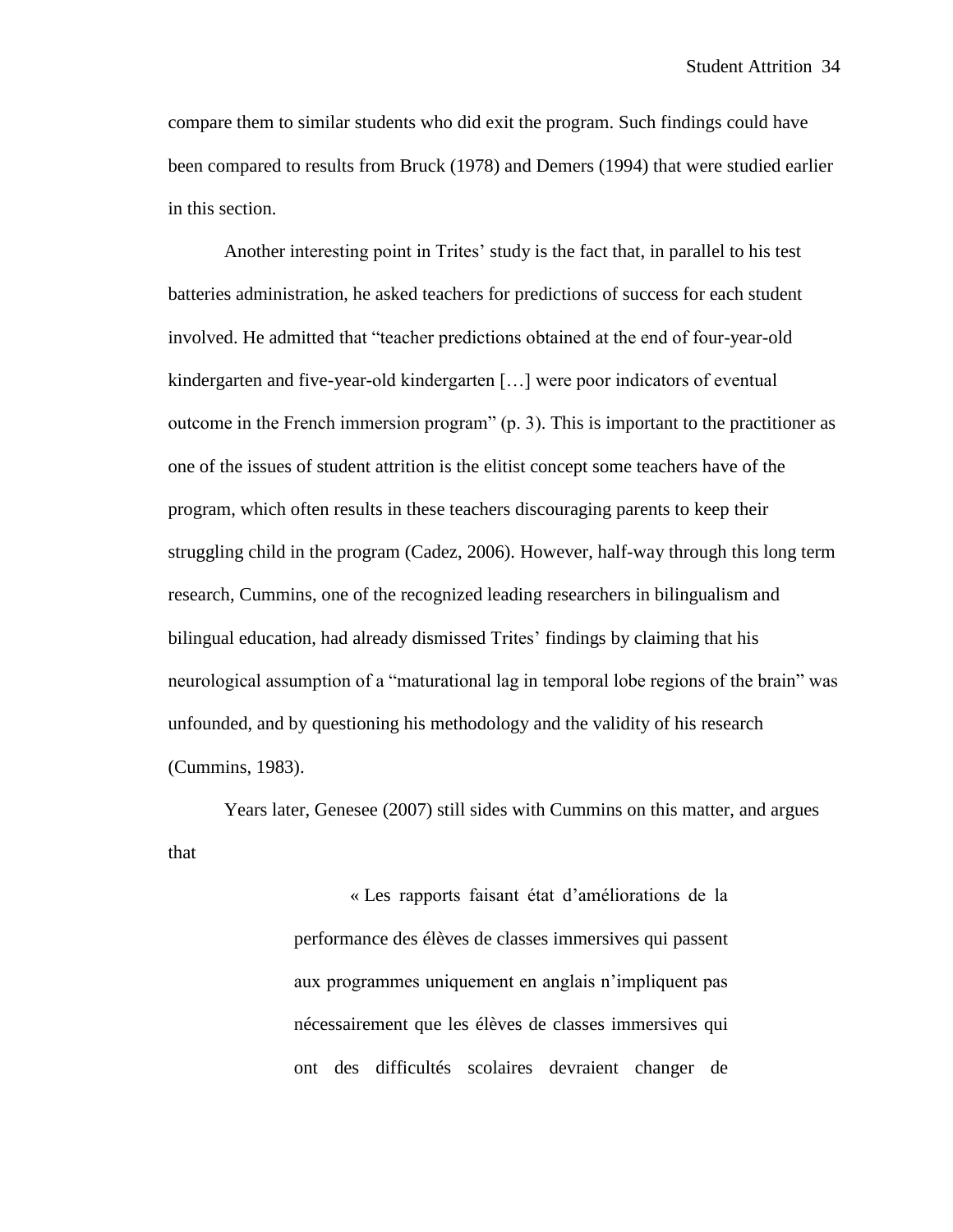programme, car aucune de ces études n"a utilisé de groupe témoins formés d"élèves ayant des difficultés scolaires qui restaient dans le programme d"immersion et aucune n"a comparé la performance des élèves qui changeaient de programme à celle d"élèves de classes immersives qui restaient dans le programme d"immersion et recevaient du soutien additionnel ». (p.714)

(Reports showing performance improvement of immersion students who transferred to all-English classes do not necessarily imply that struggling immersion students should change program, as none of these studies used control groups of struggling students who stayed in immersion and none has compared the performance of students who switched program to the performance of struggling immersion students who stayed in immersion and received additional support.) (p. 714)

The flow of research on immersion student attrition in Canada seems to have slowed down somewhat in the past decade. Sadly, the research, that spawns several decades, does not seem to have brought any solid solution to the attrition problem in the field. This had compelled the *Canadian Parents for French* to conclude the following in its report in 2000:

> Report after report is commissioned and report after report seems to point to the exact same issues and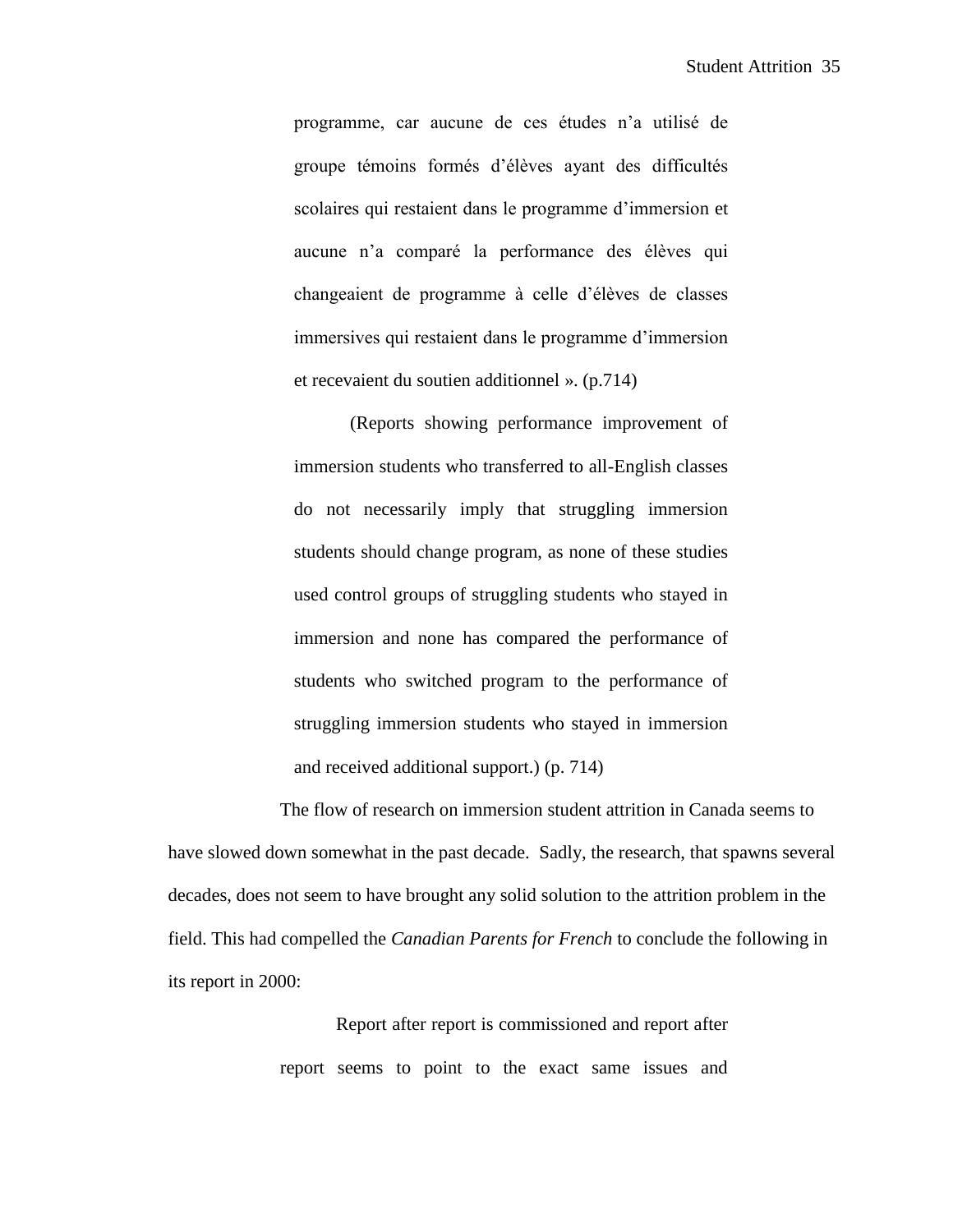problems. Time and time again, the problems of French immersion in 2000 eerily resemble those of the mid 1970's. [...] Attrition rates are too high and remedies should be found to bring them down.

In the same report, the organization had also complained that lack of financial support often causes students with learning difficulties to be counseled out of immersion rather than being offered expensive remedial assistance in French.

However, a recent study deserves special attention because of its transferability to immersion to the United States. In June 2006, Ron Cadez conducted a qualitative study in three French immersion high schools in Alberta, Canada. Although the high school setting is not as prevalent in the United States where most immersion programs are at the elementary and middle school level, many points of this study can apply for immersion programs in the United States. Cadez explored the perceptions of three groups from these schools: former French immersion high school students who left the program; high school French immersion teachers currently teaching at the three schools; and high school French immersion students currently in the French immersion program. He raised in particular the issue of the elitist label French immersion programs received, especially at the beginning. It is interesting to note that he did not consider it to be as true as it used to be anymore in Canada, but many of the descriptors he gave of this elitist label still ring true today for many current foreign language immersion programs in the United States. For instance, he reported the comment by Hart and Lapkin (1998) that , "There is some evidence that newly introduced programs, particularly those that appear experimental, will disproportionately draw students from families with high socioeconomic status" (p.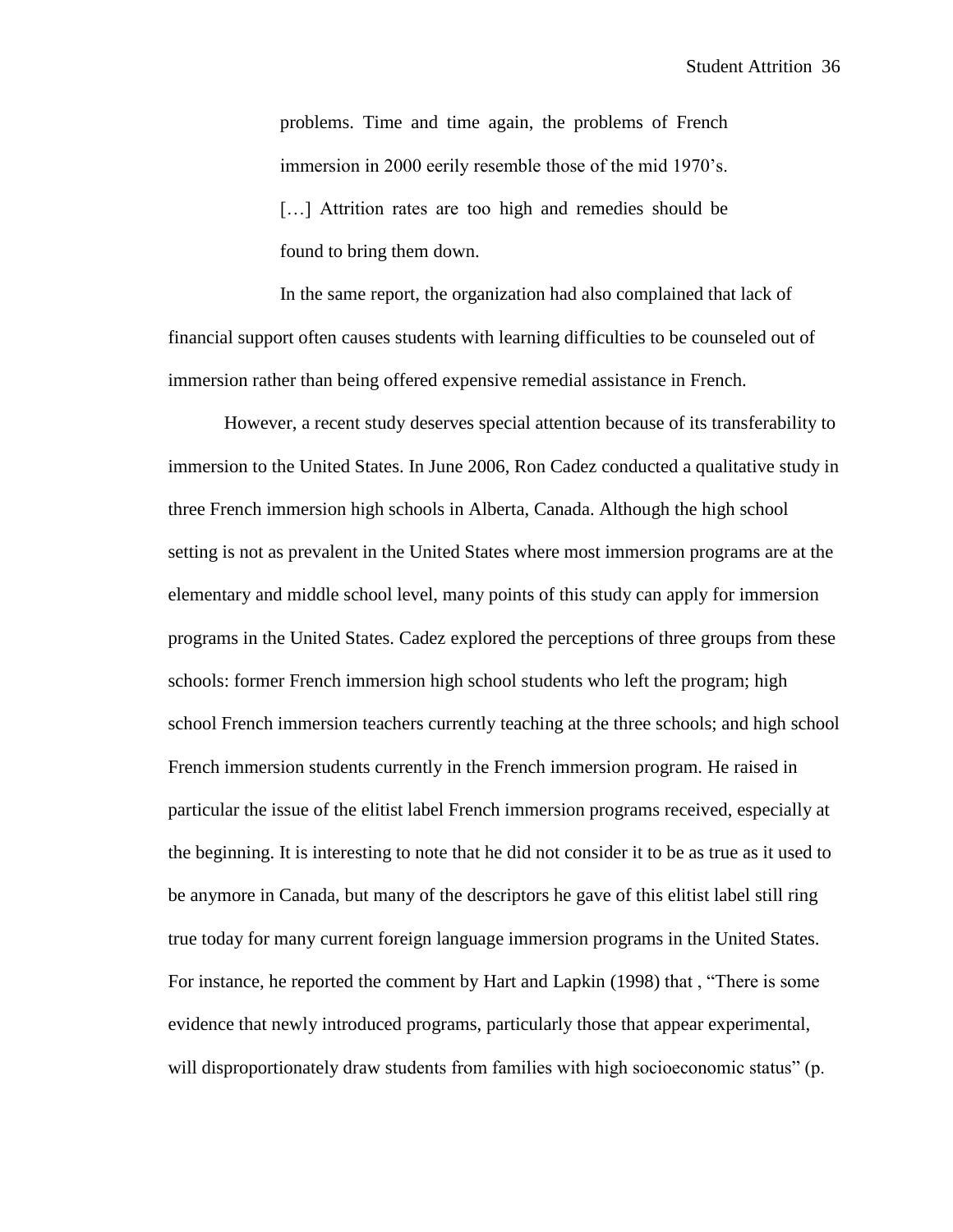330). Although immersion is almost as old in the United States as it is in Canada, its popularity was slower to come, and many programs are considered very young – 10 years or less (Lenker & Rhodes, 2007). Cadez also noted that many parents chose immersion because it had "many of the attributes of a private school "(p. 32), and that some research indicated that many immersion teachers consider that screening should take place prior to entering an immersion program. These two points happen to be routinely addressed at immersion administrators' meetings (Louisiana Consortium of Immersion School, 2006). Cadez added that student attrition tends to "fuel the notion that immersion is elitist" (p. 34). While Cadez reviewed the literature to list the usual reasons given for exiting French immersion as discussed previously, he also mentioned a fact that might be even more significant for the United States as it is for Canada, that "The possibility that students may leave immersion programs because of a lack of support for the French language in the system has been overlooked in the literature" (p 44). Cadez used his extensive literature review to construct a lengthy questionnaire for teachers and students, either still in the program, or who had exited it, addressing their perceptions revolving around the identified reasons for withdrawal. His finding confirmed most of the reasons given through the years when this issue has been studied, but insisted on two specific facts: first, he revisited the issue of gender brought up by Genesee and Adiv nearly thirty years ago, and insisted on the different perceptions he found in both groups; second, his data analysis confirmed that, at this point, toward the end of high school, most students still in the program are actually an elite, 70% of the students indicating that they were academically strong, a point that makes sense when considering the level of attrition due at least in part, to academic difficulties (Cadez, 2006).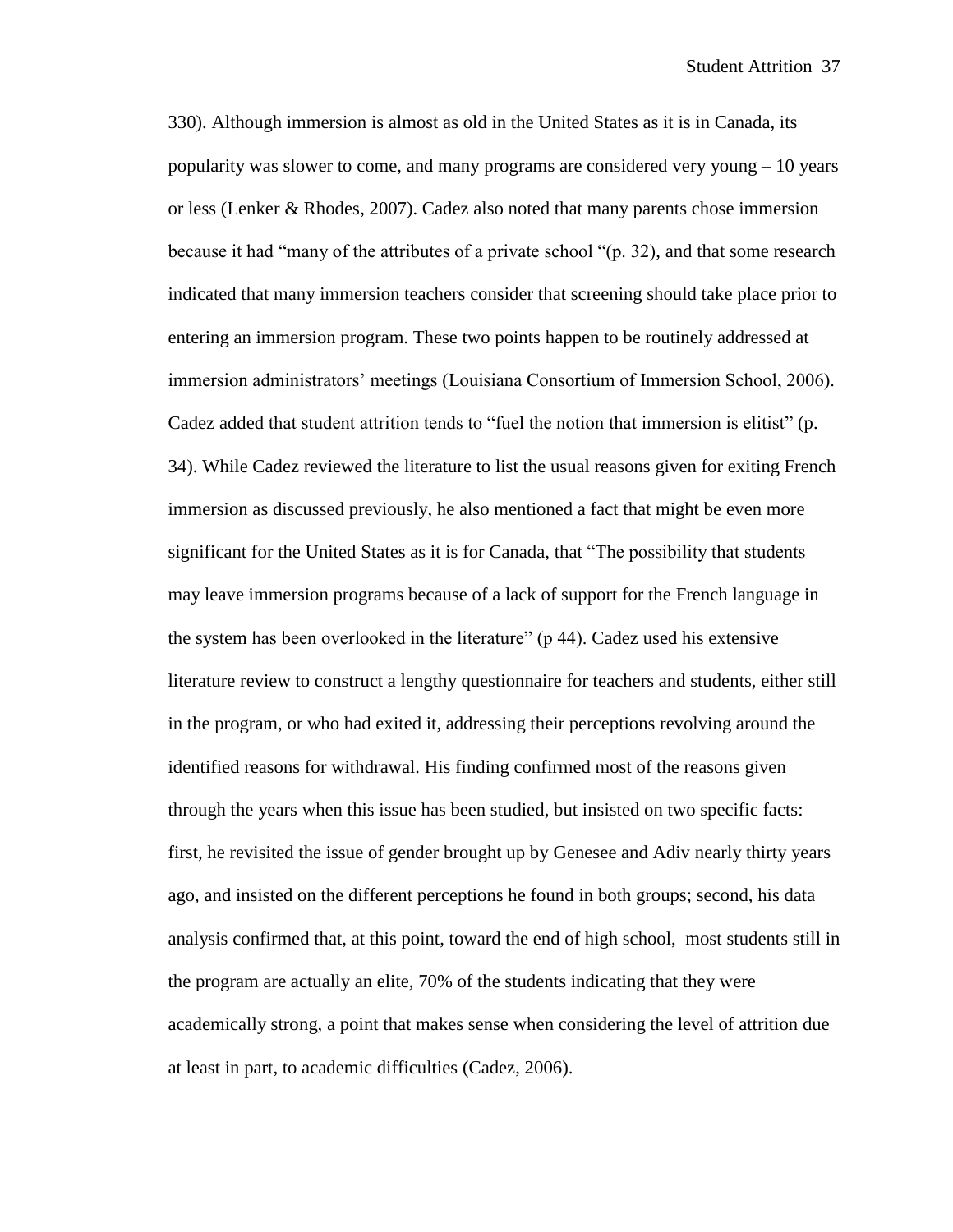It must be noted, however, that findings from Canadian studies in general cannot simply be transferred directly to the U.S. setting. First, a lot of attrition data concerned high school students. While high school immersion is very common in Canada, it represents only about 10% of the U.S. immersion programs which are traditionally elementary  $(K-8<sup>th</sup>)$  programs (Lenker and Rhodes, 2007). Second, most of the Canadian immersion programs follow a total immersion model: 100% of the instructional day in the target language up to  $3<sup>rd</sup>$  grade, diminishing after that while the majority language (English) is introduced. In comparison, only 44% of U.S. immersion programs are following this model. Most follow a partial immersion model where students receive between 50 and 75% of their daily instruction in the target language, and the rest of their instruction in English (mainly English language arts) starting in Kindergarten. Additionally, among those U.S. schools claiming that they follow a total immersion program, the definition of total immersion varies widely and makes for a wide margin of error for this percentage (Lenker and Rhodes, 2007). The difference is important. In total immersion, students learn to read and write in the target language only, then transfer those skills in English once English language arts classes are introduced after third grade. In partial immersion, students learn to read and write in both languages *simultaneously*, adding difficulties to the task, according to Fred Genesee (personal communication, 2000), and compounding learning difficulties that are often cited as reasons for withdrawal from the program.

# *Student attrition around the world*

In other parts of the world, student attrition in foreign language immersion has been discussed as well. In Finland, Bjorklund (1997) studied the development and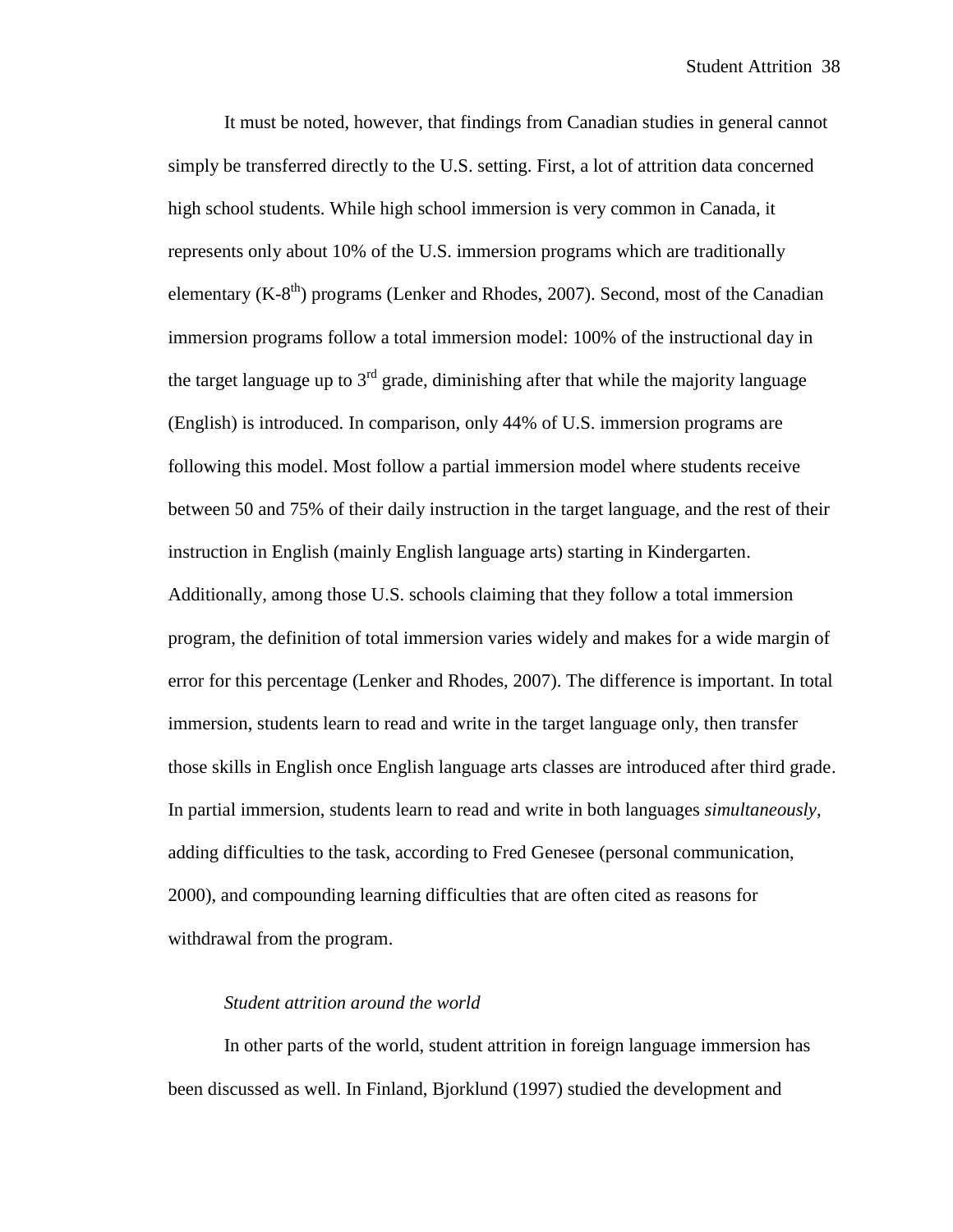expansion of immersion programs and concluded that the Canadian findings were not applicable to other countries. But, as Richard Johnstone (2002) stated in his Scottish paper, "[t]he extent of attrition from immersion programs across the world is not clear" (p. 5). He confirmed that most research on the subject comes from Canada and summarized findings regarding the effects of transfer from an immersion to a nonimmersion program in these words: "The evidence suggests that immersion pupils who transfer to the mainstream L1 programme do not find themselves at a disadvantage in relation to their mainstream counterparts" (p.5)

In schools across the European community, the highly acclaimed European Sections represent a setting similar to the immersion setting, especially the late immersion model, one where students enter the program at the  $6<sup>th</sup>$  grade or even the  $8<sup>th</sup>$ grade level. Created in 1992, these sections propose instruction of core content areas in the chosen language (Système d"information SCOLARITE, 2008). Traditionally, students receive reinforced foreign language instruction at the late elementary and/or at the middle school level during at least the first two years of their entry in a European section. At the same time they receive instruction in the foreign language in at least one, but often two or more, DNL (*discipline non linguistique*), that is, a content subject, from mathematics to physics, chemistry, physical education, life science or social studies (Académie de Nancy, 2004). These sections are highly popular throughout the European community and lead to a specific end of high school exam, in France, the *baccalauréat*, and a degree reflecting instruction in European section (Système d"information SCOLARITE, 2008). In France alone, the number of students enrolled in European sections has gone from 126,561 in 2002 to 208,786 in 2007 (Eduscol, 2008).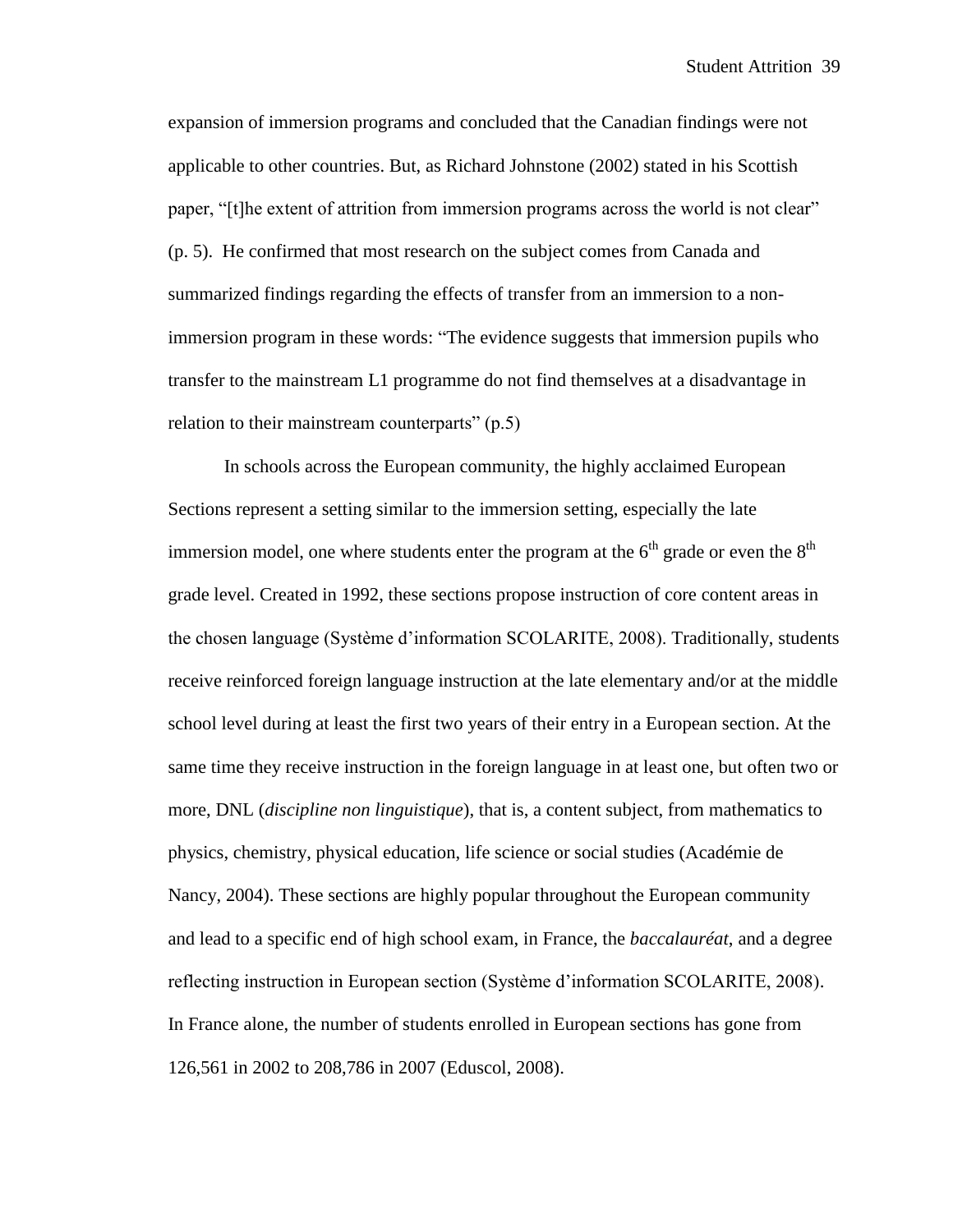While it seems that European research has so far totally ignored the issue of student attrition in this setting, administrative reports from various school districts in France indicate that these sections encounter the same type of attrition issues as those found in foreign language immersion. In its internal evaluation, the *Académie* de Nancy (2004) cites in its list of weak points that only 30% of the students from *Troisième Euro*  $(9<sup>th</sup> grade European section) continue into *Seconde Euro* (10<sup>th</sup> grade European section),$ even though these students have access to two additional weekly hours of support in the target language in order to prepare themselves to the  $10<sup>th</sup>$  grade European section. It is important to add that the transition from *Troisième* (9<sup>th</sup> grade) to *Seconde* (10<sup>th</sup> grade) correspond to the transition between *collège* (middle school) and *lycée* (high school). Student attrition at a transition grade between two schools was identified as a serious issue by Canadian researchers (Campbell, 1992). The same kind of numbers appear in an internal report from the *Académie* de Versailles, a Paris suburb: « tel collège envoie 40% de son effectif au lycée, mais ses voisins seulement 30% et 15%... ailleurs il est même des collèges qui n"envoient personne! » (one middle school sends 40% of its students [in European sections] to high school, and its neighbors only 30% and 15%... somewhere else, there are even some middle school that do not send any student" (Vigié, 2007, p. 3).

In the same *Académie*, a report from 2003 uncovers that only 75% of the 10<sup>th</sup> grade European section students are still enrolled in the program at the  $12<sup>th</sup>$  grade level. The study attributes this student attrition ratio to several factors including a perception of unbearable amount of additional work, the possibility to opt toward a different program, exit into private school, or recommendation of the faculty because of unsatisfactory achievement. It also recommends that, if the attrition level reaches 50%, which was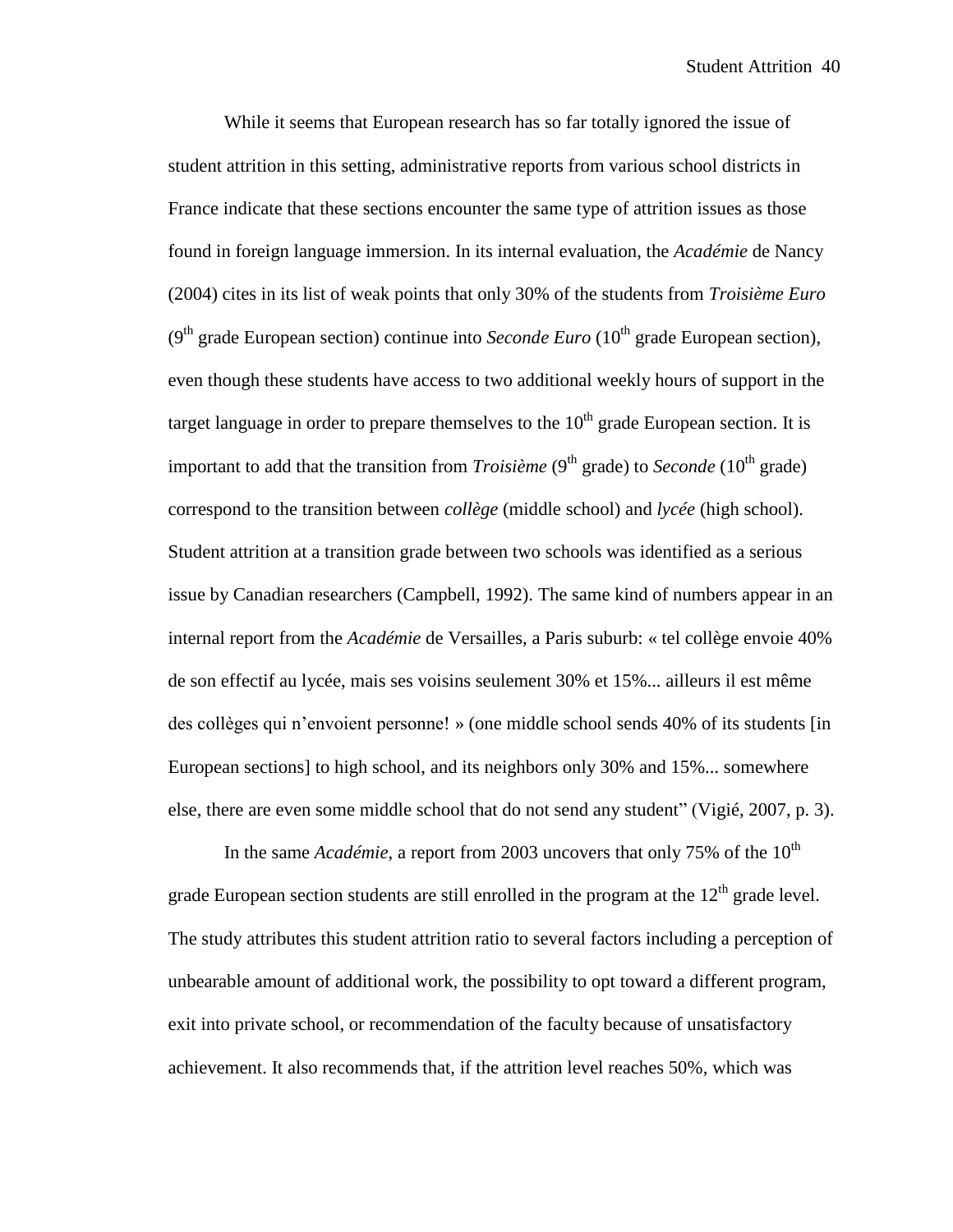observed on three of the observed high schools, « l"analyse ne peut pas ne pas envisager l'hypothèse d'une crise ou d'un dysfonctionnement graves sur lesquels le lycée et le site doivent s"interroger au plus vite » (« the analysis cannot avoid to consider the hypothesis of a serious crisis or dysfunction on which the school and the site must reflect immediately) (Académie de Versailles, 2003). Again, all information found comes from internal evaluative material, not from any formal study. However, it seems to indicate that the student attrition issue exists as well in the European sections system. Considering that European sections have been in existence for little over 15 years, one could consider that this issue will soon formally surface in the European academic research world.

Intense foreign language programs in Europe also include *International Sections,* which are similar to our dual immersion programs here in the United States (Système d"information SCOLARITE, 2008). Dual immersion programs differ from pure foreign language immersion programs in that they cater to both English speaking students and students for whom the target language (in the United States, often Spanish) is their first language. Students receive some instruction in the target language and some in English, with the ratio target language/English daily instruction time varying from 50/50 to 90/10. It allows minority students to strengthen their foundation in their native language and at the same time provides English speakers with intensive exposure to the target language (Cloud et al., 2000). International sections in Europe function in a similar fashion. Originally opened to receive foreign students, today 25 to 50% of students enrolled in these sections, they offer an opportunity for majority language students to learn a foreign language to a high level of fluency (Système d"information SCOLARITE, 2008). These sections are at least as popular as the European sections. In France alone, a country of the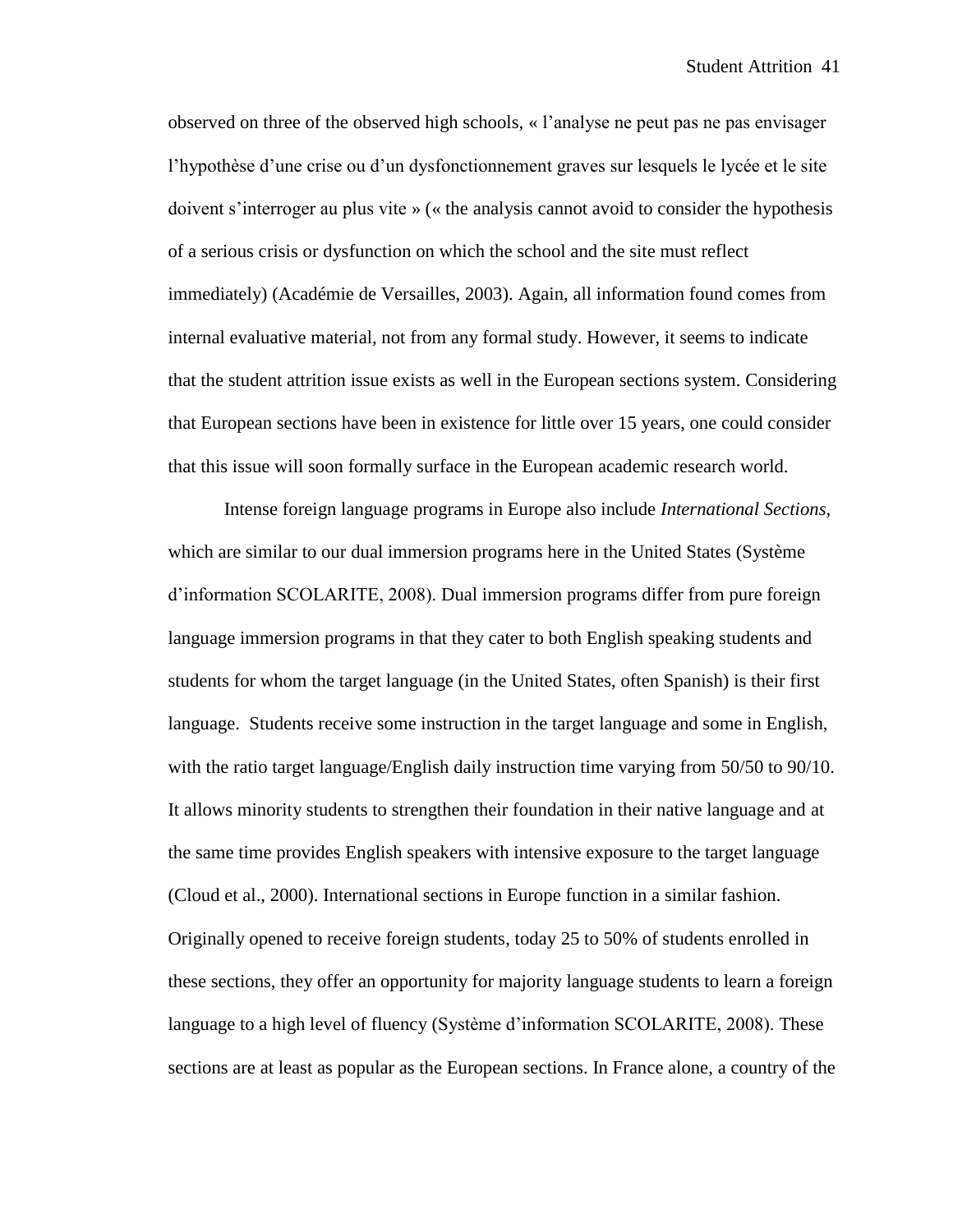size of Texas, the *Ministère de l'Education Nationale*"s site eduSCOL (2008) lists almost 150 schools with International sections in eleven different languages. However, it seems that European researchers have not investigated their enrollment trends at this time.

# *Student attrition in the United States*

It seems that the problem is perceived differently in the United States and in Canada. Immersion scholars might mention it within the research about other aspects of immersion (Arnett & Fortune, 2004), but while high levels of student attrition are documented in the United States, the phenomenon is viewed almost as a fact-of-life by many who merely identify it as an administrative issue (Cummins, 2000). This attitude reflects the attitude of magnet program administrators facing the same issue, as noted earlier. In a 1987 issue of Foreign Language Annals, Met writes:

> In the course of the years, there will naturally be attrition. [...] Therefore it is important to determine the desired size of the cohort at the end of the program sequence and then project backwards to determine the appropriate size of the cohort upon program entry. For example, a school that wants to maintain a class of 20 fifth graders may begin with 40 kindergartners (p. 5)

Similarly, most immersion administrator's guides offer some type of suggestion to counterbalance the effects of attrition, without trying to identify neither its amplitude nor its causes. Montone and Loeb (2000) will recommend that,"If the numbers get so low that they jeopardize […] the actual viability of the program, schools will look for a way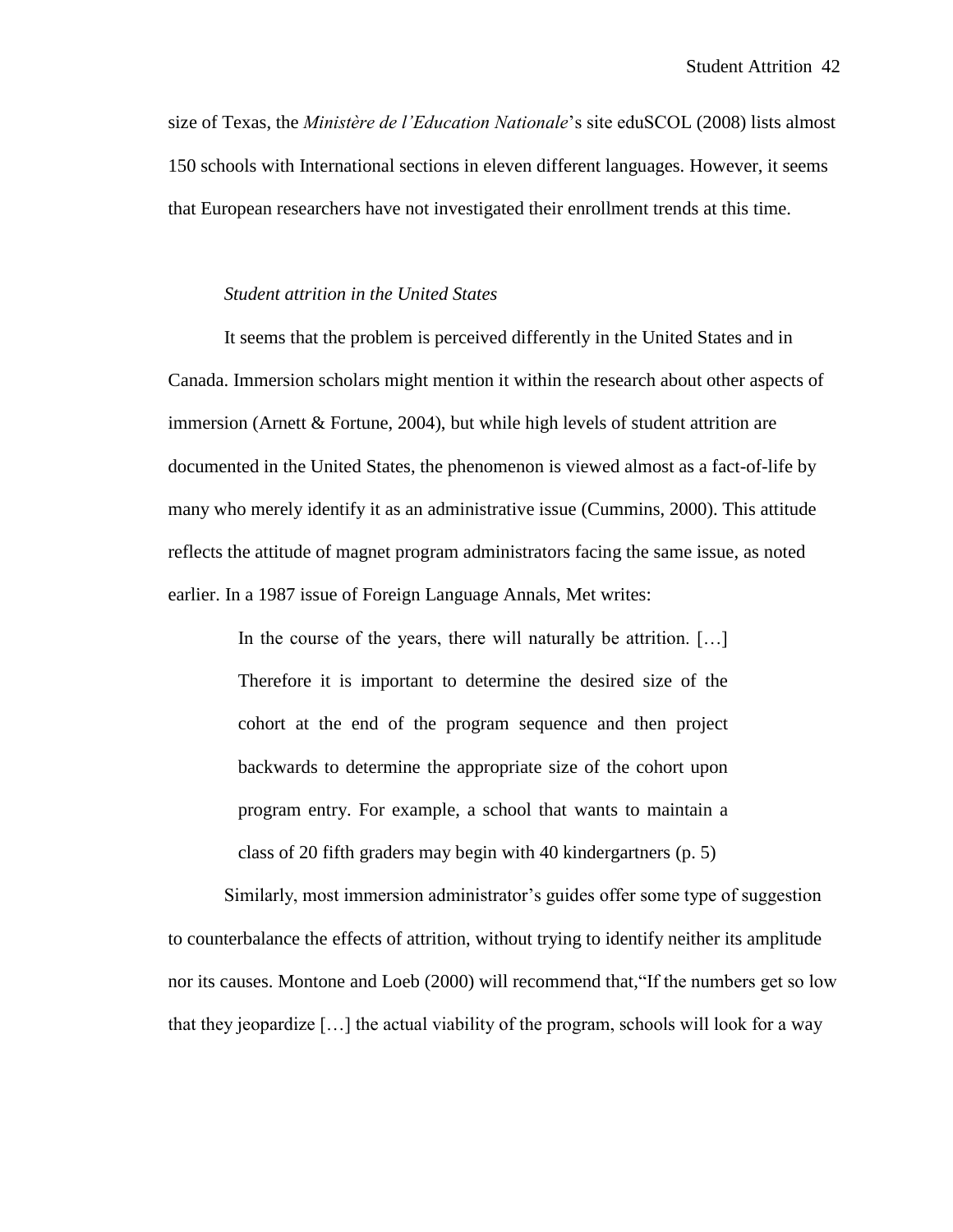to repopulate the program in a manner that does not endanger [its] pedagogical integrity" (p.13).

These statements confirm the fact that student attrition is as much an issue in foreign language immersion in the U.S. as it is in Canada, with high withdrawal ratios comparable to those identified by Canadian researchers.

Actually, only one U.S. research was found regarding specifically the issue of student attrition in immersion. Rigaud"s (2005) rational for her study on this issue was based on two points: the first point considers the welfare of children and builds upon Stover"s research (2000) regarding the negative effects of switching school or program. The second point focuses on the programmatic issues caused by student attrition in a type of program where, typically, administrators cannot add students after the first grade level. Rigaud"s study was also out of curiosity, in order to find out whether or not attrition rates in immersion schools in her area were comparative to those found in Canada. When she found that transfer rates in the immersion schools she studied were "either similar to or lower than" other non-immersion schools in the same district, and much lower than the Canadian average of 40 to 50%, Rigaud concluded that "these findings suggest a high level of satisfaction with the immersion option" (p. 5)." However, it must be noted that the immersion schools in her study are all suburban schools, and serving a vast majority white and high SES population, characteristics that, alone, almost guaranty a low attrition rate (Stover, 2000). When it came to identifying the grade levels where attrition was found the most, data yielded inconclusive results, and no specific trend could be identified. Rigaud admitted that there were many gaps in the data she obtained. Likewise,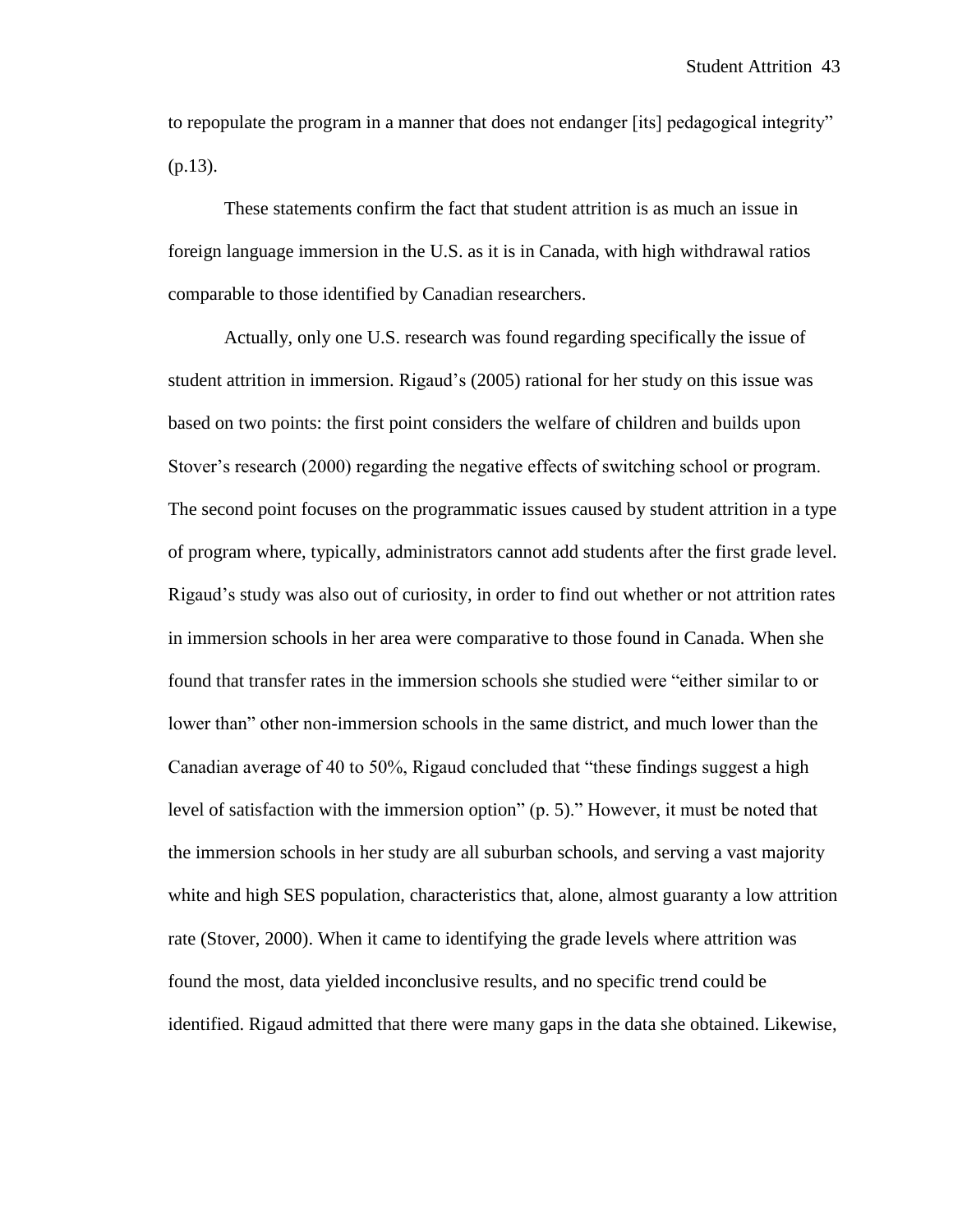she was unable to address the reasons for transfer out of the program, because of the lack of documentation.

The setting in which Rigaud"s study takes place, with its majority white and high SES population seemed to have been the norm at the beginning of the immersion phenomenon both in Canada and in the United States. According to Cadez (2007), "immersion programs, especially in the early days, were not meant for everyone, as every parent would not be able to make such a commitment" (p. 30). He quotes Hart and Lapkin (1998) who noted that, "There is some evidence that newly introduced programs, particularly those that appear experimental, will disproportionately draw students from families with high socioeconomic status" (p. 330). This finding is reflected in Walker and Tedick"s (2000) research. Their qualitative study was conducted with several focus groups of immersion teachers. One theme that emerged from their data underlines the issue of an increasingly diverse student population: "although in some communities immersion programs have traditionally served middle-class and upper-middle-class high achieving English students, immersion teachers in the metropolitan area found that their students reflected the diversity of the community at large" (p. 19). Walker and Tedick concluded that, as the immersion student population changes, immersion programs will have to address complex issues that had not surfaced in previous years.

# *Summary and Interpretation*

On one hand, foreign language immersion programs are highly acclaimed for their success both in student target language fluency and student academic achievement. Research has proven that they should not be considered elite programs but on the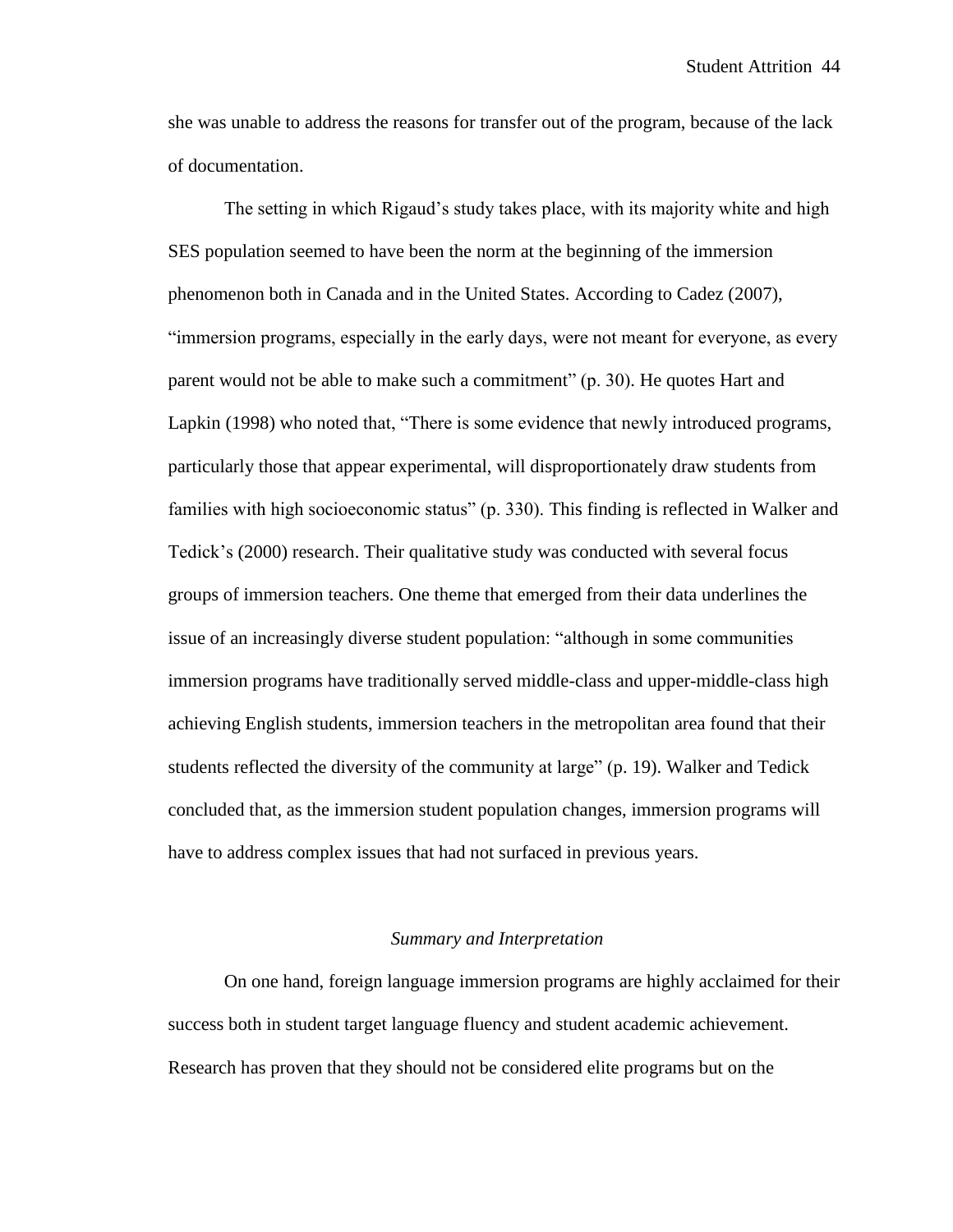opposite, can be beneficial for most categories of students at risk, such as students from low socio-economic status, or students with learning difficulties. Additionally, they are highly popular in many places in the world and especially in Canada where the model started and the United States where it is often used as an attractive program of choice as a desegregation tool;

On the other hand, high rates of student attrition have appeared almost as soon as the immersion model was implemented in Canada. For decades, researchers have sought an answer to this apparent dichotomy. While quantitative research concentrated on finding exactly the extent of the problem, many qualitative studies have concentrated on identifying the causes of student attrition.

In summary, student attrition happens in any setting when students or their parents are not finding satisfaction in their program of schooling: they choose to exit, whether because they do not have a voice, or because they choose not to use it. (Oggawa & Dutton, 1997). From studies done at the college level, we can generalize Tinto"s student attrition/persistence model (1973) to the foreign language immersion setting and recognize the important and intricate relation between the pre-entry attributes and aspirations of a student and his/her parents to his/her institutional experiences and integration, and finally goals and outcome, completion or transfer out.

Among the pre-entry attributes, two themes surface. First, the issue of gender is addressed by Genesee (1978) and Adiv (1979), who both found out that boys are more likely to exit the program than girls. Second, the issue of potential success based on preentry attributes has been raised by Trites (1986) who advocated for a testing system which would eliminate students profiled as potentially struggling learners in immersion,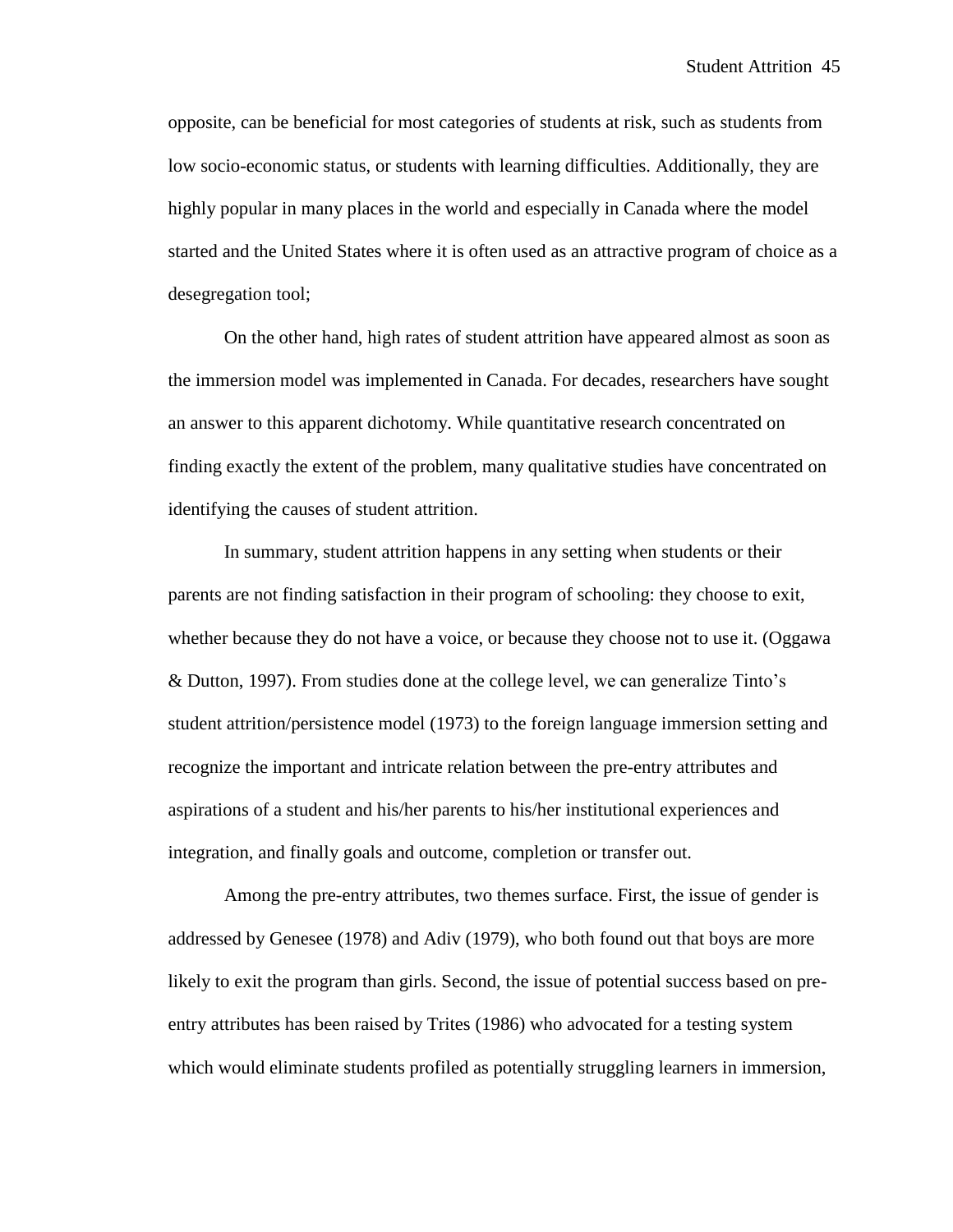based on his identification of a maturational lag in the temporal lobe among students who were struggling or who left the immersion program. Trite's findings were contested by Cummins (1983) as based on invalid research, and contradicted Bruck"s (1985) findings that struggling learners could be as successful in immersion as they would be in another setting. This debate is very much alive among practitioners and especially among early immersion teachers, with some of them stating that some students should not be in immersion (Cadez, 2006), even though some researchers showed that teacher"s predictions of student success in immersion were not reliable (Bruck, 1985). Finally, Bruck (1985) also underlined the importance of student motivation and attitude.

In the immersion situation, and because the point of entry is at kindergarten level, the pre-entry aspirations identified by Tinto (1973) as the second element of his model, are more of the parents than of the student him/herself. Cadez (2007) raises the issue that some people perceive immersion as an elitist program, finding in it the attractive qualities of a private school within the public school setting. Obviously, these aspirations have little to do with the goals of the program. Luis Versalles and Ursina Swanson (2008) advocate for intensive parent information prior to kindergarten application into the program. Aside from these two occurrences, the issue of parents" motivations and aspirations when entering their child in a foreign language immersion program has been grossly ignored by the research in Canada as well as in the United States.

The third element of Tinto"s (1973) model of student persistence or attrition is his/her institutional experiences and integrations. This is where the research on immersion student attrition has concentrated. The main issue remained academic achievement or lack thereof as the number one reason to leave the program, (Bruck,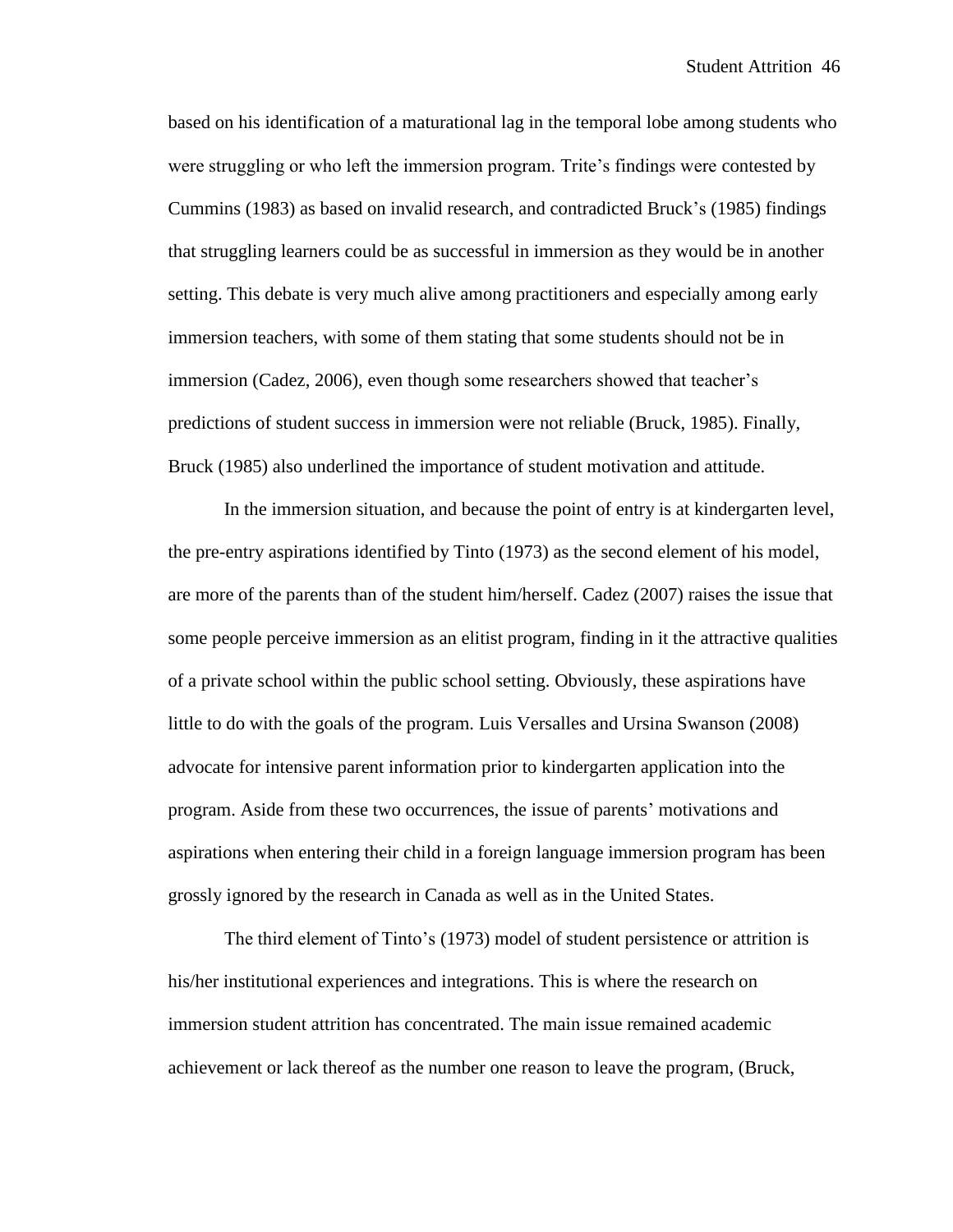1985; Cadez, 2006; Wiss, 1989). Whether the academic problem was real or perceived, whether it surfaced in English, in the second language, or in both, the research has consistently found that students with learning difficulties will perform as well as their non immersion peers, and should not be deprived of the opportunity to become bilingual. However, parents and teachers' perceptions as well still lean toward withdrawal from the program as a solution to the learning difficulties, a solution highly debated by the research community who has not identified any solid study defending it as a reasonable option Cummins, 1983; Genesee, 2007). Researchers have identified other reasons relating to the institutional experiences per se including quality of the program or the teachers, as well as transition between school sites, and programmatic financial issues, while discipline, social or emotional problems relate more to the issue of institutional integration (Obadia et al., 1995; Cadez, 2006).

The last element of Tinto's attrition/persistence model is the student's goals and outcome. In immersion, this could translate simply into whether or not the parents will maintain their goal and whether or not their commitment will remain strong enough for the child to remain in immersion until completion of the program. Statistics in Canada show that about 50% of students have left the program by the end of  $5<sup>th</sup>$  grade, and 92% of them will have left prior to high school graduation (Obadia et al., 1995; Ottawa-Carleton, 2000).

. In the United States, research is sorely lacking, with the exception of one study in Minneapolis"s affluent suburbs where the very low attrition rate could be attributed to the student population"s profile rather than to specific characteristics of the immersion program there (Rigaud, 2005). However, this literature review has also uncovered the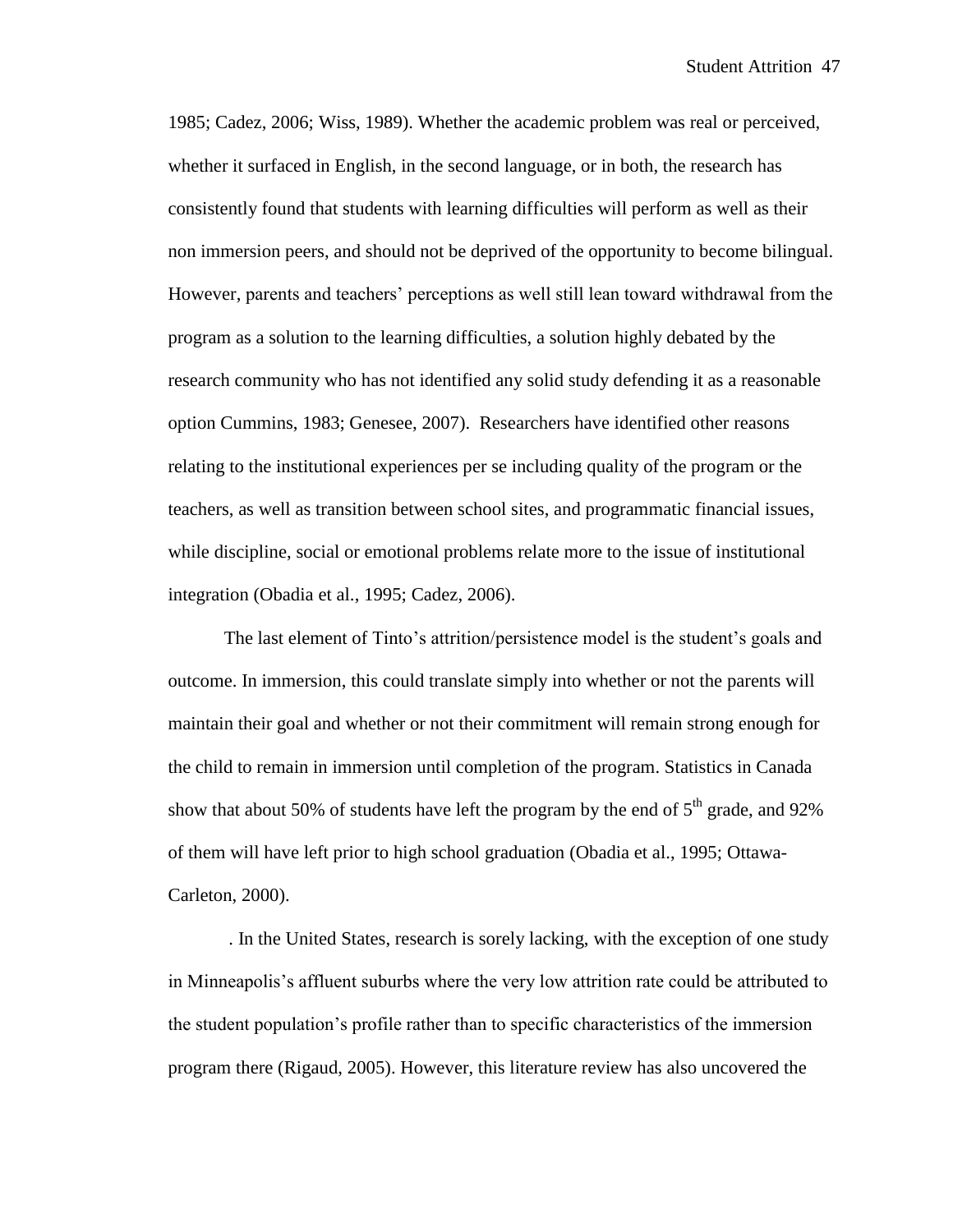important role the school in general plays in supporting its students and their parents" goals and commitments. Still it is also lacking in specific studies regarding what administrators of immersion programs in particular are doing to ensure that this support is in place.

# *Conclusions*

It is disturbing to think that in spite of the foreign language immersion model"s popularity, and the number of districts using it for desegregation purposes in a magnet setting, no stronger research has been conducted to verify the extent of a phenomenon that can threaten the success of a program, and to understand the apparent contradiction between its well documented popularity and its suspected high attrition rate. Thirty-six years after the opening of the first U.S. foreign language immersion elementary school program, the issue of student attrition here is still unclear. Applying Hirschman"s (1980) principle of voice and exit to the problem only underlines the dissatisfaction some parents" experience, which leads them to withdrawing their child, often without first attempting to use their voice.

# *Recommendations*

Two specific fields of research were unveiled through the review of literature on student attrition in general and student attrition in foreign language immersion in particular. The latter especially has been neglected by the current literature in the United States. Studies from Canada, where researchers were more attentive to the issue, cannot be transferred directly from one country to another as the model, the status, the clientele,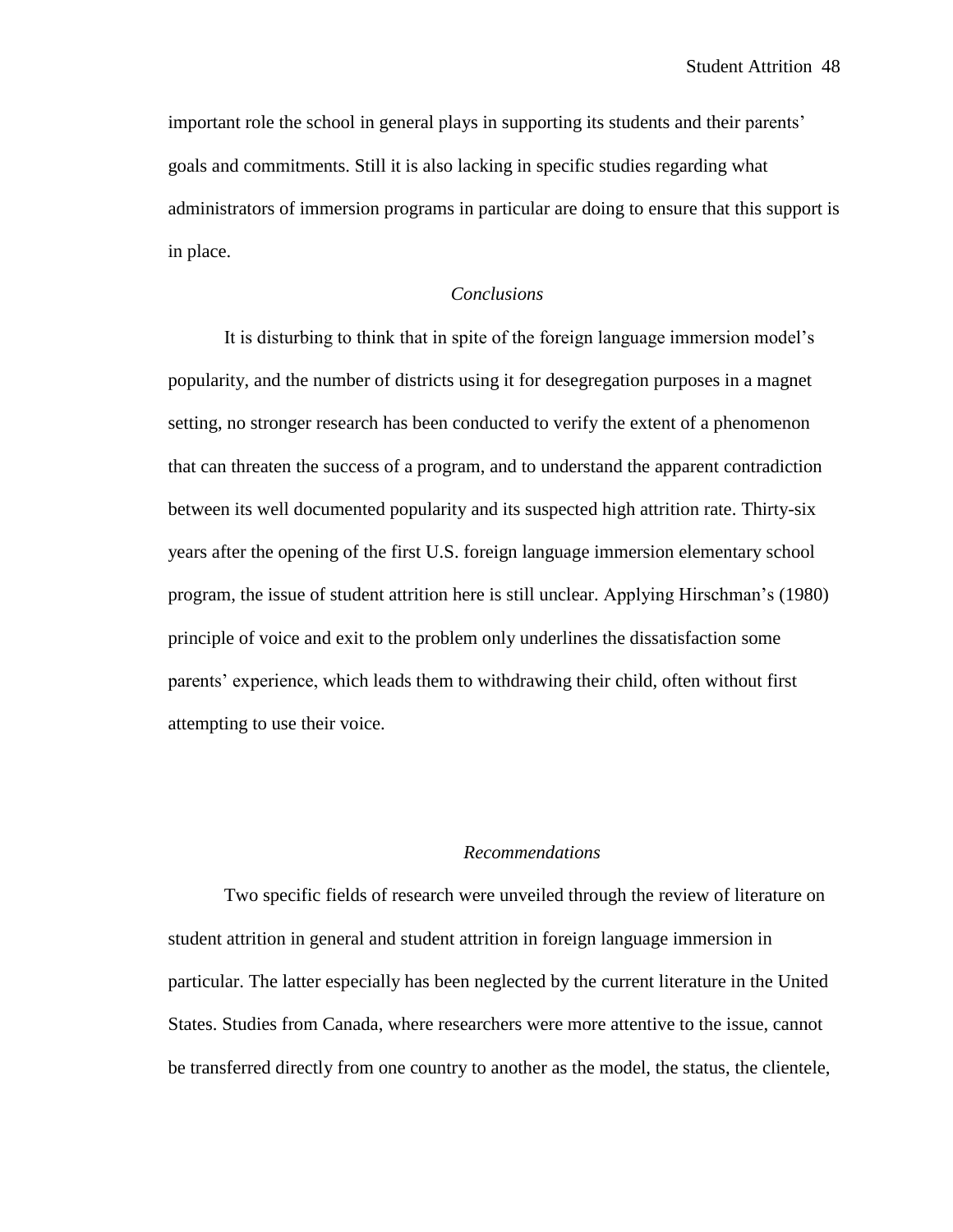and the setting of foreign language immersion differ. However, these studies can offer key findings. The first field of research is quantitative and should seek answers regarding the actual rate of attrition, as well as quantitative trends within the phenomenon, including attrition rates per race, per socio-economic status, per gender, and per grade level.

The second field of research, made evident by applying Tinto's (1973) model of student persistence developed at the higher education level to the immersion setting, should explore the interconnection of various factors influencing a student"s persistence into his/her educational program. It should especially examine the motivations and aspirations of parents when they enroll their young child in immersion. Identifying the reasons why people are dissatisfied with a program enough to exit it cannot be completely achieved unless we have previously identified the reasons why they initially entered the program. Rather than fixating on the exit itself, when it is too late for intervention, qualitative research should concentrate on what happens before enrollment. In accordance to Hirschman"s (1980) business theory, satisfied customers do not leave. One way of insuring satisfaction is to make sure that customers" expectations are realistic and are aligned with the actual goals and characteristics of the program offered, in order to increase the odds for satisfaction, and decrease those of dissatisfaction and exit.

In today"s shrinking world, seldom does a day pass without mention by the media of global economy, essential international trade, or vital communication among peoples. None of these crucial elements can successfully contribute to the world"s prosperity if our society does not promote bilingualism at least, if not multilingualism. Immersion has proven to be the most efficient way to produce bilingual individuals. Now that we have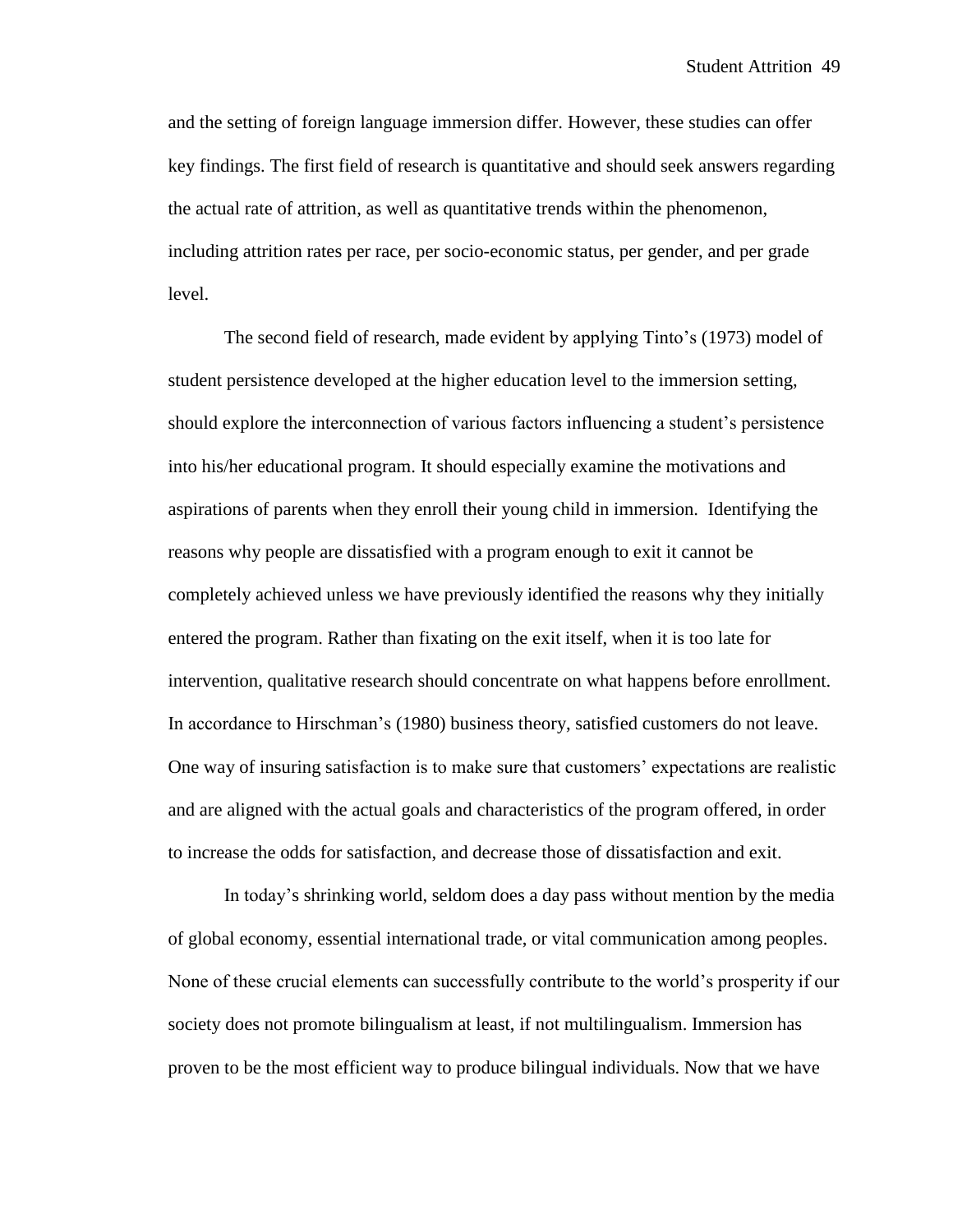the model in place, it is imperative that we implement it properly and that we protect its success, which includes understanding and ultimately solving the student attrition issue.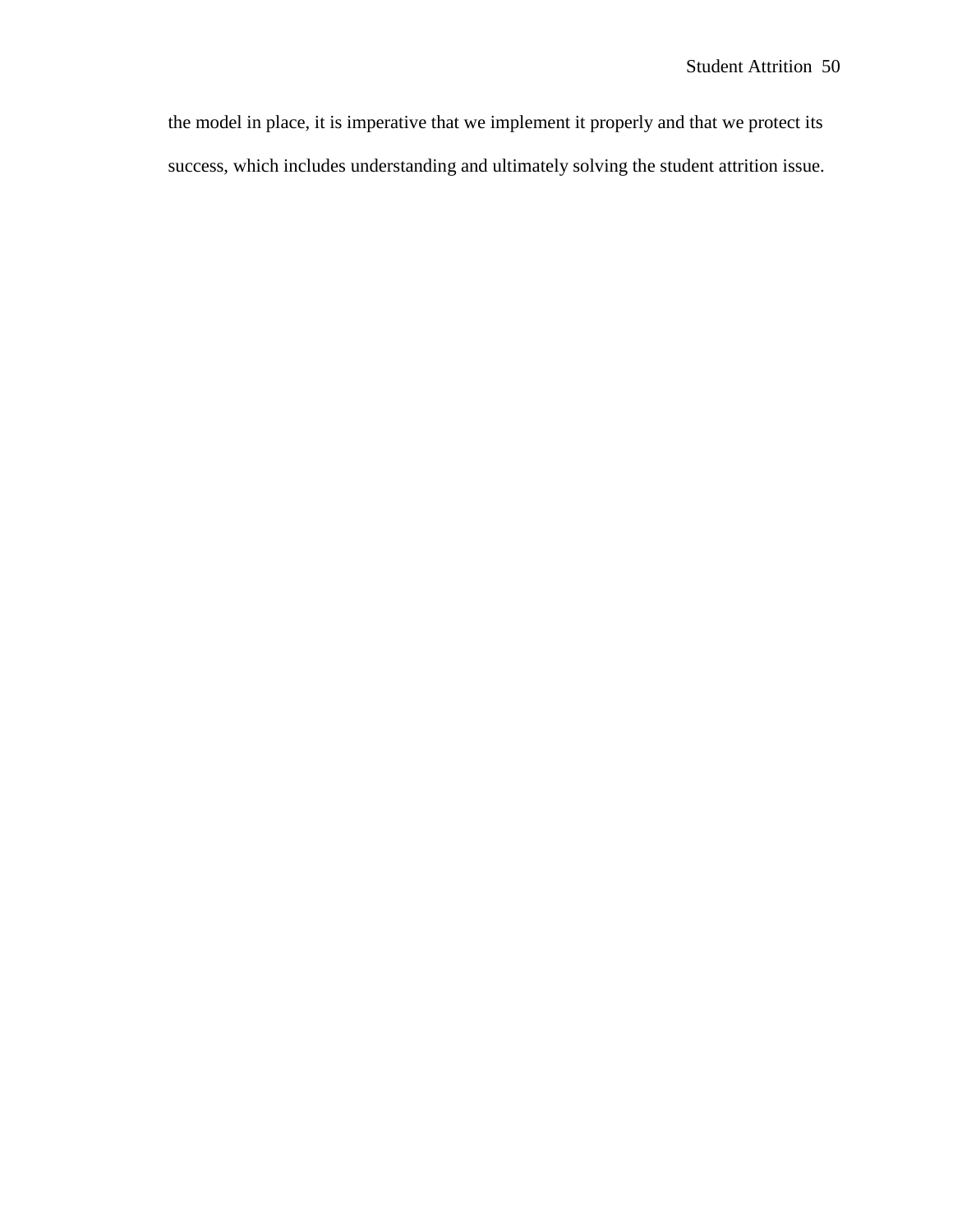# References

Académie de Lyon (2007). Evaluation des sections européennes de l"Académie de Lyon. (Evaluation of the European sections in the Lyon region schools). Retrieved on October 23, 2008 from http:www.ac.lyon.fr

Académie de Nancy (2004). Dispositif des sections européennes en Lorraine (Disposition of the european sections in Lorraine). Retrieved October 25, 2008 from http:www.ac-nancy-metz.fr/Relinter/international/actualites/dossier/archdossiers/ DNL\_rapport\_2004/bilan\_aca\_DNL\_2004.htm

- Académie de Versailles (2003). Evaluation des sections européennes de l"Académie de Versailles. (Evaluation of the European sections in the Versailles region schools). Retrieved on October 23, 2008 from http:www.ac-versailles.fr/sectionseuropeennes/docs/seceuropresultats.pdf
- Adiv, E. (1979). *Survey of students switching out of immersion and post-immersion programs.* Protestant School Board of Greater Montreal, Canada.
- Andre-Bechely, L. (2004). [The goals of a voluntary integration program and the](http://www.eric.ed.gov/ERICWebPortal/Home.portal?_nfpb=true&ERICExtSearch_SearchValue_0=magnet+programs+and+desegregation&searchtype=basic&ERICExtSearch_SearchType_0=kw&_pageLabel=RecordDetails&objectId=0900000b80275290&accno=EJ682348&_nfls=false%20%20%20%20)  [problems of access: A closer look at a magnet](http://www.eric.ed.gov/ERICWebPortal/Home.portal?_nfpb=true&ERICExtSearch_SearchValue_0=magnet+programs+and+desegregation&searchtype=basic&ERICExtSearch_SearchType_0=kw&_pageLabel=RecordDetails&objectId=0900000b80275290&accno=EJ682348&_nfls=false%20%20%20%20) school application brochure. *Equity and Excellence in Education*, 37. 302-315.
- Arnett, K. & Fortune, T. (2004). Strategies for helping underperforming immersion learners succeed. ACIE Newsletter, May 2004, 7, 3. The bridge from research to practice, 1-8.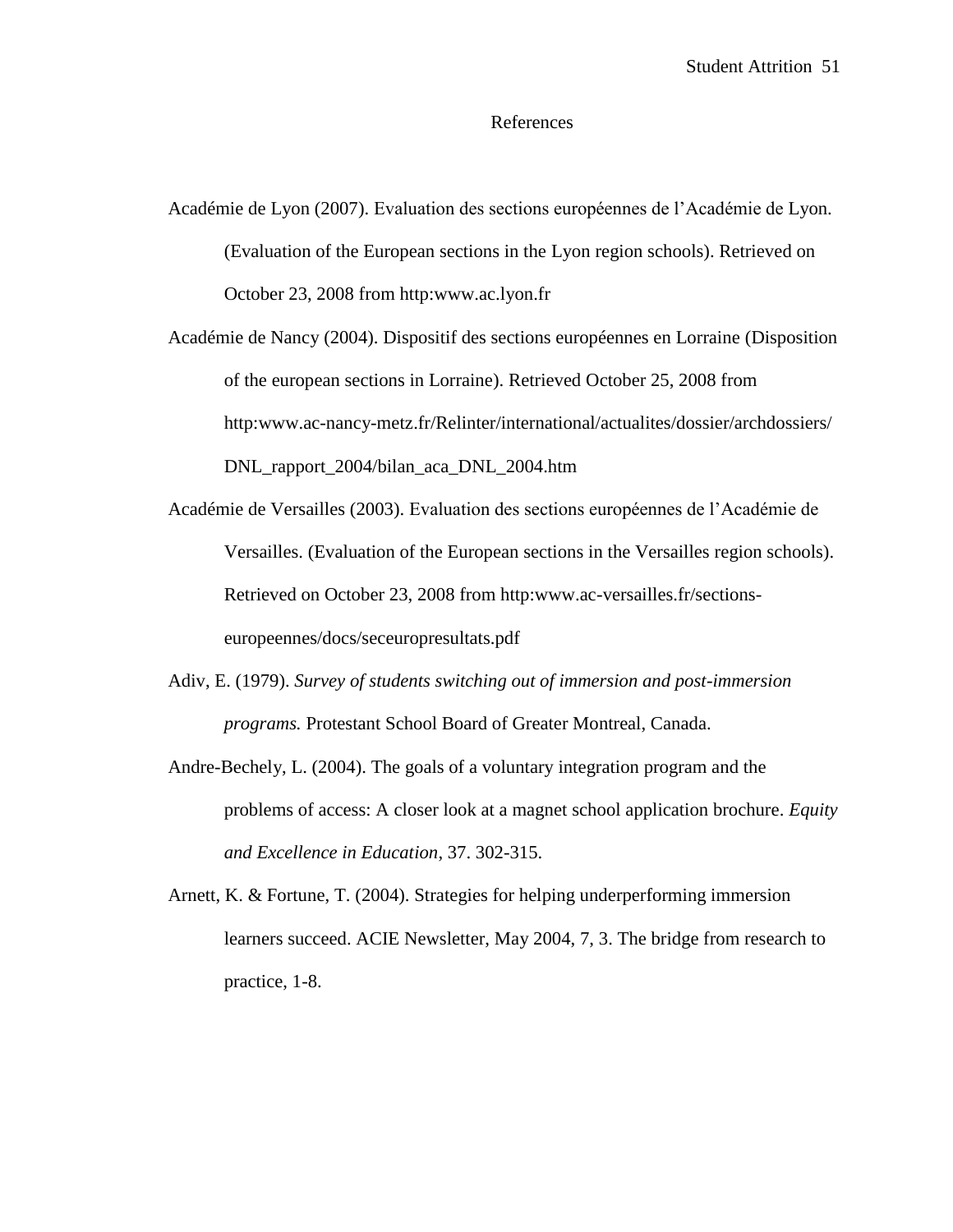- Bank, B., & Spencer, D. (1997).Effects of magnet programs on educational achievement and aspiration. Paper presented at the annual meeting of the American Educational Research Association, Chicago, IL.
- Bjorklund, S. (1997). Immersion in Finland in the 1990's: a state of development and expansion. In R.K. Johnson &M. Swain (Eds.) *Immersion education: International perspectives, pp. 85-101.* Cambridge, UK: Cambridge University Press.
- Blank, R. K., Dentler, R. A., Baltzell, D. C., & Chabotar, K. (1983). *Survey of magnet schools: Analyzing a model for quality integration education.* U.S. Department of Education, Washington, D. C.: James H. Lowry and Associates.
- Bost, L. & Riccomini, P. (2006)[.Effective Instruction: An Inconspicuous Strategy for](http://biere.louisiana.edu:2204/ehost/viewarticle?data=dGJyMPPp44rp2%2fdV0%2bnjisfk5Ie46bNQsqivSLSk63nn5Kx95uXxjL6nr0ewra1Krqa2OLawrky4qbU4zsOkjPDX7Ivf2fKB7eTnfLunrkmwrbFRsqu2PurX7H%2b72%2bw%2b4ti7ffDf4T7y1%2bVVv8Skeeyzw2K1q7ZQtKykfu3o63nys%2bSN6uLyffbq&hid=103)  [Dropout Prevention.](http://biere.louisiana.edu:2204/ehost/viewarticle?data=dGJyMPPp44rp2%2fdV0%2bnjisfk5Ie46bNQsqivSLSk63nn5Kx95uXxjL6nr0ewra1Krqa2OLawrky4qbU4zsOkjPDX7Ivf2fKB7eTnfLunrkmwrbFRsqu2PurX7H%2b72%2bw%2b4ti7ffDf4T7y1%2bVVv8Skeeyzw2K1q7ZQtKykfu3o63nys%2bSN6uLyffbq&hid=103) *Remedial and Special Education, 27*, 5, 301-311.
- Bush, L. V., Burley, H., & Causey-Bush, T. (2001). Magnet schools: Desegregation or resegregation? Students' voices from inside the walls. *American Secondary Education, 29*, 3, 33-50.
- Bonan, M. (1998). *Declining French immersion enrolment trends in Canada and its impact on Ecole Letellier school*. Manitoba Ministry of Education, Winnipeg, Manitoba, Canada.
- Boudreaux, N. (2007). Top ten responsibilities of a successful immersion administrator. *ACIE Newsletter, 10*, 3, The bridge from research to practice, 1-4.
- Bruck, M. (1978). The suitability of early French immersion programs for the languagedisabled child. *Canadian Journal of Education, 3,* 4, 51-72.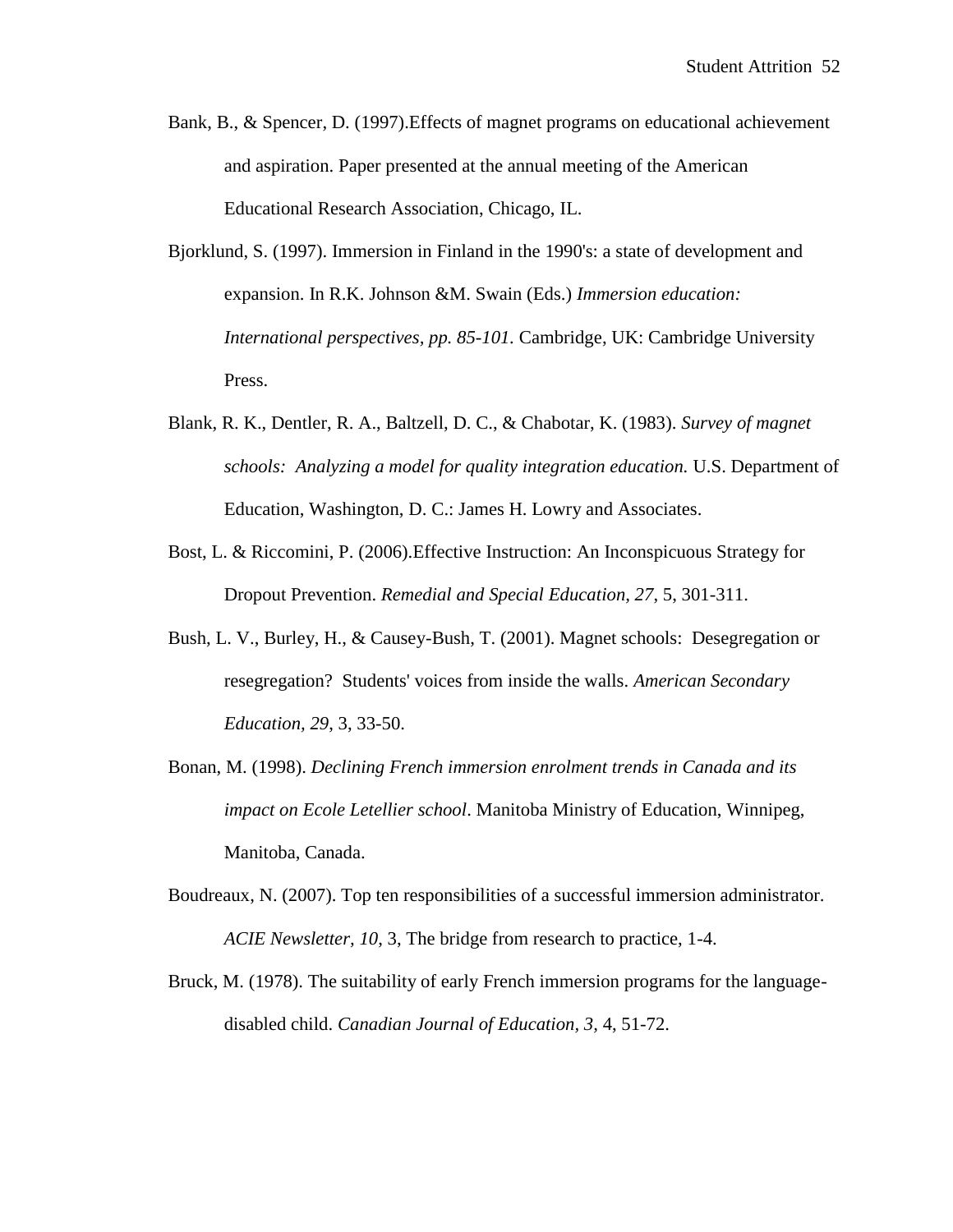- Bruck, M. (1985). Predictors of transfer out of early French immersion programs. *Applied Psycholinguistics, 6,* 101-119.
- Cabrera, A.F., Castaneda, M.B., Nora, A., & Hengler, D. (1992). The convergence between two theories of college persistence. *Journal of Higher Education, 63*, 2, 143-164.
- Caldas, S., & Bankston, C.L. (1997). The effects of school population socioeconomic status on individual student academic achievement. *Journal of Educational Research, 90*, 269-277.
- Caldas, S., & Boudreaux, N. (1999). Poverty, race, and foreign language immersion:predictors of math and English language arts performance. *National Network of Early Language Learning, 5*, 1, 4-15.
- Campbell, R.N., Gray, T.C., Rhodes, N., & Snow, M.A. (1985). Foreign language learning in the elementary schools: comparison of three language programs. *Modern Language Journal, 69*, 1, 44-54.
- Campbell, G. (1992). *Transferring from French immersion: a case study of students who leave the French immersion program upon completion of grade six.* Unpublished Master thesis, University of Manitoba, Winnipeg, Manitoba, Canada.
- Canadian Parents for French. (n.d.). *I'm staying in French because…* Retrieved July 5, 2007, from http://www.cpfalta.ab.Canada/Educators/staying 56.htm
- Canadian Parents for French (2000). *The state of French-second-language education in Canada 2000*. Author is publisher.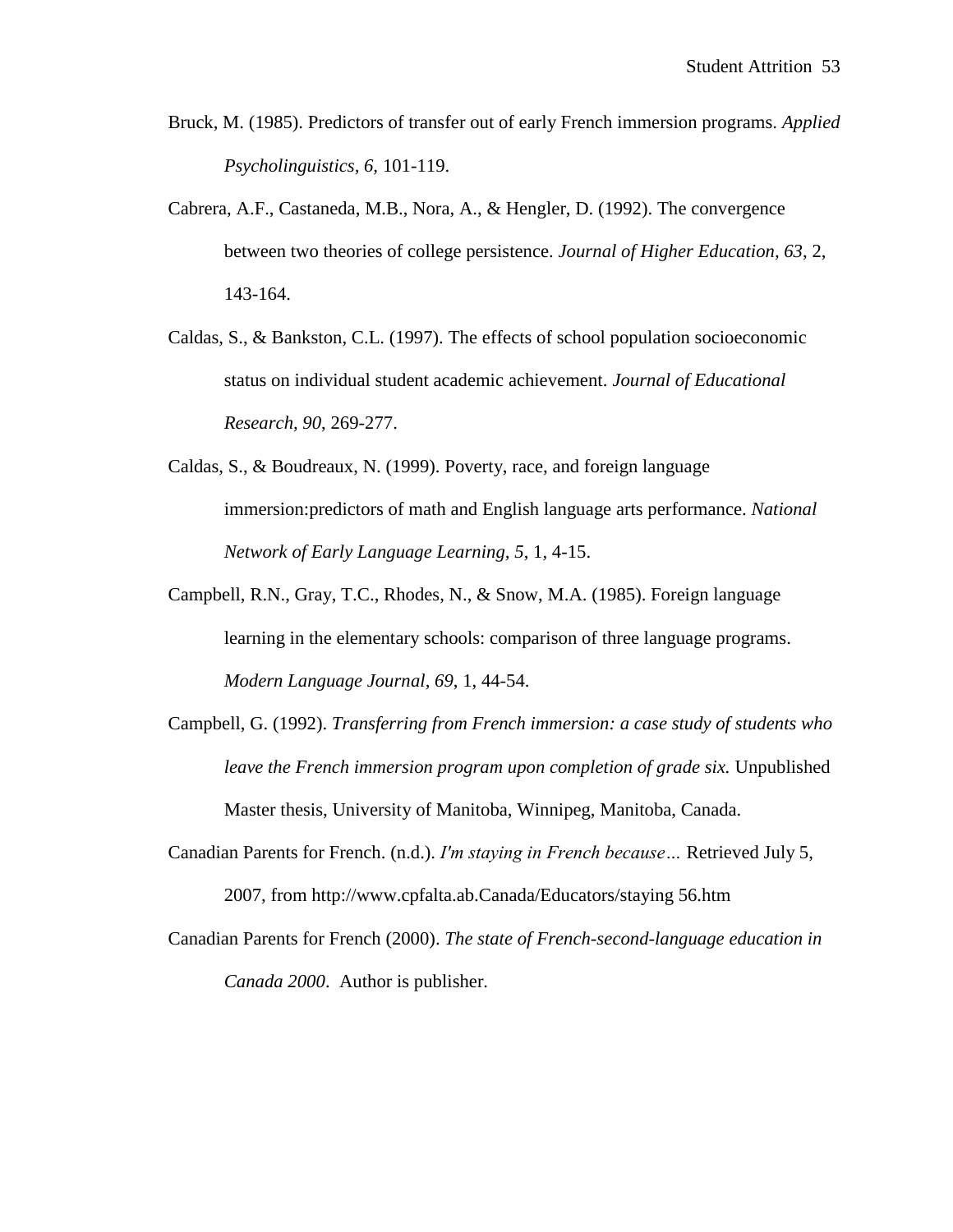- Center for Applied Linguistics (2008). *World language teaching in U.S. schools: preliminary results from the national K-12 foreign language survey* [brochure]. Santillana, USA.
- Charlotte-Mecklenburg Public Schools (1993). *Magnet program student enrollment and participation report for Charlotte-Mecklenburg Public Schools*. U.S. Department of Education (ERIC Document Reproduction Service No. ED 381906)
- Christenson, B., Eaton, M., Garet, M., Miller, L., Hikawa, H., & Dubois, P. (2003). *Evaluation of the magnet schools assistance program, 1998 grantees*. Department of Education, Washington, D.C. (ERIC Document Reproduction Service No.ED 482977)
- Clegg, R. (2002) *The destructiveness of continuing desegregation orders: What happens when the school you go to depends on the color of your skin.* Retrieved on October 26, 2007 from http://writ.news.findlaw.com/commentary/20020905 \_clegg.html
- Cloud, N., Genesee, F., & Hamayan, E. (2000). *Dual language instruction: a handbook for enriched education.* Heinle & Heinle, Boston.

Cummins, J. (1983). Language proficiency, biliteracy and French immersion. *Canadian Journal of Education, 8*, 2, 117-138.

Cummins, J. (2000). *Immersion Education for the millennium: what we have learned from 30 years of research on second language immersion.* Retrieved October 8, 2007, from http://www.iteachilearn.com/cummins/immersion2000.htm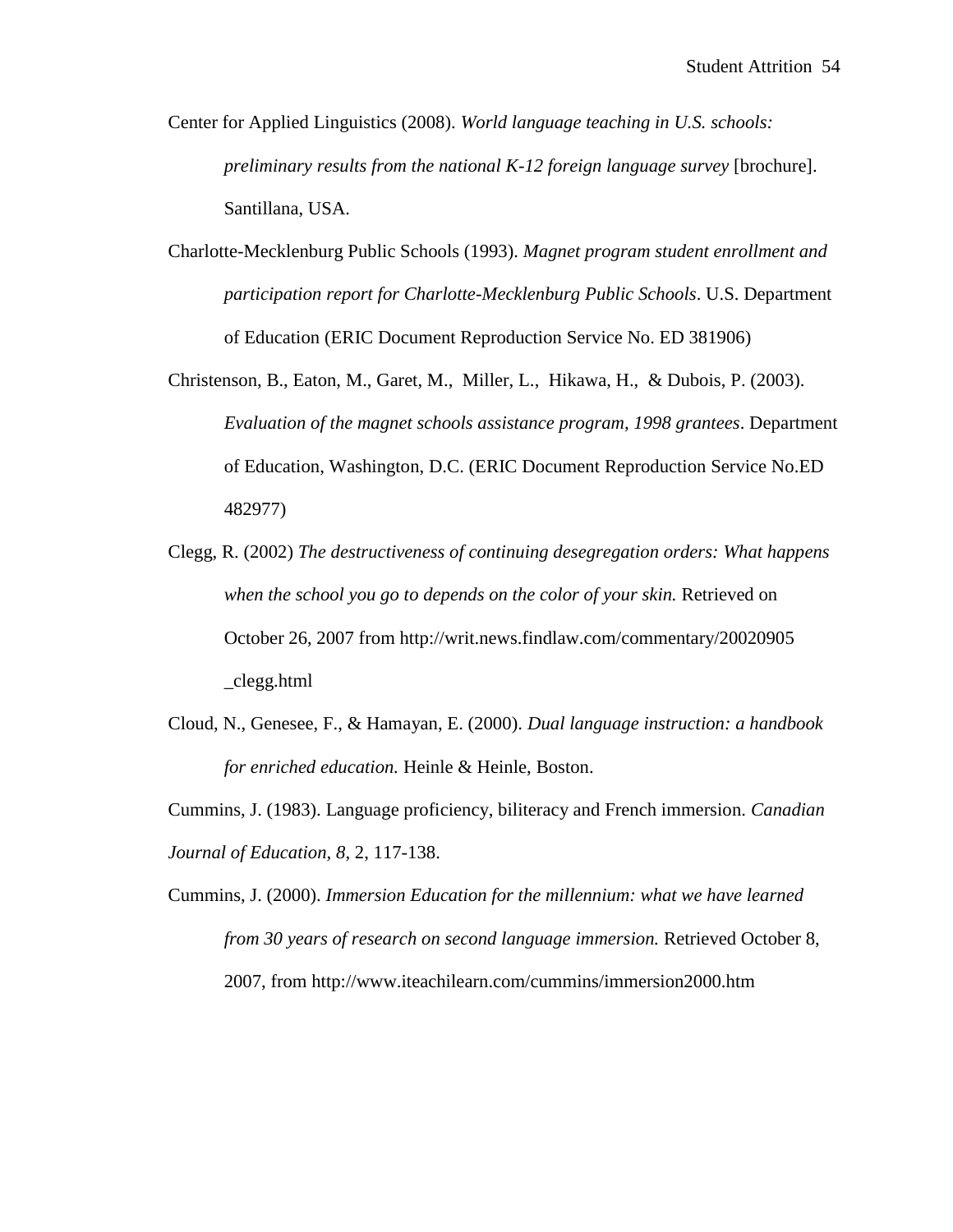- Demers, D. (1994). *Learning disabilities and cross-linguistic interference in French immersion: when to transfer, when not to transfer?* Winnipeg: Learning Disabilities Association of Manitoba and Canadian parents for French.
- Dentler, R.A. (1991).*The national evidence on magnet schools*. Los Alamitos, CA: Southwest Regional Laboratory for Educational Research and Development. (ERIC Document Reproduction Service No. ED 335780)
- Dewey, J. (1916). *Democracy in education: an introduction to the philosophy of education.* Retrieved November 27, 2007, from http://www.ilt.columbia.edu/ Publications/Projects/digitexts/dewey/d\_e/chapter10.html
- Driscoll, A. (1999). Risk of High School Dropout among Immigrant and Native Hispanic Youth. *International Migration Review, 33*, 4, 857-875.
- Durkheim, E. (1961). *Suicide.* (J. Spaulding & G. Simpson, trans). Glencoe: The Free Press.
- ÉduSCOL (2008). *Sections européennes ou de langues orientales en chiffres (European sections or eastern languages sections in numbers).* Direction Générale de l"Enseignement Scolaire. Retrieved on October 25, 2008 from http://www.eduscol.education.fr/D0121/donnéeschiffres.htm
- Finn, J. (1989). Withdrawing from school. *Review of Educational Research, 59*, 2, 117- 142.
- Fortune, T., & Livant, M. (2007). First ten immersion programs in the United States: a proposed list. *ACIE Newsletter, 10*, 3, 16-17.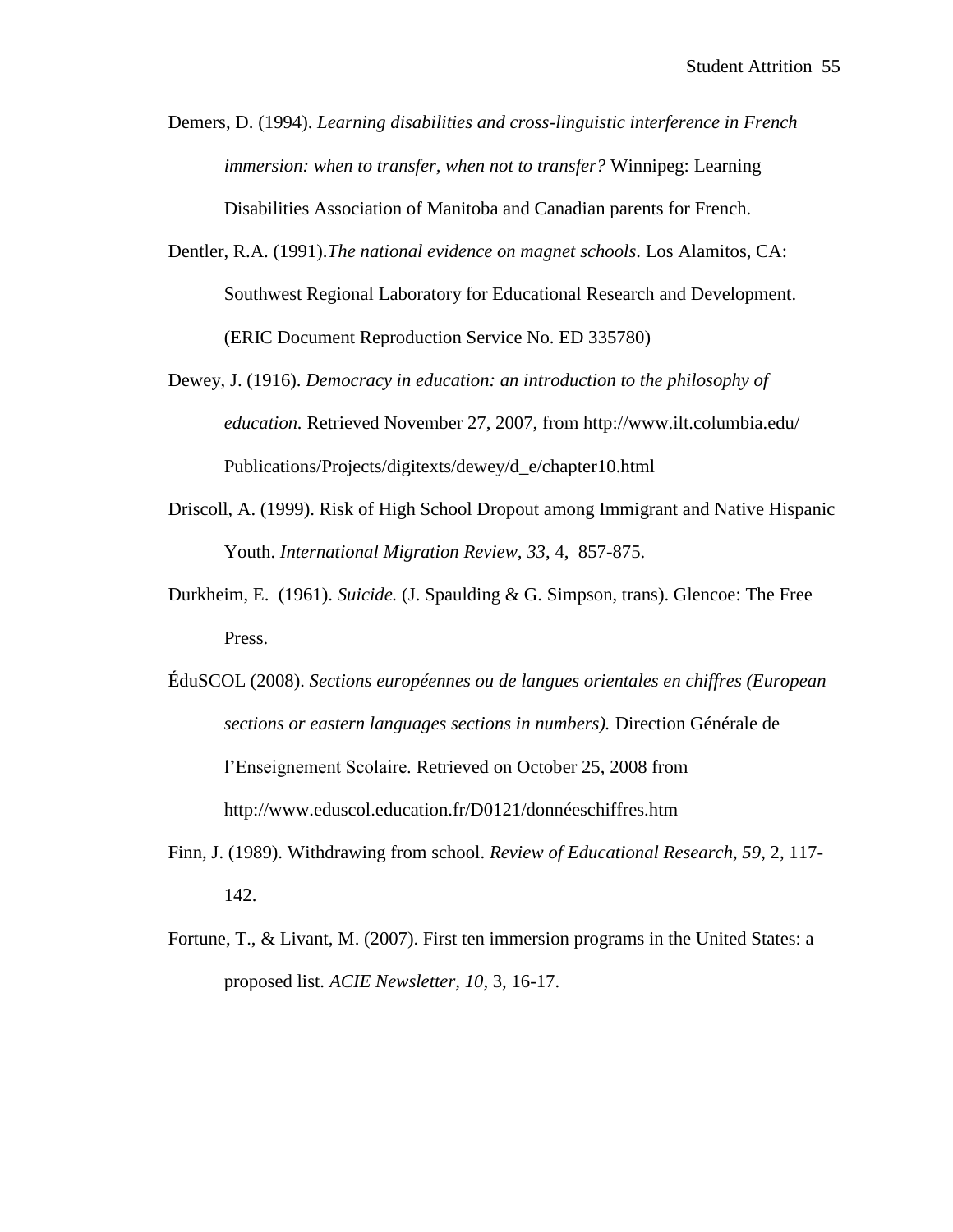- Franklin, C., Streeter, C., Kim, J. & Tripodi, S. (2007). The Effectiveness of a Solution-Focused, Public Alternative School for Dropout Prevention and Retrieval. *Children & Schools, 29,* 3, 133-144.
- .French Language Services Branch, Alberta Learning (2002). *Handbook for French immersion administrators.* Author is Publisher.
- Fullana, N. (2006). The development of English (FL) perception and production skills: starting age and exposure effects. In C. Munoz (Ed.) *Age and the rate of foreign language learning*, pp.89-106, Multinlingual Matters Ltd, Clevedon, UK.
- Fuller, H. (2004). The struggle continues [Electronic version]. *Education Next, 4*, 4. Retrieved on March 2, 2008 from http://www.hoover.org/publications/ednext/ 3259381.html
- Genesee, F. (1978). A longitudinal evaluation of an early immersion school program. *Canadian Journal of Education, 3,* 31-50.
- Genesee, F. (1987). *Learning through two languages: studies of immersion and bilingual education.* Newbury House, Cambridge, MA.
- Genesee, F. (2007) French Immersion and At-Risk Students: A Review of Research Evidence. *[Canadian Modern Language Review,](javascript:__doLinkPostBack() 63*, 5, 655-687.
- Genesee, F. (2007). Top ten most consistent findings from research on foreign language immersion. *ACIE Newsletter, 10*, 3, 7-10.
- Genesee, F. & Cloud, N. (1998). Multilingualism is basic. *Educational Leadership, 55*, 6, 62-65.
- Genesee, F., Paradis, J. & Crago, M. (2004). *Dual language development & disorders: a handbook on bilingualism & second language learning.* Paul H. Brookes Publishing, Baltimore, MD.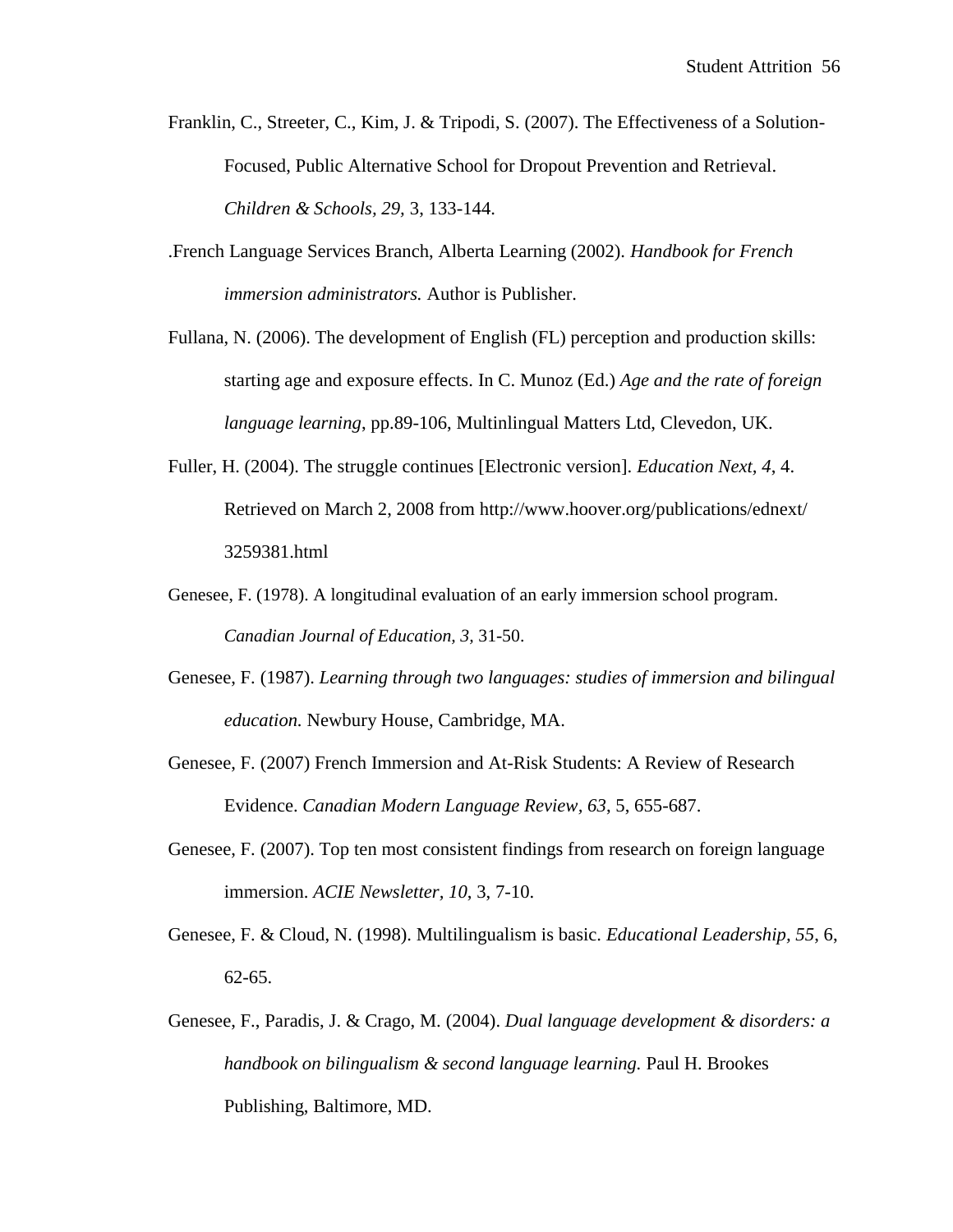- Haj-Broussard, M. (2003). *Language, identity and the achievement gap : Comparing experiences of African-American students in a French immersion and a regular education context.* Unpublished doctoral dissertation, Louisiana State University, Baton Rouge, LA.
- Hayden, H. M. R. (1988). French immersion drop-outs: perspectives of parents, students, and teachers. *Reading-Canada-Lecture, 6*, 4, 222-235.
- Hakuta, K. (1986). *Mirror of language: the debate of bilingualism*. New York: Basic.
- Halpern, G., MacNab, G., Kirby, D., & Tuong, T. (1976). *The full bilingualism alternative. Alternative school programs for French language training*. Ontario Ministry of Education, Toronto, Ontario.
- Halsall, (1998). *French Immersion: the success story told by research*. Keynote address, Conference of French Immersion in Alberta: building for the future, Nov 19-20, 1998, Edmonton, Alberta, Canada
- Hirschman, O. (1980). Exit, voice, and loyalty: further reflections and a survey of recent contributions. *The Milbank Memorial Fund Quarterly. Health and Society, 58*, 3 , p. 430-453
- Horgan, N.S., & Hayes, M. (1994). *A comparison of performance on Piagetian tasks among Japonese and Anglo-American children six years of age when exposed to one language or two languages.* Paper presented at the 1994 Annual Meeting of the American Educational Research Association, New Orleans, LA.
- Inger, M. (1991). *Improving urban education with magnet schools.* ERIC/CUE Digest, 76. (ERIC Document Reproduction Service No. ED340813)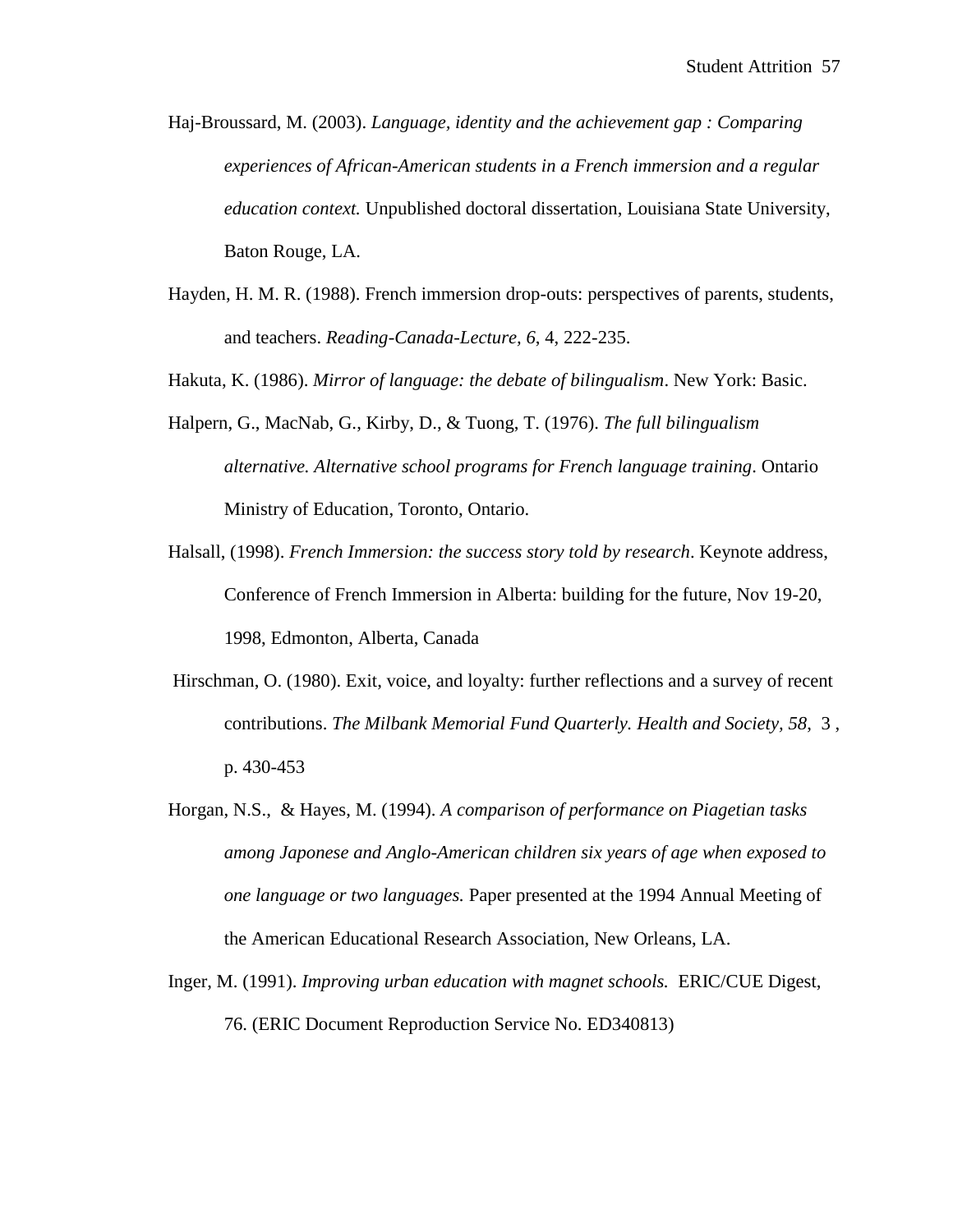- Johnson, J. (2007). *Evaluation of student attrition in an alternative school setting*. Unpublished Doctoral Dissertation, Nova Southeastern University, Fort Lauderdale, FL.
- Johnstone, R. (2002). *Immersion in a second or additional language at school: a review of the international research.* Retrieved October 2, 2007 from the Scottish CILT website: http://www.scilt.stir.ac.uk
- Keep, L. (1993). *French Immersion attrition: implications for model building.* Unpublished Doctoral Dissertation, University of Alberta, Edmonton, Alberta, Canada.
- Kerbow, D., Azcoitia, C. & Buell, B. (2003). Student mobility and local school improvement in Chicago. *Journal of Negro Education, 72*, 1, 158-173.
- King, D. & Taylor King, S. (2001). *Using Hirschman's concept of exit, voice, and loyalty to understand public response to the charter school movement.* Paper presented at the Annual Meeting of the American Education Finance Association, Albuquerque, NM.
- Krashen, S.D. (1084). Immersion: why it works and what it has taught us. *Language and Society, 12*, 61-64.
- Krashen, S.D., &Long, M.A., & Scarcella, R.C. (1979). Age, rate, and eventual attainment in second language acquisition. *TESOL Quarterly, 13*, 573-582.
- Lambert, W.E., & Tucker, G.R. (1972). *Bilingual education of children: the St. Lambert experiment.* Rowley, MA: Newbury.
- Lash, A. & Kirkpatrick, S. (1990). A classroom perspective on student mobility. *The Elementary School Journal, 91*, 2, 177-191.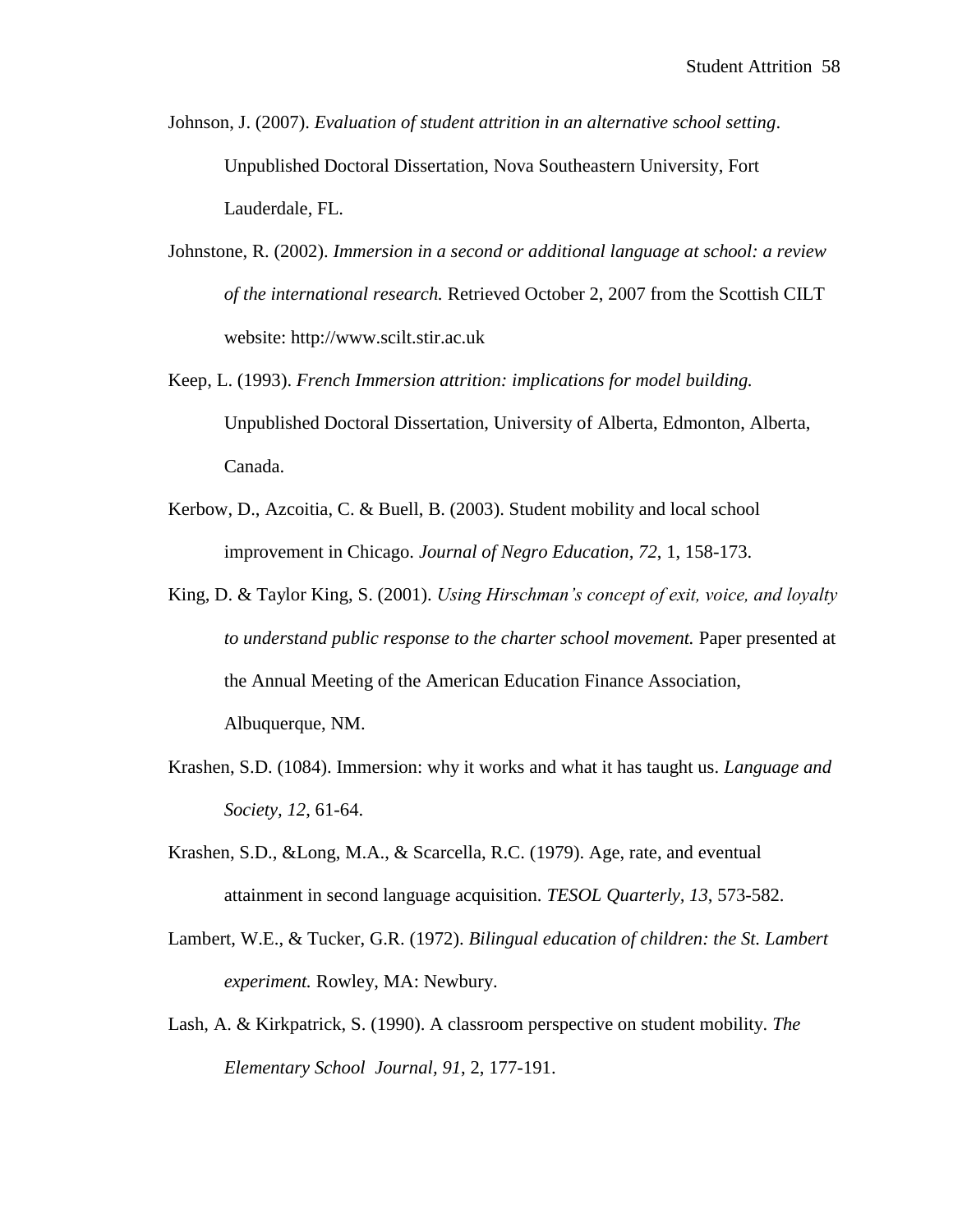- Lee, J.W., & Schallert, D.L. (1997). The relative contribution of L2 proficiency and L1 reading ability to L2 reading performance: a test of the threshold hypothesis. *TESOL Quarterly, 31*, 4, 713-39.
- Lee, V. & Burkam, D. (1992). [Transferring High Schools: An Alternative to Dropping](http://biere.louisiana.edu:2095/stable/1085817?&Search=yes&term=lee&term=burkam&list=hide&searchUri=%2Faction%2FdoAdvancedSearch%3Fq0%3Dlee%26f0%3Dau%26c0%3DAND%26q1%3Dburkam%26f1%3Dau%26c1%3DAND%26q2%3D%26f2%3Dall%26c2%3DAND%26q3%3D%26f3%3Dall%26wc%3Don%26Search%3DSearch%26sd%3D%26ed%3D%26la%3D%26jo%3D&item=3&ttl=8&returnArticleService=showArticle)  [out?](http://biere.louisiana.edu:2095/stable/1085817?&Search=yes&term=lee&term=burkam&list=hide&searchUri=%2Faction%2FdoAdvancedSearch%3Fq0%3Dlee%26f0%3Dau%26c0%3DAND%26q1%3Dburkam%26f1%3Dau%26c1%3DAND%26q2%3D%26f2%3Dall%26c2%3DAND%26q3%3D%26f3%3Dall%26wc%3Don%26Search%3DSearch%26sd%3D%26ed%3D%26la%3D%26jo%3D&item=3&ttl=8&returnArticleService=showArticle) *American Journal of Education*, *100*, 4, 420-453
- Lehr, C. & Lange, C. (2003). Alternative Schools Serving Students with and without Disabilities: What Are the Current Issues and Challenges? *[Preventing School](javascript:__doLinkPostBack()  [Failure,](javascript:__doLinkPostBack() 47,* 2, 59-65.
- Lenker, A. & Rhodes, N. (2007). *Foreign language immersion programs: features and trends over 35 years.* Washington, DC: Center for Applied Linguistics.
- Lewis, C. & Shapson, S. (1989). Secondary French immersion: a study of students who leave the program. *The Canadian Modern Language Review, 45*, 3, 539-548.
- Lindholm-Leary, K. (2000). *Biliteracy for a global society: an idea book on dual language education.* Washington, DC: National Clearinghouse for Bilingual Education.
- Louisiana Consortium of Immersion Schools (2006). [Immersion stakeholders general meeting]. Unpublished raw data.
- Louisiana Consortium of Immersion School (2007). [Immersion stakeholders general meeting]. Unpublished raw data.
- Lyster, R. (2001). Negotiation of forms, recasts, and explicit corrections in relation to error types and learner repair in immersion classrooms. *Language Learning, 51,*  265-301.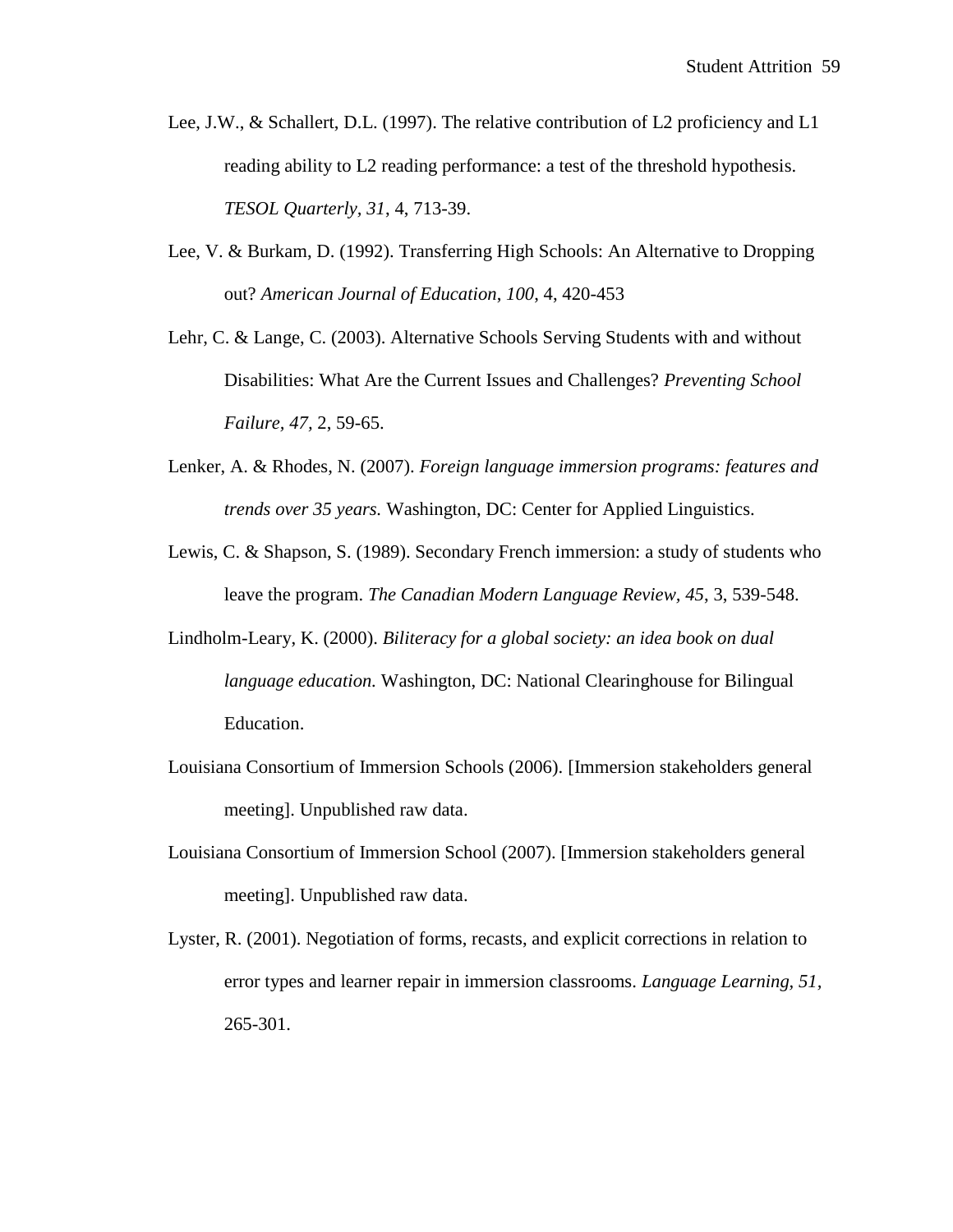- Lyster, R. & Mori, H.(2006). Instructional feedback and instructional counterbalance. *Studies in Second Language Acquisition, 28*, 2, 269-300.
- Martin, E., Tobin, T. & Sugai, G. (2002). [Current Information on Dropout Prevention:](http://biere.louisiana.edu:2204/ehost/viewarticle?data=dGJyMPPp44rp2%2fdV0%2bnjisfk5Ie46bNQsqivSLSk63nn5Kx95uXxjL6nr0ewra1Krqa2OLawrky4qbU4zsOkjPDX7Ivf2fKB7eTnfLunrkmwrbFRsqu2PurX7H%2b72%2bw%2b4ti7ffDf4T7y1%2bVVv8Skeeyzw2K0q7dLsaqkfu3o63nys%2bSN6uLyffbq&hid=103)  [Ideas from the Practitioners and the Literature.](http://biere.louisiana.edu:2204/ehost/viewarticle?data=dGJyMPPp44rp2%2fdV0%2bnjisfk5Ie46bNQsqivSLSk63nn5Kx95uXxjL6nr0ewra1Krqa2OLawrky4qbU4zsOkjPDX7Ivf2fKB7eTnfLunrkmwrbFRsqu2PurX7H%2b72%2bw%2b4ti7ffDf4T7y1%2bVVv8Skeeyzw2K0q7dLsaqkfu3o63nys%2bSN6uLyffbq&hid=103) *Preventing School Failure, 47*, 1, 10-17.
- Matland, R. (1995). Exit, voice, loyalty, and neglect in an urban school system. *Social Science Quarterly, 76*, 3, p.506-512.
- Merriam-Webster (2008). Merriam-Webster Online Dictionnary. Retrieved May 3, 2008 from http://www.merriam-webster.com/dictionary/attrition.
- Met, M. (1987). Foreign language immersion program. ERIC Clearinghouse on Languages and Linguistics, Office of Educational Research and Improvement, Washington, D.C. (ERIC Document Reproduction Service No. ED 294304)
- Met, M. (2001). Why language learning matters. *Educational Leadership, 59*, 2, 36-40.
- Metz, G. (2002). *Challenges and changes to Tinti's persistence theory.* Paper presented at the Annual Meeting of the Midwestern Educational Research Association, Columbus, OH, October 16-19.
- Miller, K. (1999). What immersion research has taught us. *ACIE Newsletter, 2*, 4, 5-9.
- Montone, L. & Loeb, M. (2000). *Implementing two-way immersion programs in secondary schools.* Educational Report, 5. Center for Research in Education, Diversity, and Excellence, Santa Cruz, CA.
- Munoz, C. (2006). The effects of age on foreign language learning: the BAF project. In C. Munoz (Ed.) *Age and the rate of foreign language learning*, pp.1-40, Multinlingual Matters Ltd, Clevedon, UK.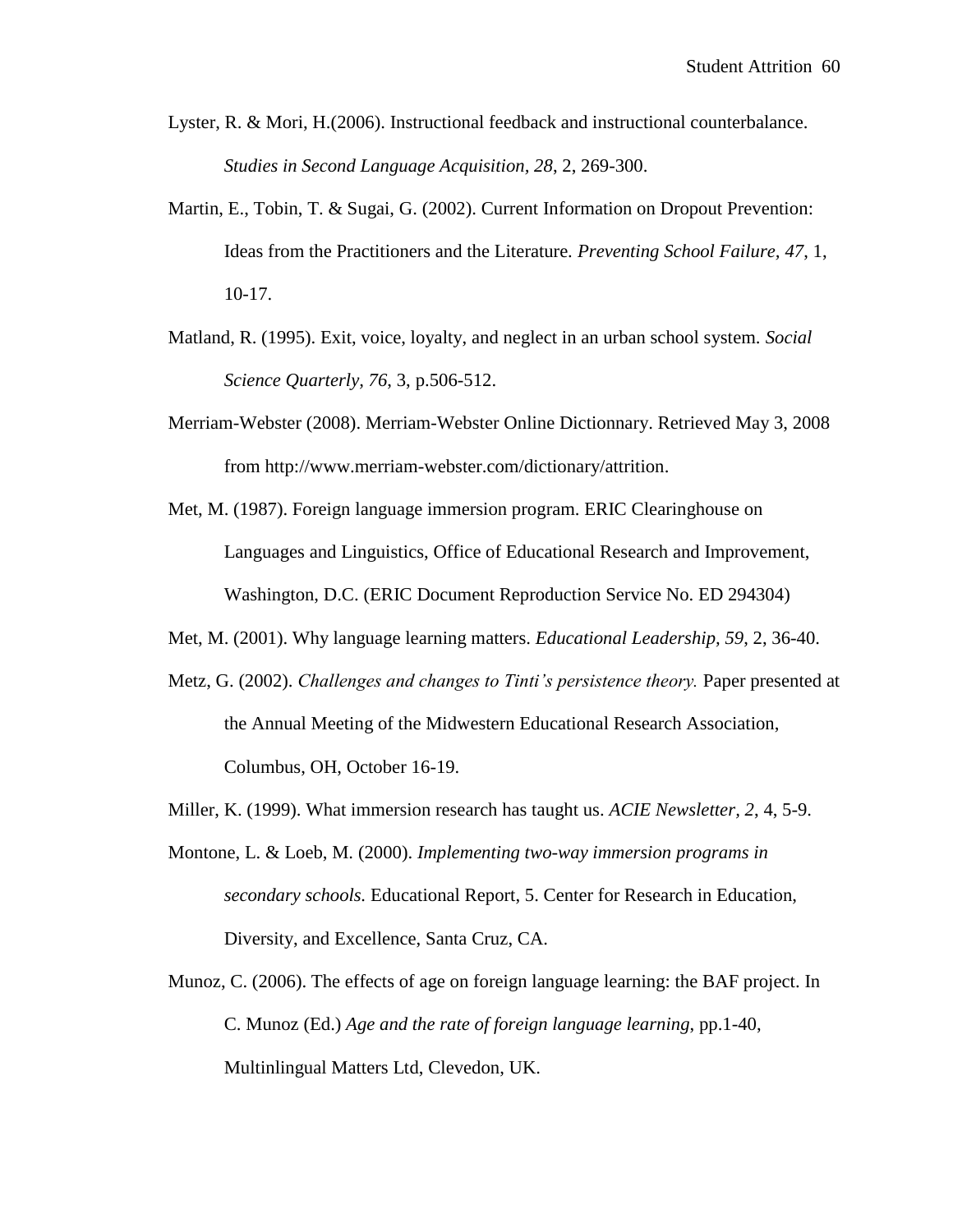- Nora, A. (1990). Campus-based aid programs as determinants of retention among Hispanic community college students. *Journal of Higher Education, 61*, 3, 312- 330.
- Obadia, A. & Theriault, C. (1995). *Attrition in French immersion programs: possible solutions.* Unpublished report, British Columbia Department of Education, British Columbia, Canada. (ERIC 400674)
- Ogawa, R. & Sargent Dutton, J. (1997). Parent involvement and school choice: exit and voice in public schools. *Urban Education, 32*, 3, p. 333-353.
- Pascarella, E.T. & Terenzini, P.T. (1991). *How colleges affect students.* San Francisco: Jossey-Bass.
- Petitto, L.A., & .Koverman, I. (2003). The bilingualism paradox. *Learning Languages, 8*, 3, 5-18.
- Picklo, D. & Christenson, S. (2005). Alternatives to Retention and Social Promotion. The Availability of Instructional Options. *Remedial and Special Education, 26*, 5, 258- 268
- Reber. S. (2003). *Court ordered desegregation: successes and failures integrating American schools Since Brown.* Harvard University.
- Rigaud, P. (2005). Attrition in four U.S. elementary immersion schools. *ACIE Newsletter, 8*, 3 The bridge from research to practice, 1-4.
- Rossell, C. H. (1990). The carrot or the stick for school desegregation policy? *Urban Affairs Quarterly, 25*, 3, 474-499.
- Rossell, C. (2003). The Desegregation Efficiency of Magnet Schools. *Urban Affairs Review, 38*, 697-725.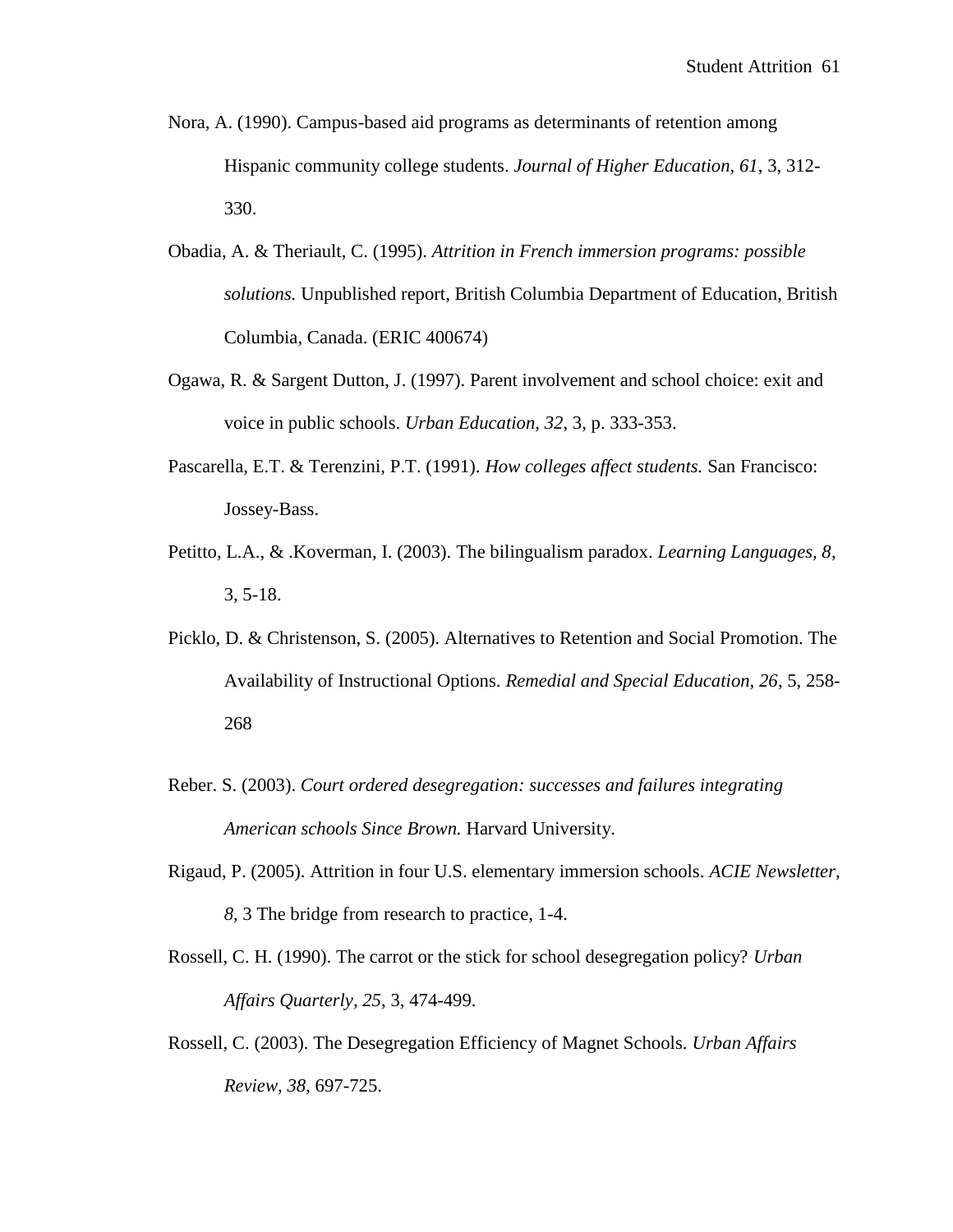Rossell, C. (2005). Whatever happened to magnet schools: no longer famous but still intact. *Education Next,2*. Retrieved February 12, 2007 from http://www.hoover.org/publications/ednext/3220691.html

Rumberger, R. (1987). High school dropouts: a review of issues and evidence. *Review of Educational Research, 57*, 2, 101-121.

Rumberger, R. & Larson, K. (1998). Student mobility and the increased risk of high school dropout. *American Journal of Education, 107*, 1-35.

- Rumberger, R. & Palardy, G. (2005). Test scores, dropout rates, and transfer rates as alternative indicators of high school performance. *American Educational Research Journal*, *42*, 1, 3-42.
- Snow, M., Met, M. & Genesee, F. (1989). A conceptual framework for the integration of language and content in second/foreign language instruction. *TESOL Quarterly, 23,* 2, 201-217.

Spady, W. (1970). Dropouts from higher education: an interdisciplinary review and synthesis. *Interchange, 1*, 64-85.

- Steel ,L. & Levine, R.(1994) *Educational Innovations in Multiracial Contexts: the Growth of Magnet Schools in American Education*. American Institute for Research in the Behavioral Sciences, Palo Alto, CA. (Eric Document Reproduction Service No. ED370232)
- Stern, M. (1991). *The French immersion transfer process: an investigation of children transferring from the French immersion program into regular English program.* Unpublished doctoral dissertation, University of Toronto, Toronto, Canada.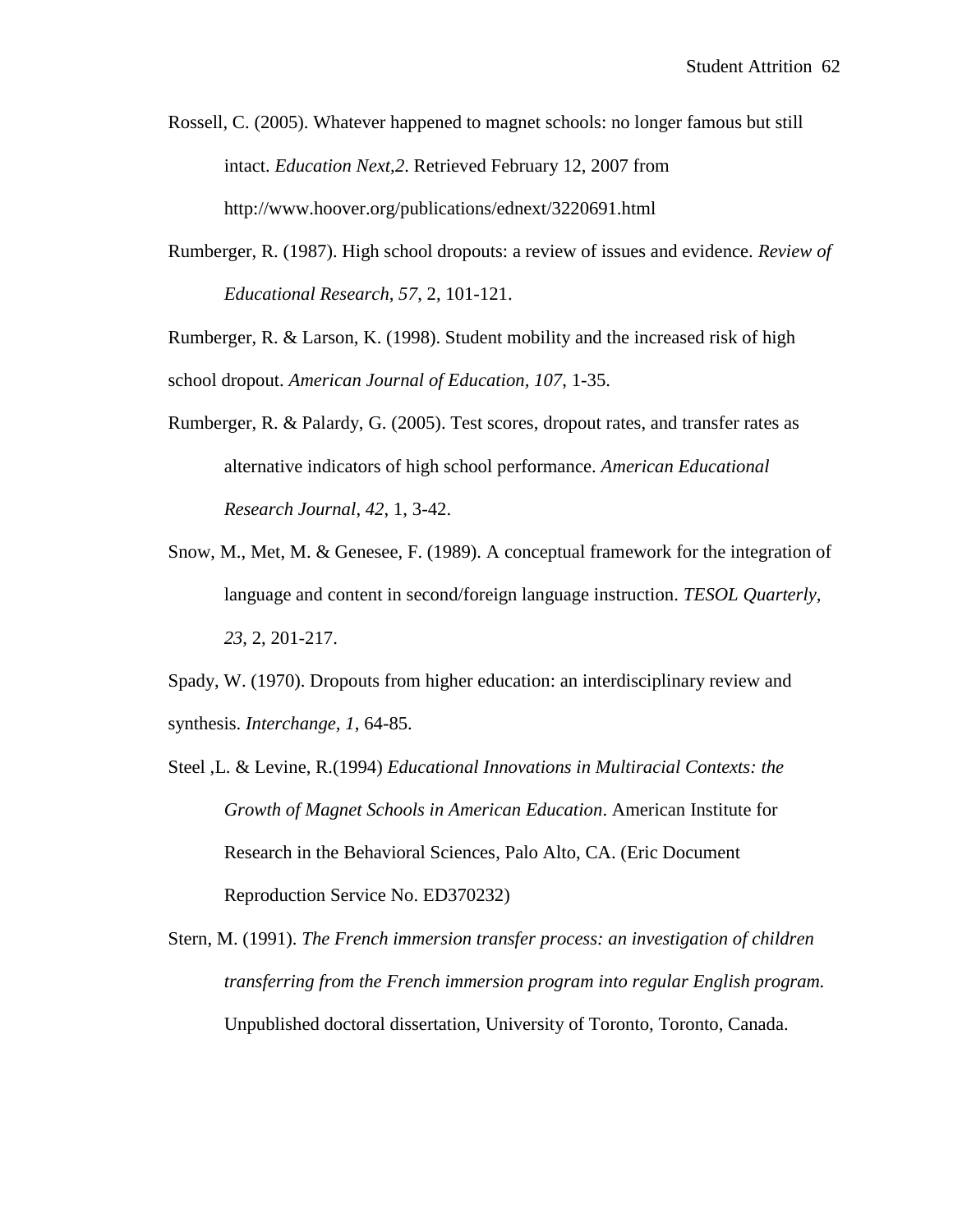- Swain, M. & Johnson, R. (1997). Immersion education : a category within bilingual education. In R. Johnson & M. Swain (Eds.), *Immersion education: international perspectives* (pp. 1-16).Cambridge, UK: Cambridge University Press.
- Tardif, C., & d'Anglejan, A. (1981). Les erreurs en français langue seconde et leurs effets sur la communication orale. *Canadian Modern Language Review, 44*, 66-77.
- Tierney, W.G. (1992).An anthropological analysis of student participation in college. *Journal of Higher Education, 63*, 6, 603-618.
- Tinto, V. (1975).Dropout from higher education: a theoretical synthesis of recent research. *Review of Educational Research, 45*, 1, p. 89-125.
- Tinto, V. & Cullen (1973) *Dropout in Higher education: a review and theoretical sysnthesis of recent research*. Columbia University.
- Tinto, V. (1982). Limits of theory and practice in student attrition. *Journal of Higher Education, 53*, 6, p.687-700.
- Trites, R. (1978). Learning disabilities in immersion. *Canadian Modern Language Review, 5*, 888-889.
- Trites, R. (1986). *Learning disabilities and prediction of success in primary French immersion: an overview.* French Immersion Series, Ministry of Education, Ontario, Canada..
- US Department of Education (2006). *Magnet School Assistance*. Retrieved February 1, 2007, from [http://www.ed.gov/ programs/magnet/index.html](http://www.ed.gov/%20programs/magnet/index.html)
- Vigié, M. (2007). *Evaluation des sites européens année scolaire 2005-2006. (Evaluation of European sites 2005-2006 school year)*. Retrieved on October 25, 2008 from http:www.ac-versailles.fr/sections-europeennes/eval\_sit\_eur\_2005-2006.pdf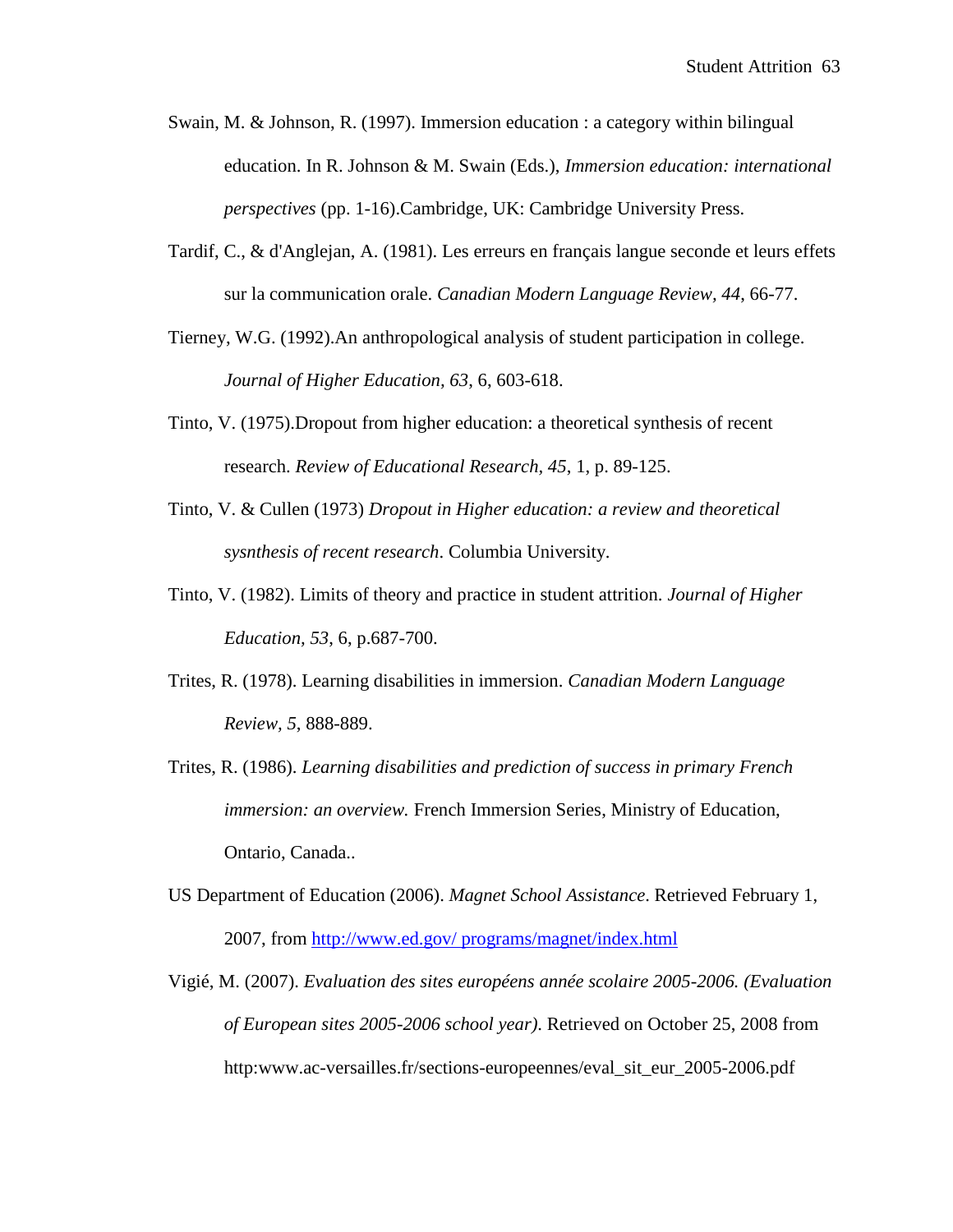- Walker, C. & Teddick, D. (2000). The complexity of immersion education: teachers address the issues. *The Modern Language Journal, 84*, 1, 5-27.
- Willy, C., & Alvez, M. (1996). *Controlled choice: a new approach to school desegregated education and school improvement*. New England Desegregation Assistance Center for Equity in Education, Providence, RH.
- Wiss, C. (1989). Early French immersion programs may not be suitable for every child. *The Canadian Modern Language Review, 45*, 3, 517-529.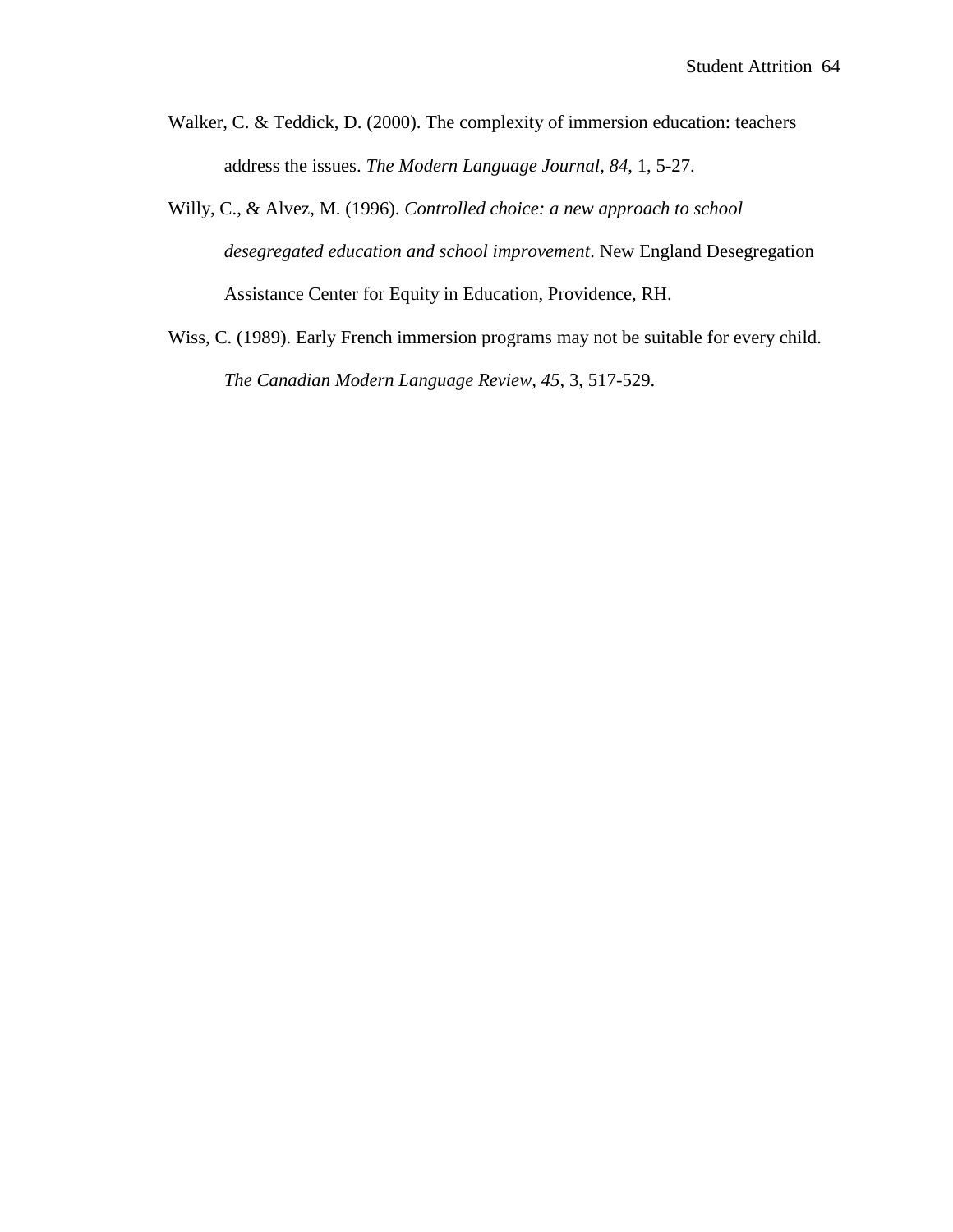## Bibliography

- Bienvenue, R. (1986). Participation in an educational innovation: enrollment in French immersion programs. *Canadian Journal of Sociology, 11*, 4, 363-377.
- Brown, C. (1994). Elementary school foreign language programs in the United States. *Annals of the American Academy of Political and Social Science, 532*, 164-176.

Irvin, T. (2007). Nature Lessons. *Educational Leadership, 64*, 8, 54-56.

- Kerbow, D. (1996). Patterns of urban student mobility and local school reform. *Journal of education for students placed at risk, 1*, 2, 147-169.
- Lazaruck, W. (2007). [Linguistic, Academic, and Cognitive Benefits of French](http://biere.louisiana.edu:2204/ehost/viewarticle?data=dGJyMPPp44rp2%2fdV0%2bnjisfk5Ie46bNQsqivSLSk63nn5Kx95uXxjL6nr0ewra1Krqa2OLGwrkq4qbc4zsOkjPDX7Ivf2fKB7eTnfLujtFG0qLVRt6uuPurX7H%2b72%2bw%2b4ti7ffDf4T7y1%2bVVv8Skeeyzw2K1rrJJtKqkfu3o63nys%2bSN6uLyffbq&hid=103)  [Immersion.](http://biere.louisiana.edu:2204/ehost/viewarticle?data=dGJyMPPp44rp2%2fdV0%2bnjisfk5Ie46bNQsqivSLSk63nn5Kx95uXxjL6nr0ewra1Krqa2OLGwrkq4qbc4zsOkjPDX7Ivf2fKB7eTnfLujtFG0qLVRt6uuPurX7H%2b72%2bw%2b4ti7ffDf4T7y1%2bVVv8Skeeyzw2K1rrJJtKqkfu3o63nys%2bSN6uLyffbq&hid=103) *Canadian Modern Language Review, 63*, 5, 605-627.
- Lee, V. Croninger, R. &Smith, J. (1994). Parental choice of schools and social stratification in education: the paradox of Detroit. *Educational Evaluation and Policy, 16*, 4, 434-457.
- Mannan, A. 2007. Student attrition and academic and social integration: Application of Tinto"s model at the University of Papua. *New Guinea Higher Education, 53*, 147–165.
- Martinez, V. Godwin, K., Kemerer, F. & Pa\erna, L. (1995). The consequences of school choice: who leaves and who stays in the inner city. *Social Science Quarterly, 76*, 3, 217-231.
- Met, M. (1993). *Foreign language immersion programs*. Center for Applied Linguistics Digest. Retrieved July 5, 2007, from http://Cal.org.resources/Digest/met00001. html